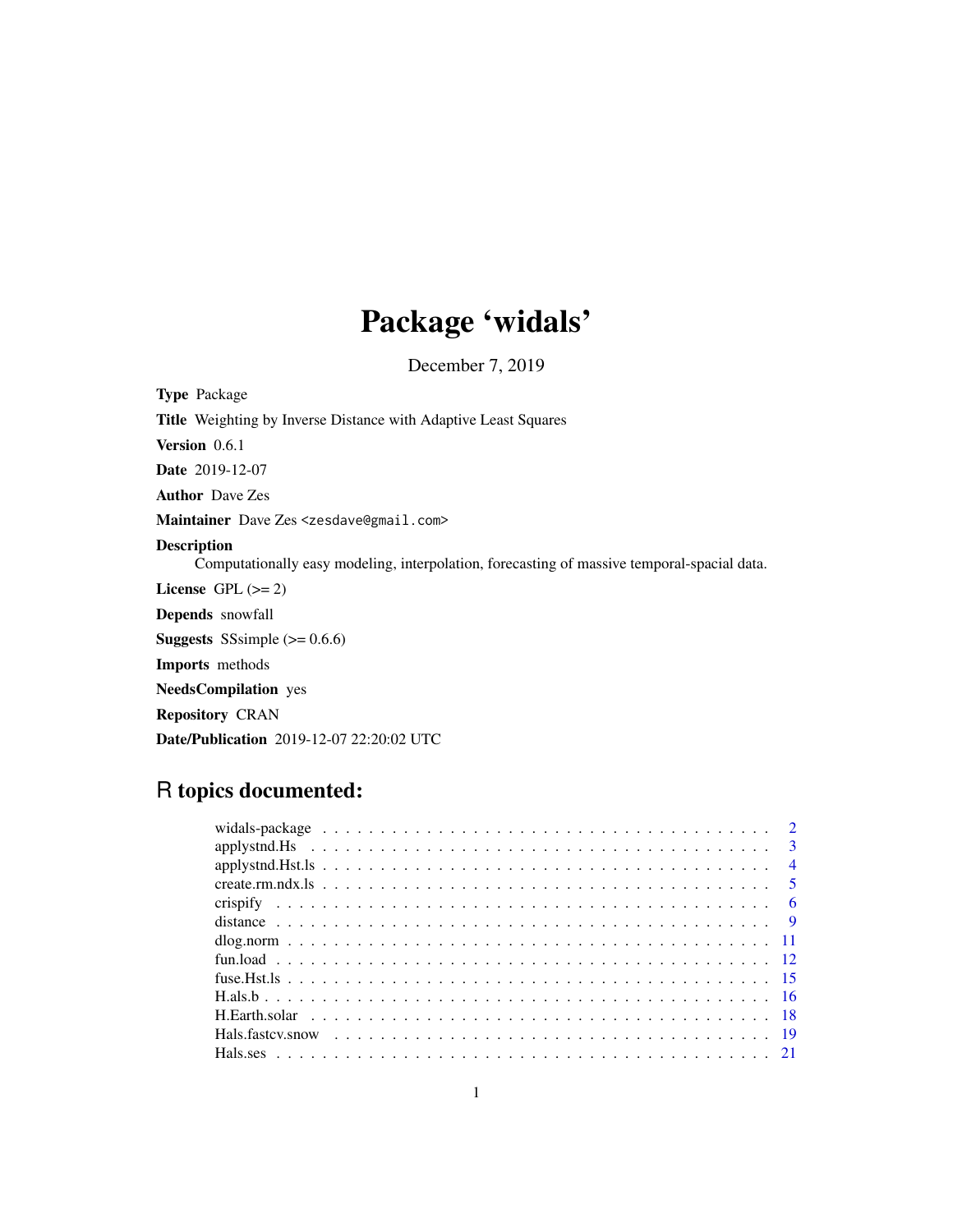# <span id="page-1-0"></span>2 widals-package

| Index | 49 |
|-------|----|
|       |    |
|       |    |
|       |    |
|       |    |
|       |    |
|       |    |
|       |    |
|       |    |
|       |    |
|       |    |
|       |    |
|       |    |
|       |    |
|       |    |
|       |    |
|       |    |

widals-package *Weighting by Inverse Distance with Adaptive Least Squares for Massive Space-Time Data*

#### Description

Fit, forecast, predict massive spacio-temporal data

# Details

| Package: | widals        |
|----------|---------------|
| Type:    | Package       |
| Version: | 0.6.1         |
| Date:    | 2019-12-07    |
| License: | $GPL$ $(>=2)$ |

The two essential functions are widals. snow and widals. predict, both contain an Adaptive Least Squares (ALS) prediction stage and complementary 'stochastic adjustment' stage. The function [H.als.b](#page-15-1) solely fits with ALS.

This package offers the user a metaheuristic stochastic search to locate the scalar WIDALS hyperparameters. The function [MSS.snow](#page-27-1) along with helper functions [fun.load](#page-11-1) serve this end. In fairness, providing some useful amount of generality makes this aspect of widals a bit challenging to learn. The user new to this package should expect to spend a couple hours playing with the examples before effectively applying these functions to their own data.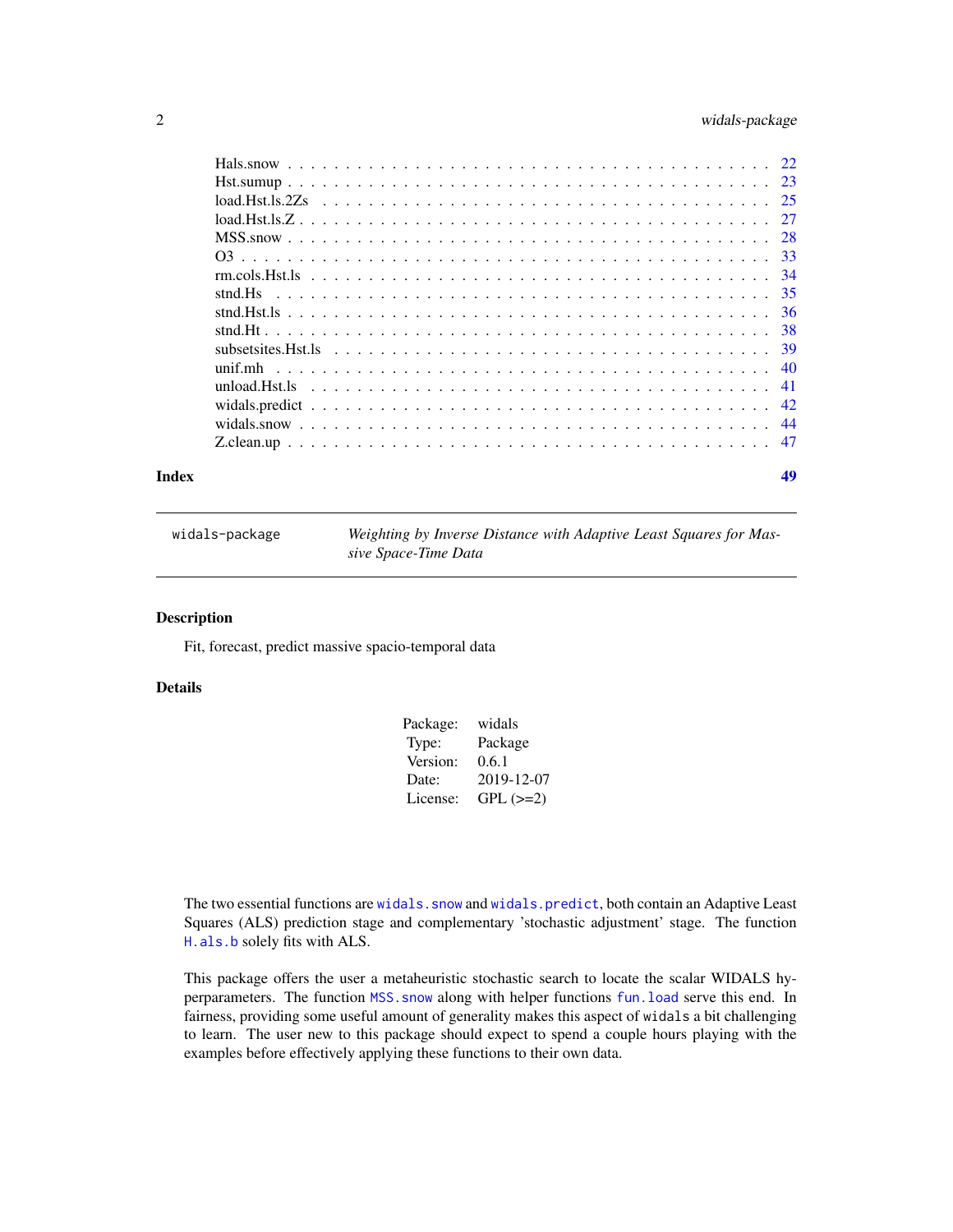# <span id="page-2-0"></span>applystnd.Hs 3

# Author(s)

Dave Zes

Maintainer: <zesdave@gmail.com>

#### See Also

Package LatticeKrig.

<span id="page-2-1"></span>applystnd.Hs *Standardize Spacial Covariates with Existing Object*

# Description

Standardize spacial covariates with respect to both the space and time dimensions

#### Usage

applystnd.Hs(Hs0, x)

# Arguments

| Hs0 | Spacial covariates (of interpolation sites). An $n^*$ x $p_s$ numeric matrix. |
|-----|-------------------------------------------------------------------------------|
|     | Spacial standardization object, as created by stnd. Hs.                       |

# Value

An  $n^*$  x  $p_s$  matrix.

# See Also

[stnd.Hst.ls](#page-35-1), [applystnd.Hst.ls](#page-3-1).

```
n.all <- 21
Hs.all <- cbind(1, rnorm(n.all, 1, 0.1), rnorm(n.all, -200, 21))
ndx.interp \leftarrow c(1,3,5)ndx.support <- I(1:n.all)[ -ndx.interp ]
Hs <- Hs.all[ndx.support, , drop=FALSE]
xsns.obj <- stnd.Hs(Hs)
Hs0 <- Hs.all[ndx.interp, , drop=FALSE]
```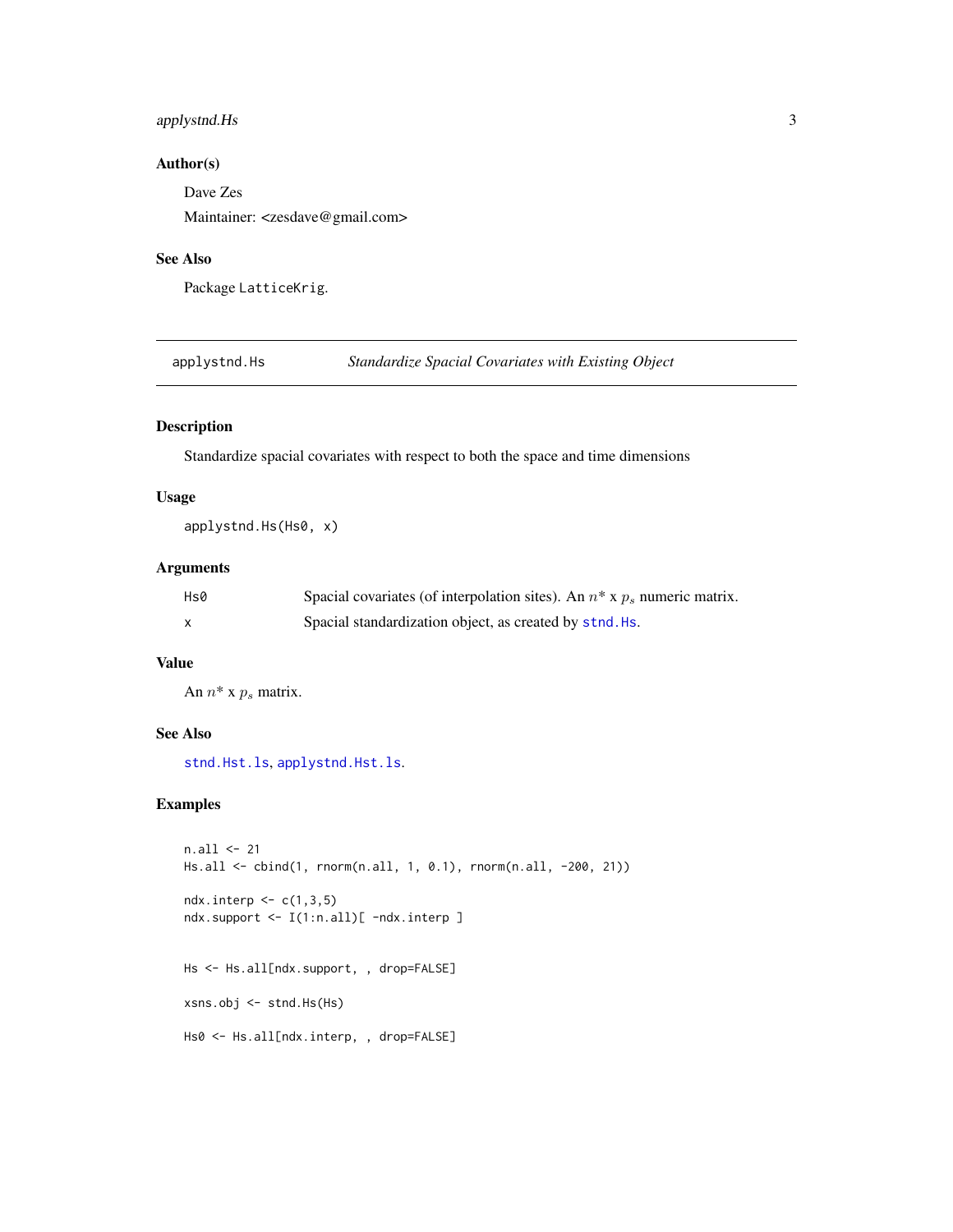```
sHs0 <- applystnd.Hs(Hs0, xsns.obj)
sHs0
xsns.obj$sHs
crossprod(xsns.obj$sHs) / nrow(Hs)
crossprod(sHs0) / nrow(sHs0)
## The function is currently defined as
function (Hs0, x)
{
    sHs0 <- t((t(Hs0) - x$h.mean)/x$h.sd)
   if (x$intercept) {
        sHs0[, 1] <- 1/sqrt(x$n)
    }
   return(sHs0)
 }
```
<span id="page-3-1"></span>applystnd.Hst.ls *Standardize Space-Time Covariates with Existing Object*

#### Description

Standardize spacio-temporal covariates with respect to both the space and time dimensions

#### Usage

```
applystnd.Hst.ls(Hst0.ls, x)
```
# Arguments

| Hst0.ls | Space-time covariates (of interpolation sites). A list of length $\tau$ , each element |
|---------|----------------------------------------------------------------------------------------|
|         | should be a $n^*$ x $ps t$ numeric matrix.                                             |
|         | Space-time standardization object, as created by stnd. Hst. 1s.                        |

# Value

An unnamed list of length  $\tau$ , each element a  $n^*$  x  $p_st$  numeric matrix.

```
tau <- 20
n.all <- 10
Hst.ls.all <- list()
for(tt in 1:tau) {
```
<span id="page-3-0"></span>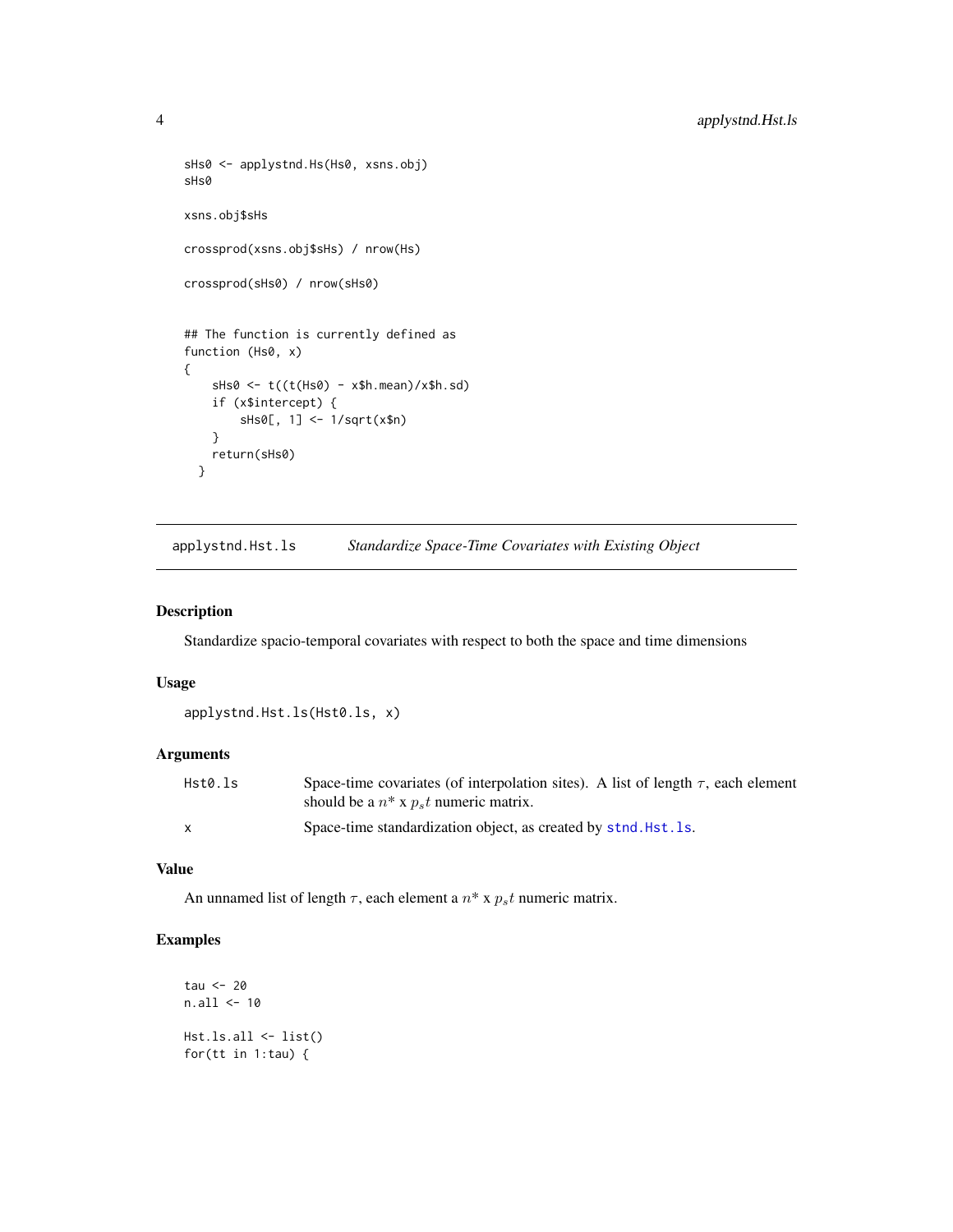```
Hst.ls.all[[tt]] <- cbind(rnorm(n.all, 1, 0.1), rnorm(n.all, -200, 21))
}
ndx.interp \leq c(1,3,5)ndx.support <- I(1:n.all)[ -ndx.interp ]
Hst.ls <- subsetsites.Hst.ls(Hst.ls.all, ndx.support)
xsnst.obj <- stnd.Hst.ls(Hst.ls)
Hst0.ls <- subsetsites.Hst.ls(Hst.ls.all, ndx.interp)
sHst0.ls <- applystnd.Hst.ls(Hst0.ls, xsnst.obj)
Hst.sumup(xsnst.obj$sHst.ls)
Hst.sumup(sHst0.ls)
## The function is currently defined as
function (Hst0.ls, x)
{
   tau <- length(Hst0.ls)
   sHst0.ls <- list()
   for (i in 1:tau) {
        sHst0.ls[[i]] <- t((t(Hst0.ls[[i]]) - x$h.mean)/x$h.sd)
    }
   return(sHst0.ls)
  }
```
create.rm.ndx.ls *Cross-Validation Indices*

#### Description

Create a list of vectors of indices to remove for *k*-fold cross-validation

#### Usage

create.rm.ndx.ls(n, xincmnt = 10)

#### Arguments

| n       | Number of sites. A scalar integer. |
|---------|------------------------------------|
| xincmnt | How many cv folds, i.e., $k$ .     |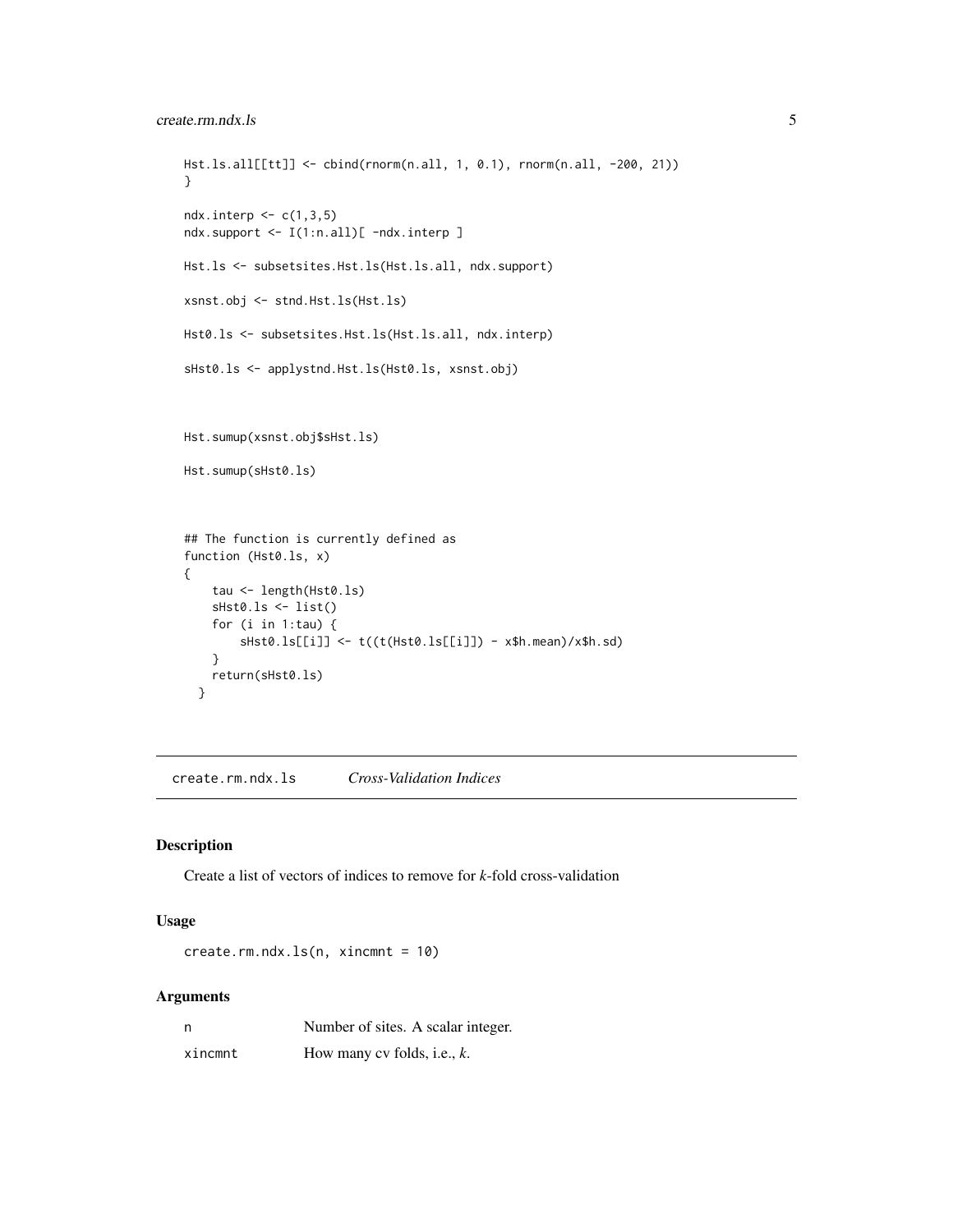# <span id="page-5-0"></span>Details

The name of the object produced by this function is commonly rm.ndx in this documentation. See MSS. snow for a reminder that this object is passed out-of-scope when using MSS. snow.

In this package rm.ndx is used by [Hals.fastcv.snow](#page-18-1) and [widals.snow](#page-43-1); however, creating this object as a list using this function is only necessary when using [widals.snow](#page-43-1) with cv=2 (i.e., 'true' cross-validation).

#### Value

An unnamed list of integer (>0) vectors.

#### Examples

```
n < - 100xincmnt <- 7
rm.ndx <- create.rm.ndx.ls(n=n, xincmnt=xincmnt)
rm.ndx
######## if we want randomization of indices:
n < -100xincmnt <- 7
rm.ndx <- create.rm.ndx.ls(n=n, xincmnt=xincmnt)
rnd.ndx \leq sample(I(1:n))
for(i in 1:length(rm,ndx)) {rm.ndx[[i]] < - rad.ndx[rm,ndx[[i]]] }rm.ndx
## The function is currently defined as
function (n, xincmnt = 10)
{
    rm.ndx.ls < - list()for (i in 1:xincmnt) {
        xrm.ndxs <- seq(i, n + xincmnt, by = xincmnt)
        xrm.ndxs <- xrm.ndxs[xrm.ndxs <= n]
        rm.ndx.ls[[i]] <- xrm.ndxs
    }
   return(rm.ndx.ls)
}
```
<span id="page-5-1"></span>

crispify *Observation-Space Stochastic Correction*

#### Description

Improve observation-space predictions using 'left over' spacial correlation between model residuals

#### Usage

```
crispify(locs1, locs2, Z.delta, z.lags.vec, geodesic, alpha, flatten, self.refs,
lags, stnd.d = FALSE, log10cutoff = -16)
```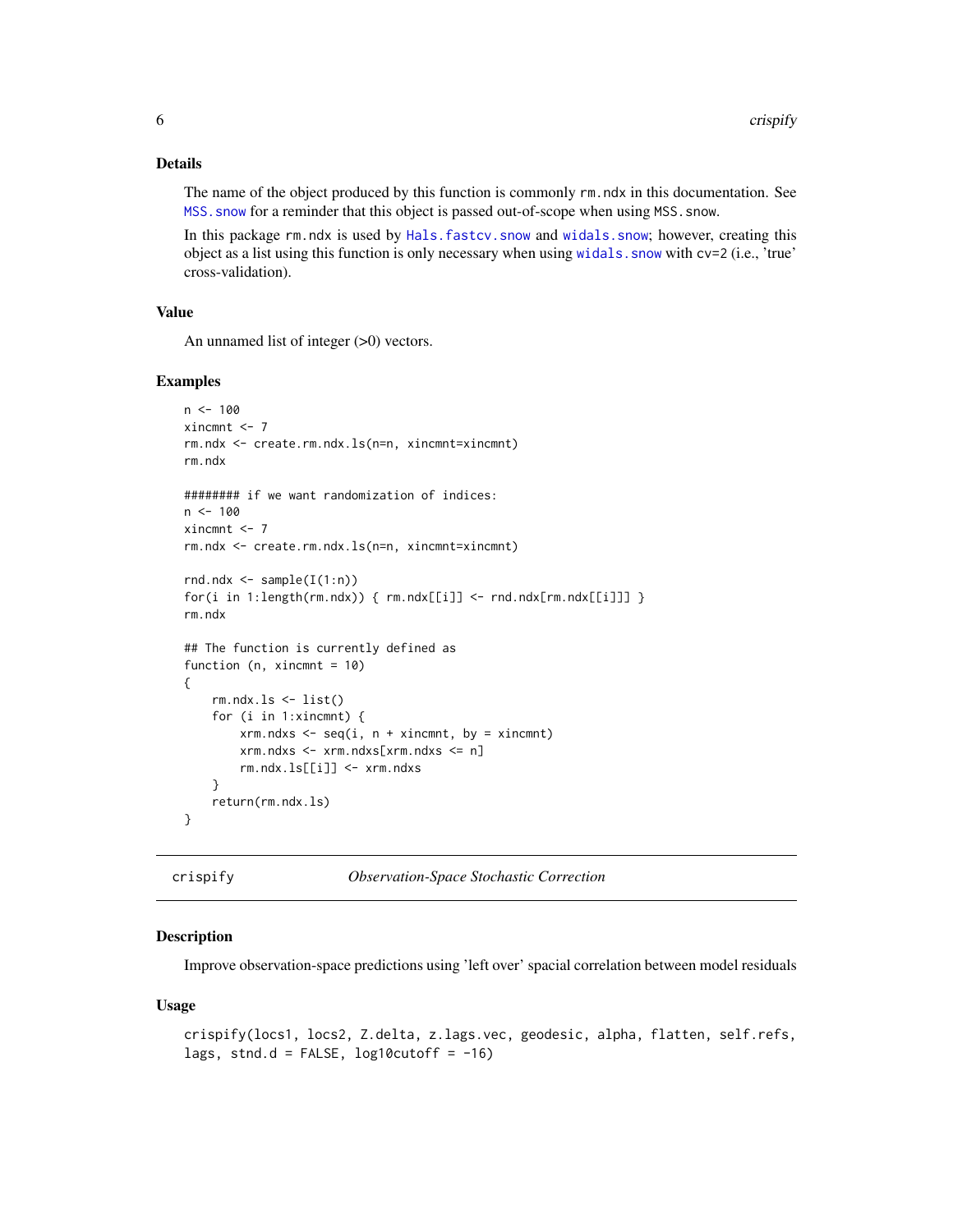#### <span id="page-6-0"></span>crispify 7

# Arguments

| locs1       | Locations of supporting sites. An $n \times 3$ matrix, first column is spacial $x$ , second<br>column is spacial $y$ , third column contains relative temporal 'distance'. If the<br>geodesic is TRUE, make sure latitude is in the first column.                                                                                                                                                                 |
|-------------|-------------------------------------------------------------------------------------------------------------------------------------------------------------------------------------------------------------------------------------------------------------------------------------------------------------------------------------------------------------------------------------------------------------------|
| locs2       | Locations of interpolation sites. An $n^*$ x 3 matrix, where $n^*$ is the number of<br>interpolation sites. See locs1 above.                                                                                                                                                                                                                                                                                      |
| Z.delta     | Observed residuals. A $\tau$ x x matrix.                                                                                                                                                                                                                                                                                                                                                                          |
| z.lags.vec  | Temporal lags. An integer vector or scalar.                                                                                                                                                                                                                                                                                                                                                                       |
| geodesic    | Use geodesic distance? Boolean. If true, distance (used internally) is in units<br>kilometers.                                                                                                                                                                                                                                                                                                                    |
| alpha       | The WIDALS distance rate hyperparameter. A scalar non-negative number.                                                                                                                                                                                                                                                                                                                                            |
| flatten     | The WIDALS 'flattening' hyperparameter. A scalar non-negative number. Typ-<br>ically between 0 and some number slightly greater than 1. When 0, no crispifi-<br>cation.                                                                                                                                                                                                                                           |
| self.refs   | Which sites are self-referencing? An integer vector of (zero-based) lag indices,<br>OR a scalar set to $-1$ . This argument only has meaning when $1$ ocs $1$ is identical<br>to locs2. If the lags argument is, say, $0$ , then it would be pointless to smooth<br>predictions with existing values. In this case, we can set self.refs = 0. If<br>locs1 is NOT the same as locs2, then set this argument to -1. |
| lags        | Temporal lags. An integer vector or scalar. E.g., if the data's time increment is<br>daily, then lags = $c(-1, 0, 1)$ would have crispify smooth today's predictions<br>using yesterdays, today's, and tomorrow's observed residuals.                                                                                                                                                                             |
| stnd.d      | Spacial compression. Boolean.                                                                                                                                                                                                                                                                                                                                                                                     |
| log10cutoff | Weight threshold. A scalar number. A value of, e.g., -10, will instruct crispify<br>to ignore weights less than $10$ $(-10)$ when smoothing.                                                                                                                                                                                                                                                                      |

# Details

This function is called inside [widals.predict](#page-41-1) and [widals.snow](#page-43-1). It may be useful for the user in building their own WIDALS model extensions.

# Value

 $A \tau x$  *x* matrix.

# See Also

[widals.predict](#page-41-1), [widals.snow](#page-43-1).

# Examples

######### here's an itty-bitty example

######### simulate itty-bitty data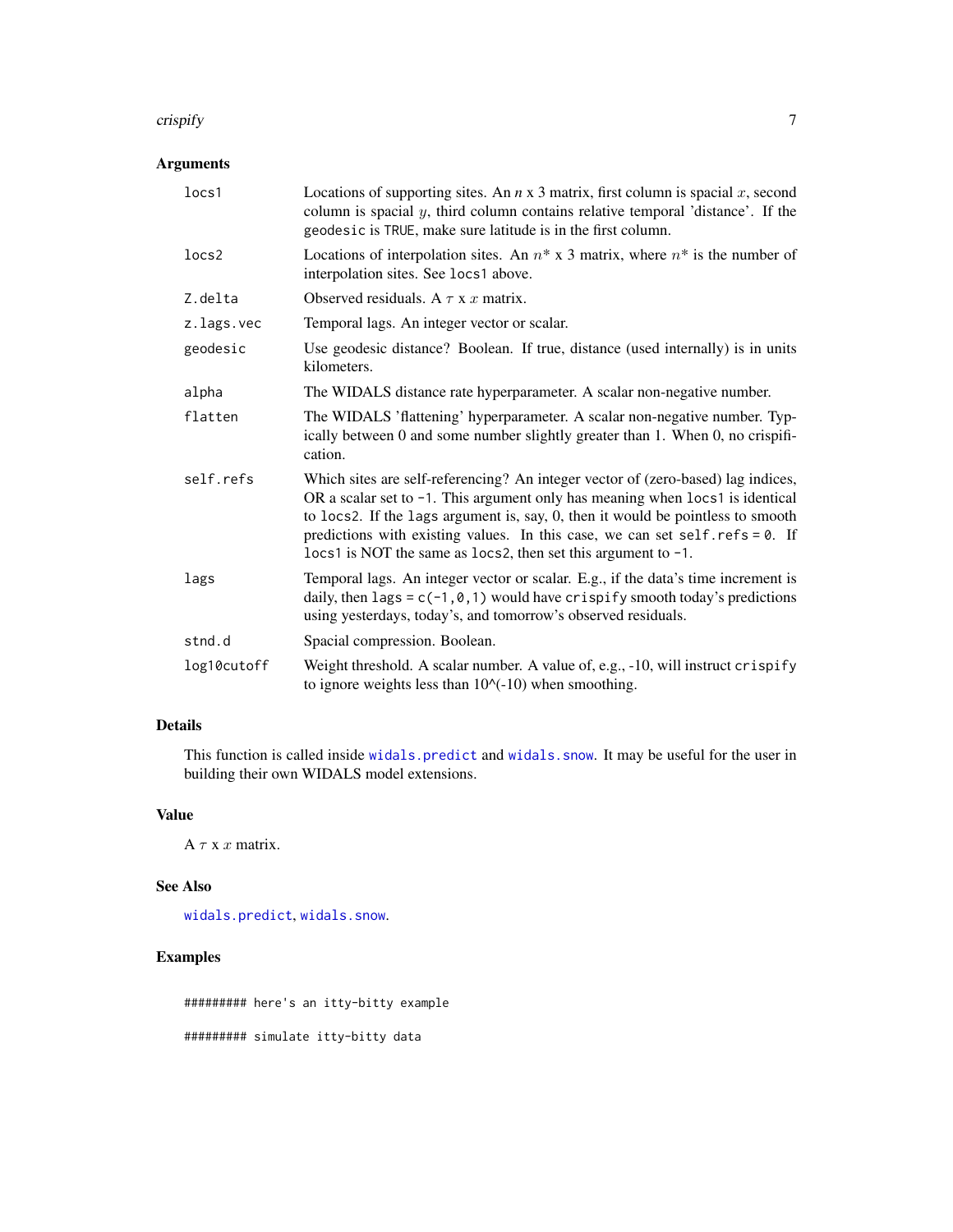8 crispify and the contract of the contract of the contract of the contract of the contract of the contract of the contract of the contract of the contract of the contract of the contract of the contract of the contract of

```
tau <- 21 #### number of time points
d.alpha <- 2
R.scale <- 1
sigma2 <- 0.01
F \leq -1Q \leftarrow 0n.all <- 14 ##### number of spacial locations
set.seed(9999)
library(SSsimple)
locs.all <- cbind(runif(n.all, -1, 1), runif(n.all, -1, 1)) #### random location of sensors
D.mx <- distance(locs.all, locs.all, FALSE) #### distance matrix
#### create measurement variance using distance and covariogram
R.all <- exp(-d.alpha*D.mx) + diag(sigma2, n.all)
Hs.all <- matrix(1, n.all, 1) #### constant mean function
##### use SSsimple to simulate system
xsssim <- SS.sim(F=F, H=Hs.all, Q=Q, R=R.all, length.out=tau, beta0=0)
Z.all <- xsssim$Z ###### system observation matrix
######## suppose use the global mean as a prediction
z.mean <- mean(Z.all)
Z.delta <- Z.all - z.mean
z.lags.vec <- rep(0, n.all)
geodesic <- FALSE
alpha <- 5
flatten <- 1
## emmulate cross-validation, i.e.,
## don't use observed site values to predict themselves (zero-based)
self.refs <- 0
lags <-0locs1 <- cbind(locs.all, rep(0, n.all))
locs2 <- cbind(locs.all, rep(0, n.all))
Z.adj <- crispify(locs1, locs2, Z.delta, z.lags.vec, geodesic, alpha,
    flatten, self.refs, lags, stnd.d = FALSE, log10cutoff = -16)
Z.adj
```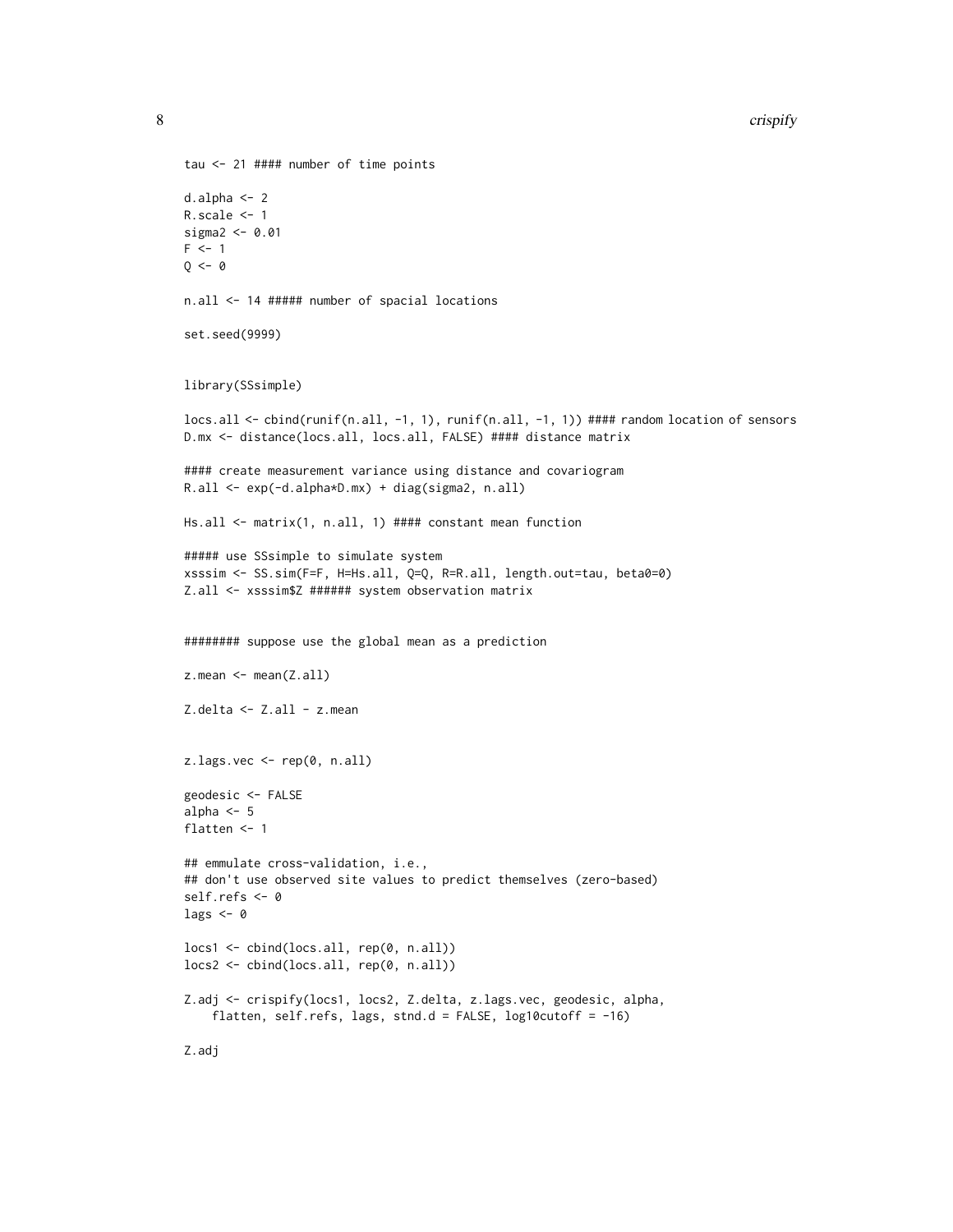#### <span id="page-8-0"></span>distance 9

```
Z.hat <- z.mean + Z.adj
sqrt( mean( (Z.all - Z.hat)^2 ) )
######### set flatten to zero -- this means no crispification
Z.adj <- crispify(locs1, locs2, Z.delta, z.lags.vec, geodesic, alpha,
    flatten=0, self.refs, lags, stnd.d = FALSE, log10cutoff = -16)
Z.adj
Z.hat <- z.mean + Z.adj
sqrt( mean( (Z.all - Z.hat)^2 ) )
```
distance *Spacial Distance*

# Description

Calculate spacial distance between two sets of locations (in two-space)

# Usage

distance(locs1, locs2, geodesic = FALSE)

# Arguments

| locs1    | First set of locations. E.g., supporting sites: An $n \times 2$ matrix. If geodesic is set<br>to true, make sure to place latitude in first column.  |
|----------|------------------------------------------------------------------------------------------------------------------------------------------------------|
| locs2    | Second set of locations. E.g., interpolation sites: An $n^*$ x 2 matrix. If geodesic<br>is set to true, make sure to place latitude in first column. |
| geodesic | Use geodesic distance? Boolean.                                                                                                                      |

# Details

If geodesic is set to FALSE, Euclidean distance is returned; if TRUE, Earth's geodesic distance is returned in units kilometers.

#### Value

An  $n \times n^*$  matrix.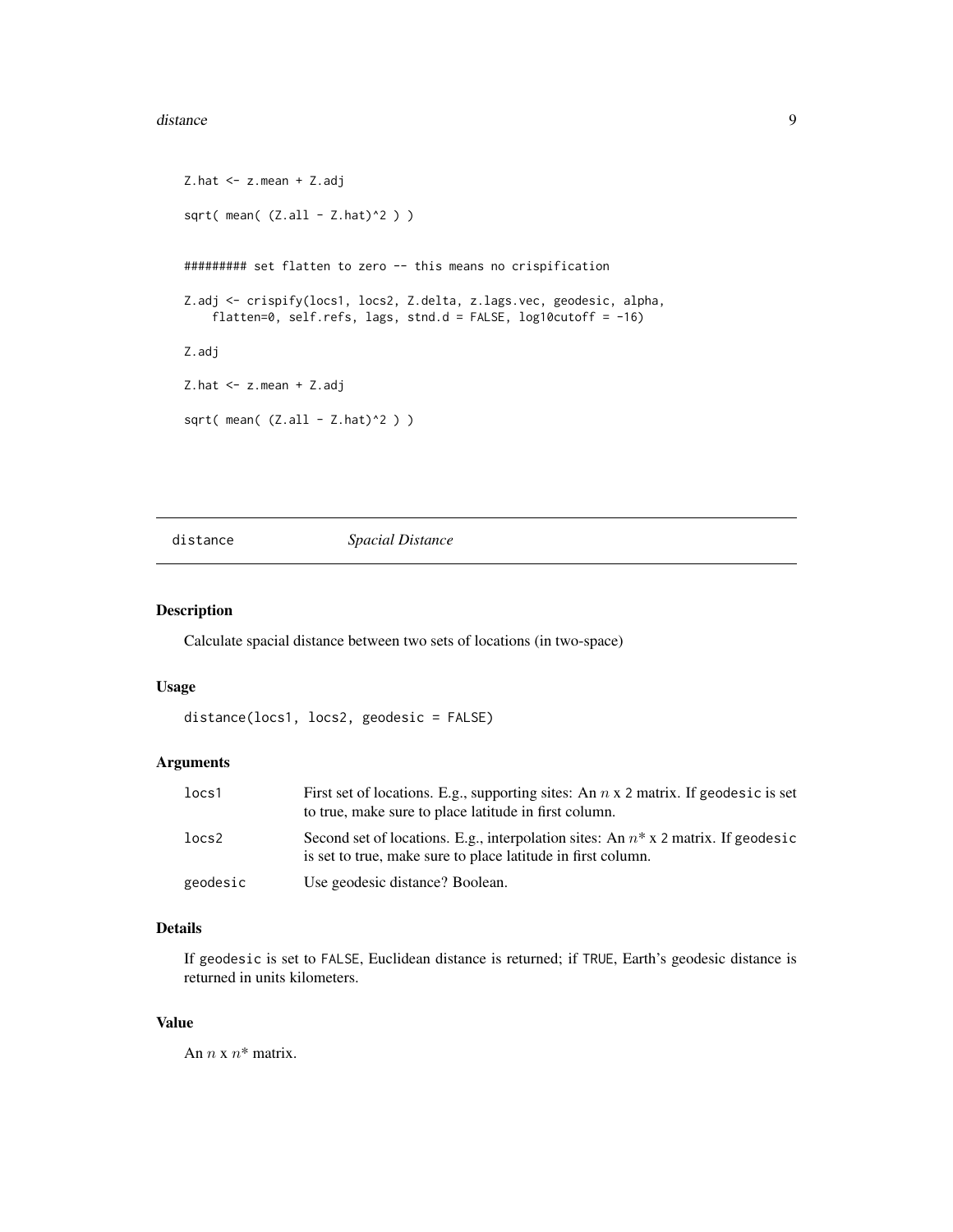#### Examples

}

}

return(D.out)

D.out <- matrix(D.Mx, n1, n2)

```
locs1 <- cbind( c(-1, -1, 1, 1), c(-1, 1, -1, 1) )
\text{loss2} \leftarrow \text{cbind}( c(\emptyset), c(\emptyset) )distance(locs1, locs2)
\text{loss1} \leq \text{cbind}(\text{c}(32, 0), \text{c}(-114, -114))\text{locs2} \leftarrow \text{cbind}( c(\emptyset), c(\emptyset) )distance(locs1, locs2, TRUE)
####### separation of one deg long at 88 degs lat (near North-Pole) is (appx)
locs1 <- cbind( c(88), c(-114) )
locs2 <- cbind( c(88), c(-115) )
distance(locs1, locs2, TRUE)
####### separation of one deg long at 0 degs lat (Equator) is (appx)
\text{loss1} \leftarrow \text{cbind}(c(0), c(-114))\text{locs2} \leftarrow \text{cbind}( c(0), c(-115) )distance(locs1, locs2, TRUE)
## The function is currently defined as
function (locs1, locs2, geodesic = FALSE)
{
# dyn.load("~/Files/Creations/C/distance.so")
    n1 <- nrow(locs1)
    n2 <- nrow(locs2)
    d.out \leq rep(0, n1 \star n2)
    if (geodesic) {
         D.Mx <- .C("distance_geodesic_AB", as.double(locs1[,
             1] * pi/180), as.double(locs1[, 2] * pi/180), as.double(locs2[,
             1] * pi/180, as.double(locs2[, 2] * pi/180), as.double(d.out),
             as.integer(n1), as.integer(n2))[[5]]
    }
    else {
         D.Mx <- .C("distance_AB", as.double(locs1[, 1]), as.double(locs1[,
             2]), as.double(locs2[, 1]), as.double(locs2[, 2]),
```
as.double(d.out), as.integer(n1), as.integer(n2))[[5]]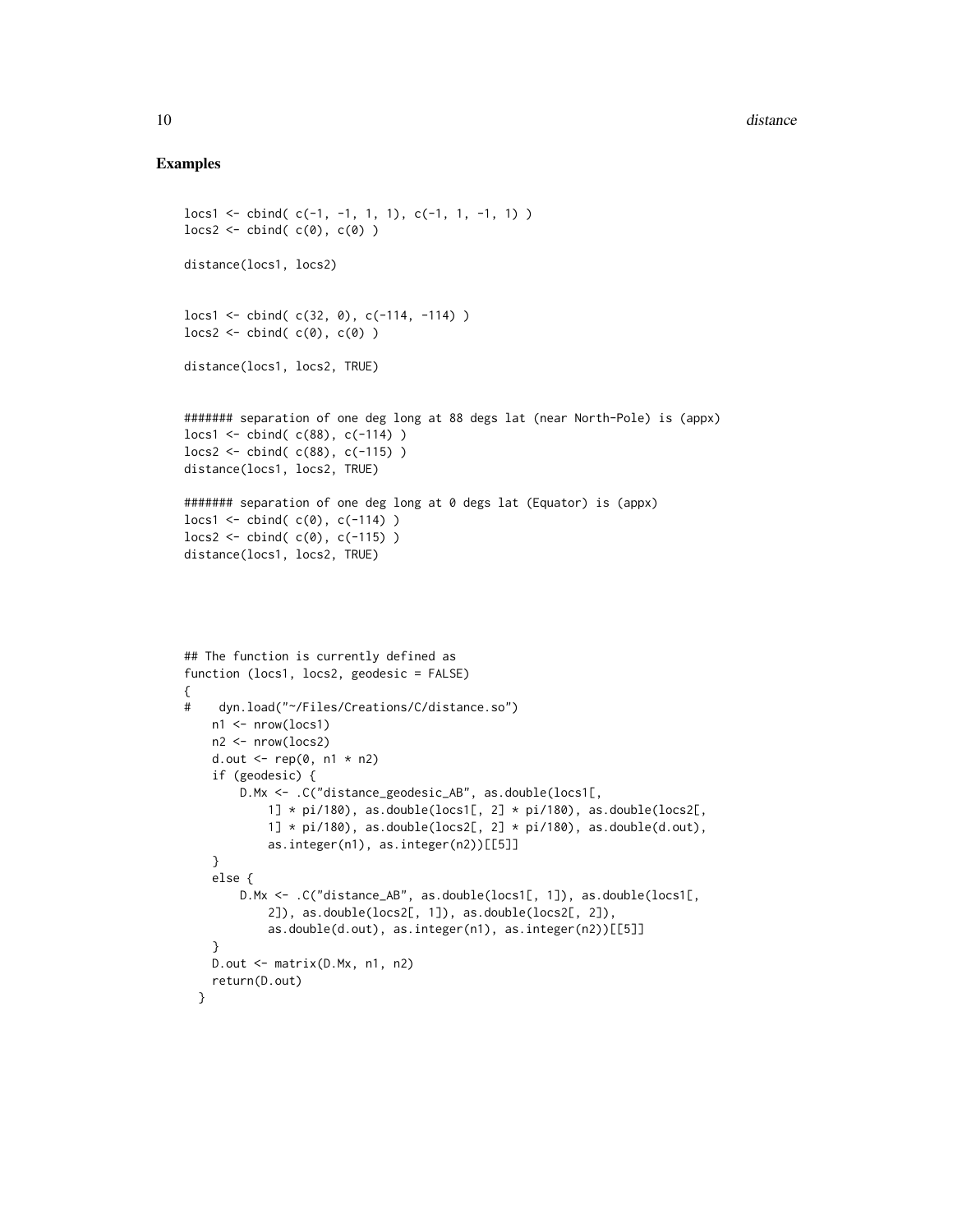<span id="page-10-1"></span><span id="page-10-0"></span>

# Description

Local hyperparameter exponentiated-normal search function

# Usage

```
dlog.norm(n, center, sd)
```
# Arguments

| n      | Sample size. A positive scalar integer.                |
|--------|--------------------------------------------------------|
| center | Exponential of the mean. A numeric scalar (or vector). |
| sd     | Standard deviation. A numeric scalar (or vector).      |

# Details

This function can be used by MSS. snow.

#### Value

A numeric vector of length n.

#### See Also

[unif.mh](#page-39-1), [MSS.snow](#page-27-1), [fun.load](#page-11-1).

```
x <- dlog.norm(100, 1, 1)
hist(x)
## The function is currently defined as
function (n, center, sd)
{
   return(exp(rnorm(n, log(center), sd)))
  }
```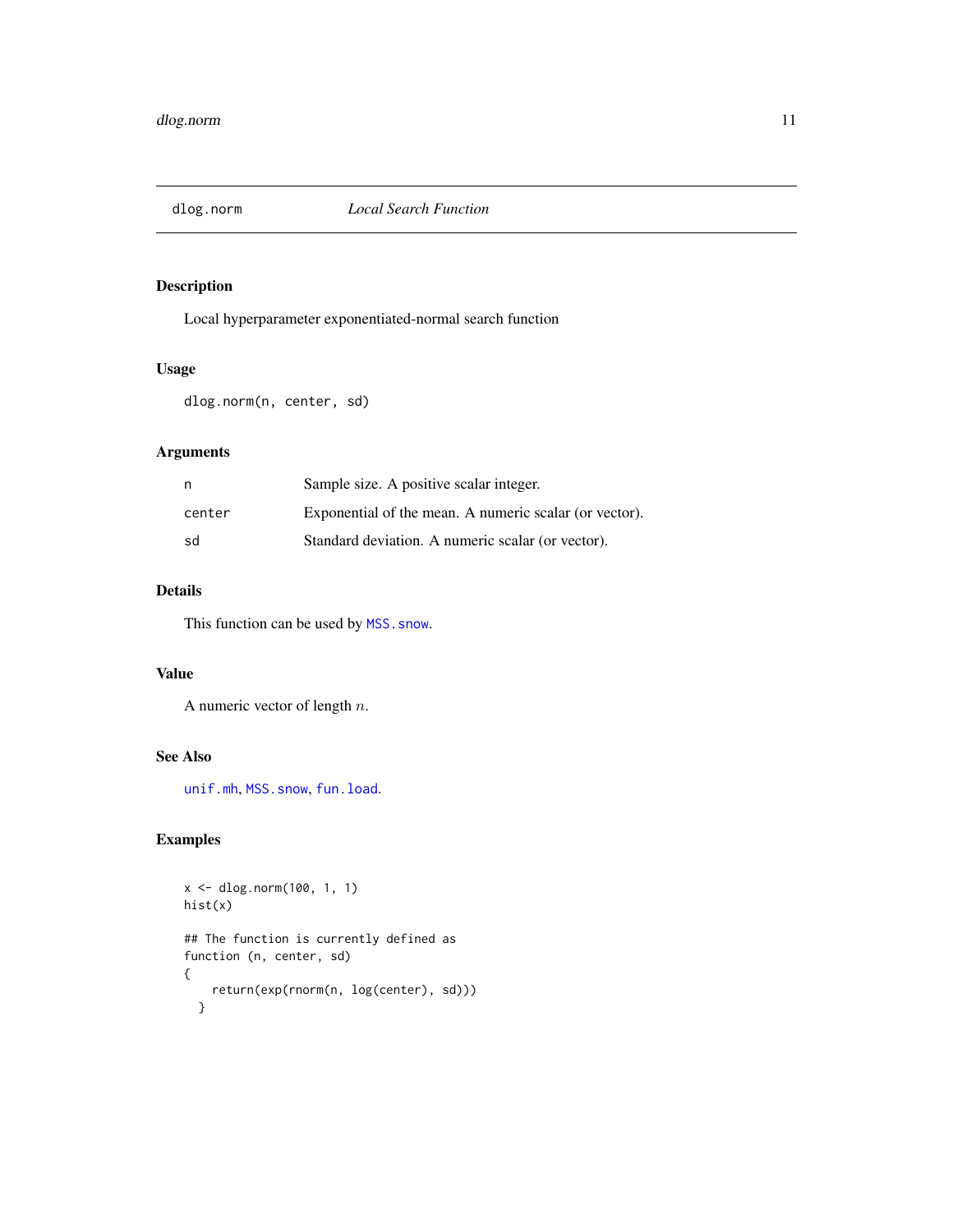<span id="page-11-1"></span><span id="page-11-0"></span>

#### <span id="page-11-2"></span>Description

Functions that assign values and functions needed by MSS. snow

#### Usage

```
fun.load.hals.a()
fun.load.hals.fill()
fun.load.widals.a()
fun.load.widals.fill()
```
#### Details

Please see MSS. snow and examples.

### Value

Nothing. The central role of these functions is the creation of four functions required by MSS. snow: FUN.MH, FUN.GP, FUN.I, and FUN.EXIT. These four functions are assigned to the Global Environment. This [fun.load](#page-11-1) suite of functions also passes needed objects (out-of-scope) to [snowfall](#page-0-0) threads if the global user-made variable run.parallel is set to TRUE.

#### See Also

[MSS.snow](#page-27-1)

```
### Here's an itty bitty example:
### we use stochastic search to find the minimum number in a vector
### GP isn't used here, and hence neither are p.ndx.ls nor f.d
### however, we still need to create them since MSS.snow requires their existence
## Not run:
fun.load.simpleExample <- function() {
   if( run.parallel ) {
         sfExport("xx")
    }
    p.ndx.ls \leftarrow list( c(1) )
```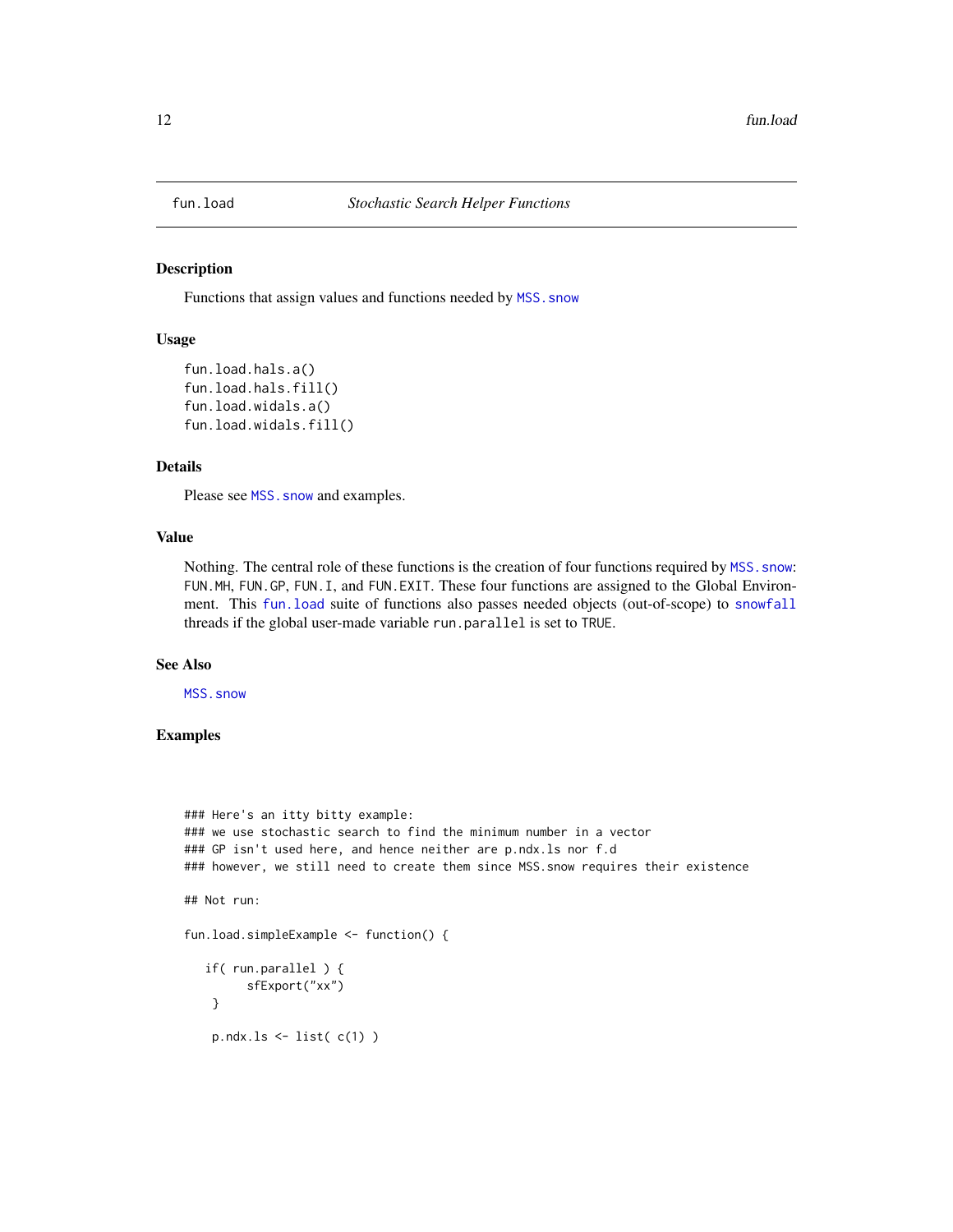#### fun.load 13

```
p.ndx.ls <<- p.ndx.ls
   f.d <- list( dlog.norm )
   f.d <<- f.d
   FUN.MH <- function(jj, GP.mx, X) {
       our.cost <- sample(xx, 1)
    }
   FUN.MH <<- FUN.MH
   FUN.GP < - NULLFUN.GP <<- FUN.GP
   FUN.I \leq function(envmh, X) {
     cat( "Hello, I have found an even smaller number in xx ---> ", envmh$current.best, "\n")
    }
   FUN.I \ll - FUN.IFUN.EXIT <- function(envmh, X) {
       cat( "Done", "\n" )
    }
   FUN.EXIT <<- FUN.EXIT
}
xx < -1:600GP < -c(1)run.parallel <- TRUE
sfInit(TRUE, 2)
MH.source <- fun.load.simpleExample
MH.source()
MSS.snow(MH.source, Inf, p.ndx.ls, f.d, matrix(1, nrow=28), 28, 7)
sfStop()
### Here's another itty bitty example:
### we use stochastic search to find the mean of a vector
### i.e., the argmin? of sum (x - ?)^2
fun.load.simpleExample2 <- function() {
  if( run.parallel ) {
```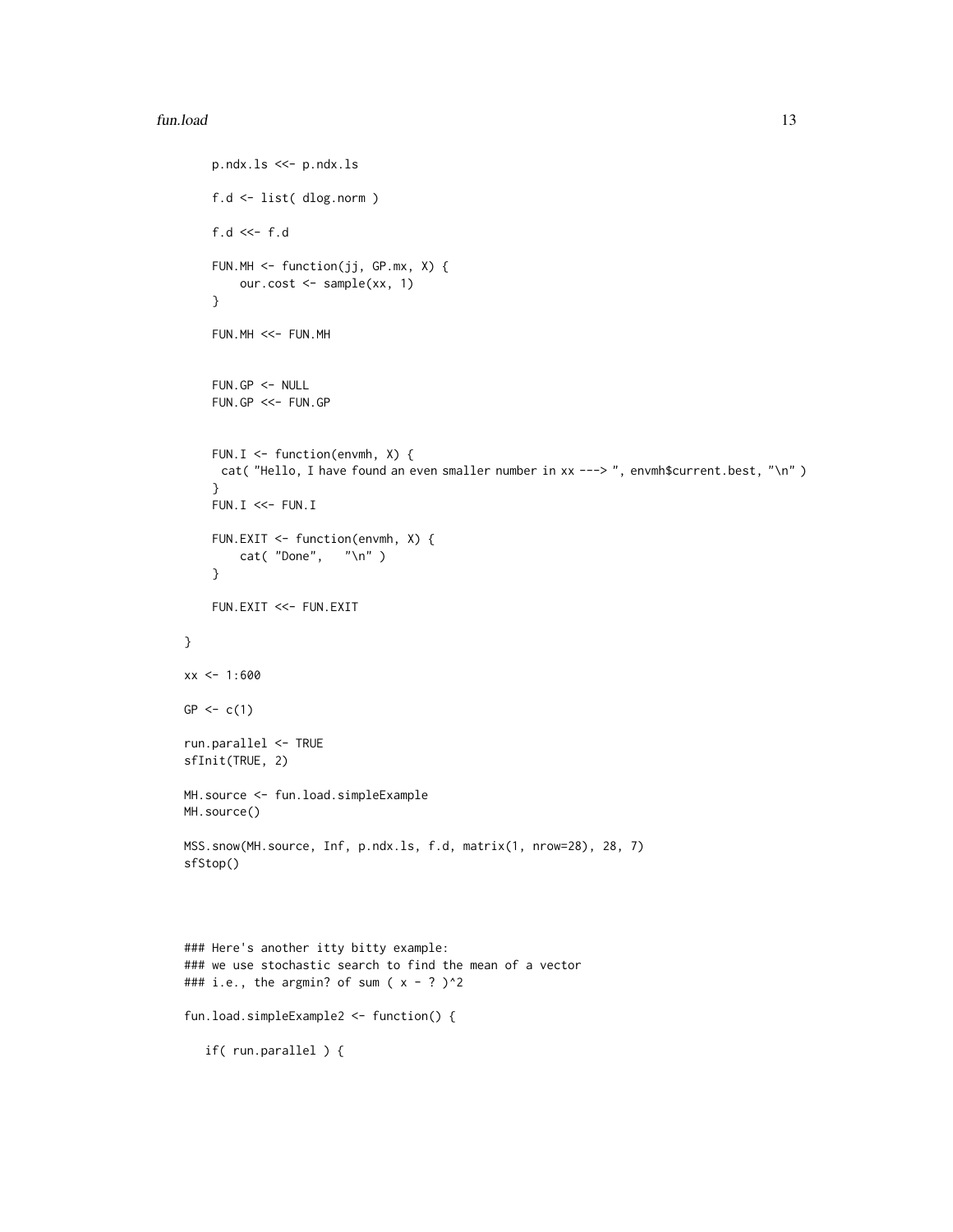```
sfExport("xx")
    }
    p.ndx.ls \leftarrow list( c(1) )
   p.ndx.ls <<- p.ndx.ls
   f.d <- list( unif.mh )
    f.d \ll-f.dFUN.MH <- function(jj, GP.mx, X) {
        our.cost <- sum( ( xx - GP.mx[jj, 1] )^2 )
        return(our.cost)
    }
   FUN.MH <<- FUN.MH
   FUN.GP < - NULLFUN.GP <<- FUN.GP
   FUN.I \leq function(envmh, X) {
        cat( "Improvement ---> ", envmh$current.best, " ---- " , envmh$GP, "\n" )
    }
   FUN.I \ll - FUN.IFUN.EXIT <- function(envmh, X) {
        our.cost <- envmh$current.best
        GP <- envmh$GP
        cat( "Done", "\ln")
        cat( envmh$GP, our.cost, "\n" )
    }
   FUN.EXIT <<- FUN.EXIT
}
##set.seed(99999)
xx <- rnorm(300, 5, 10)
GP < -c(1)run.parallel <- TRUE
sfInit(TRUE, 2)
MH.source <- fun.load.simpleExample2
MH.source()
MSS.snow(MH.source, Inf, p.ndx.ls, f.d, matrix(1/10, nrow=140, ncol=length(GP)), 140, 14)
sfStop()
##### in fact:
mean(xx)
## End(Not run)
```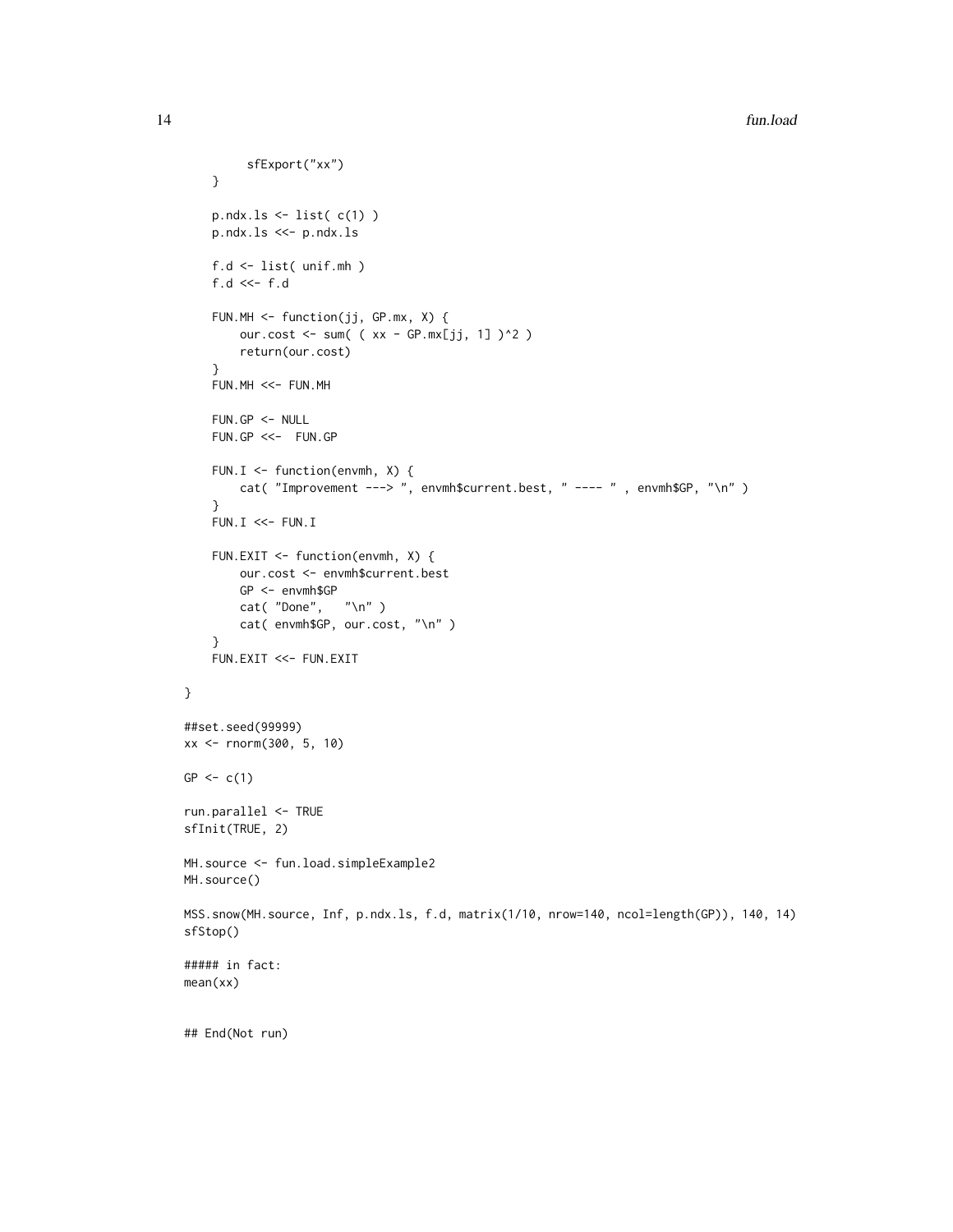<span id="page-14-0"></span>

#### Description

Fuse together two lists of spacio-temporal covariates

#### Usage

```
fuse.Hst.ls(Hst.ls1, Hst.ls2)
```
# Arguments

| Hst.ls1 | Space-time covariates. A list of length $\tau$ , each element should be a numeric n x<br>$p_1$ matrix. |
|---------|--------------------------------------------------------------------------------------------------------|
| Hst.ls2 | Space-time covariates. A list of length $\tau$ , each element should be a numeric n x<br>$p_2$ matrix. |

# Value

An unnamed list of length  $\tau$ , each element will be a numeric  $n \times (p_1 + p_2)$  matrix.

```
set.seed(9999)
tau <-5n < -7p1 < -2Hst.ls1 \leftarrow list()for(i in 1:tau) { Hst.ls1[[i]] \leftarrow matrix(rnorm(n*p1), nrow=n) }
p2 < -3Hst.ls2 \leftarrow list()for(i in 1:tau) { Hst.ls2[[i]] <- matrix(rnorm(n*p2), nrow=n) }
fuse.Hst.ls(Hst.ls1, Hst.ls2)
## The function is currently defined as
function (Hst.ls1, Hst.ls2)
{
    tau <- length(Hst.ls1)
    for (i in 1:tau) {
        Hst.ls1[[i]] <- cbind(Hst.ls1[[i]], Hst.ls2[[i]])
    }
    return(Hst.ls1)
  }
```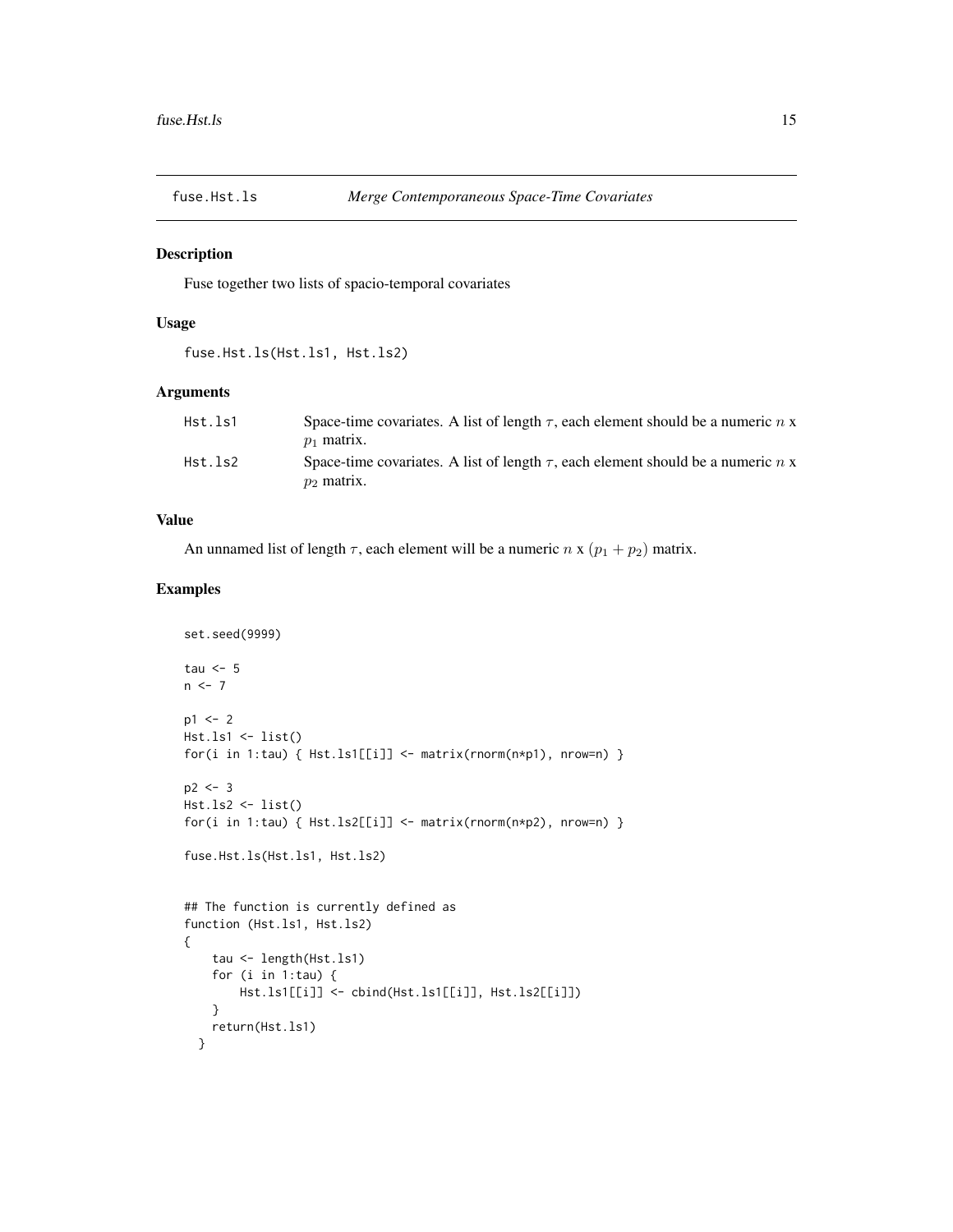<span id="page-15-1"></span><span id="page-15-0"></span>

# Description

Adaptive Least Squares expecially for large spacio-temporal data

# Usage

H.als.b(Z, Hs, Ht, Hst.ls, rho, reg, b.lag = -1, Hs0 = NULL, Ht0 = NULL, Hst0.ls = NULL)

# Arguments

| Z       | Space-time data. A $\tau$ x n numeric matrix.                                                                                                           |
|---------|---------------------------------------------------------------------------------------------------------------------------------------------------------|
| Hs      | Spacial covariates (of supporting sites). An $n \times p_s$ numeric matrix.                                                                             |
| Ht      | Temporal covariates (of supporting sites). A $\tau$ x $p_t$ numeric matrix.                                                                             |
| Hst.ls  | Space-time covariates (of supporting sites). A list of length $\tau$ , each element<br>should be a $n \times p_s t$ numeric matrix.                     |
| rho     | ALS signal-to-noise ratio (SNR). A non-negative scalar.                                                                                                 |
| reg     | ALS regularizer. A non-negative scalar.                                                                                                                 |
| b.lag   | ALS lag. A scalar integer, typically -1 ( <i>a-prior</i> ), or $0$ ( <i>a-posteriori</i> ).                                                             |
| Hs0     | Spacial covariates (of interpolation sites). An $n^*$ x $p_s$ matrix, or NULL.                                                                          |
| Ht0     | Temporal covariates (of interpolation sites). A $\tau$ x $p_t$ matrix, or NULL. If not<br>NULL, I cannot imagine a scenario where this shouldn't be Ht. |
| Hst0.ls | Space-time covariates (of interpolation sites). A list of length $\tau$ , each element<br>should be a numeric $n \times p_s t$ matrix.                  |

# Value

A named list.

| Z.hat        | A $\tau$ x n matrix, the <i>i</i> th row of which is the ALS prediction of the supporting<br>sites at time <i>i</i> .                 |
|--------------|---------------------------------------------------------------------------------------------------------------------------------------|
| <sup>B</sup> | A $\tau$ x ( $p_s + p_t + p_s t$ ) matrix, the <i>i</i> th row of which is the ALS state (partial<br>slopes) prediction at time $i$ . |
| Z0.hat       | A $\tau$ x $n^*$ matrix, the <i>i</i> th row of which is the ALS prediction of the interpolation<br>sites at time <i>i</i> .          |
| inv.LHH      | A $(p_s + p_t + p_s t)$ x $(p_s + p_t + p_s t)$ matrix. This is the (ALS predicted) covariate<br>precision matrix at time $\tau$ .    |
| ALS.g        | The ALS gain at time $\tau$ .                                                                                                         |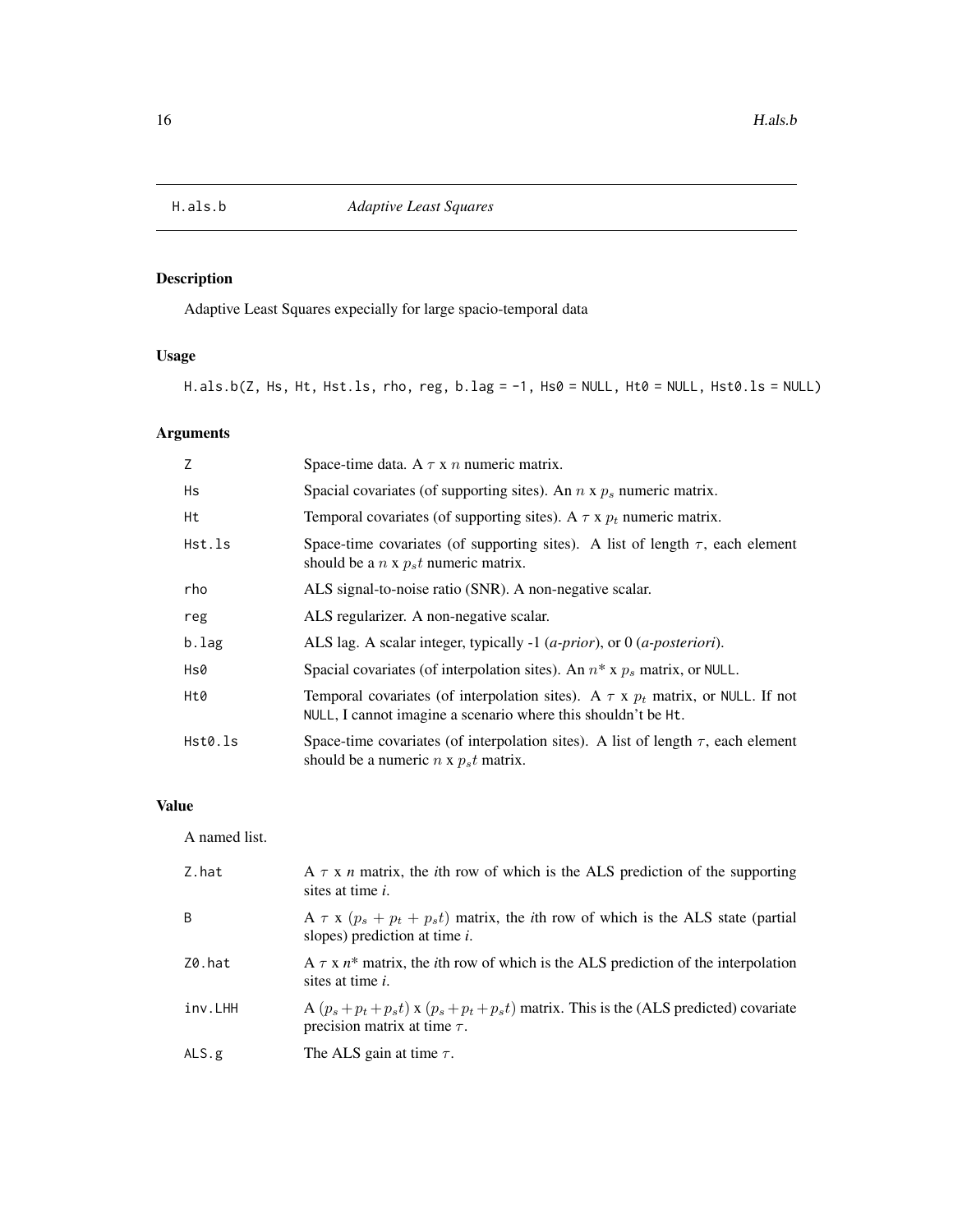#### H.als.b 17

#### Examples

```
set.seed(99999)
library(SSsimple)
tau <- 70
n.all <- 14
Hs.all <- matrix(rnorm(n.all), nrow=n.all)
Ht <- matrix(rnorm(tau*2), nrow=tau)
Hst.ls.all \leftarrow list()for(i in 1:tau) { Hst.ls.all[[i]] <- matrix(rnorm(n.all*2), nrow=n.all) }
Hst.combined <- list()
for(i in 1:tau) {
    Hst.combined[[i]] <- cbind( Hs.all, matrix(Ht[i, ], nrow=n.all, ncol=ncol(Ht),
    byrow=TRUE), Hst.ls.all[[i]] )
}
######## use SSsimple to simulate
sssim.obj <- SS.sim.tv( 0.999, Hst.combined, 0.01, diag(1, n.all), tau )
ndx.support <- 1:10
ndx.interp <- 11:14
Z.all <- sssim.obj$Z
Z <- Z.all[ , ndx.support]
Z0 <- Z.all[ , ndx.interp]
Hst.ls <- subsetsites.Hst.ls(Hst.ls.all, ndx.support)
Hst0.ls <- subsetsites.Hst.ls(Hst.ls.all, ndx.interp)
Hs <- Hs.all[ ndx.support, , drop=FALSE]
Hs0 <- Hs.all[ ndx.interp, , drop=FALSE]
xrho < -1/10xreg <- 1/10
xALS <- H.als.b(Z=Z, Hs=Hs, Ht=Ht, Hst.ls=Hst.ls, rho=xrho, reg=xreg, b.lag=-1,
Hs0=Hs0, Ht0=Ht, Hst0.ls=Hst0.ls)
test.rng <- 20:tau
errs.sq <- (Z0 - xALS$Z0.hat)^2
sqrt( mean(errs.sq[test.rng, ]) )
```
################ calculate the 'effective standard errors' (actually 'effective prediction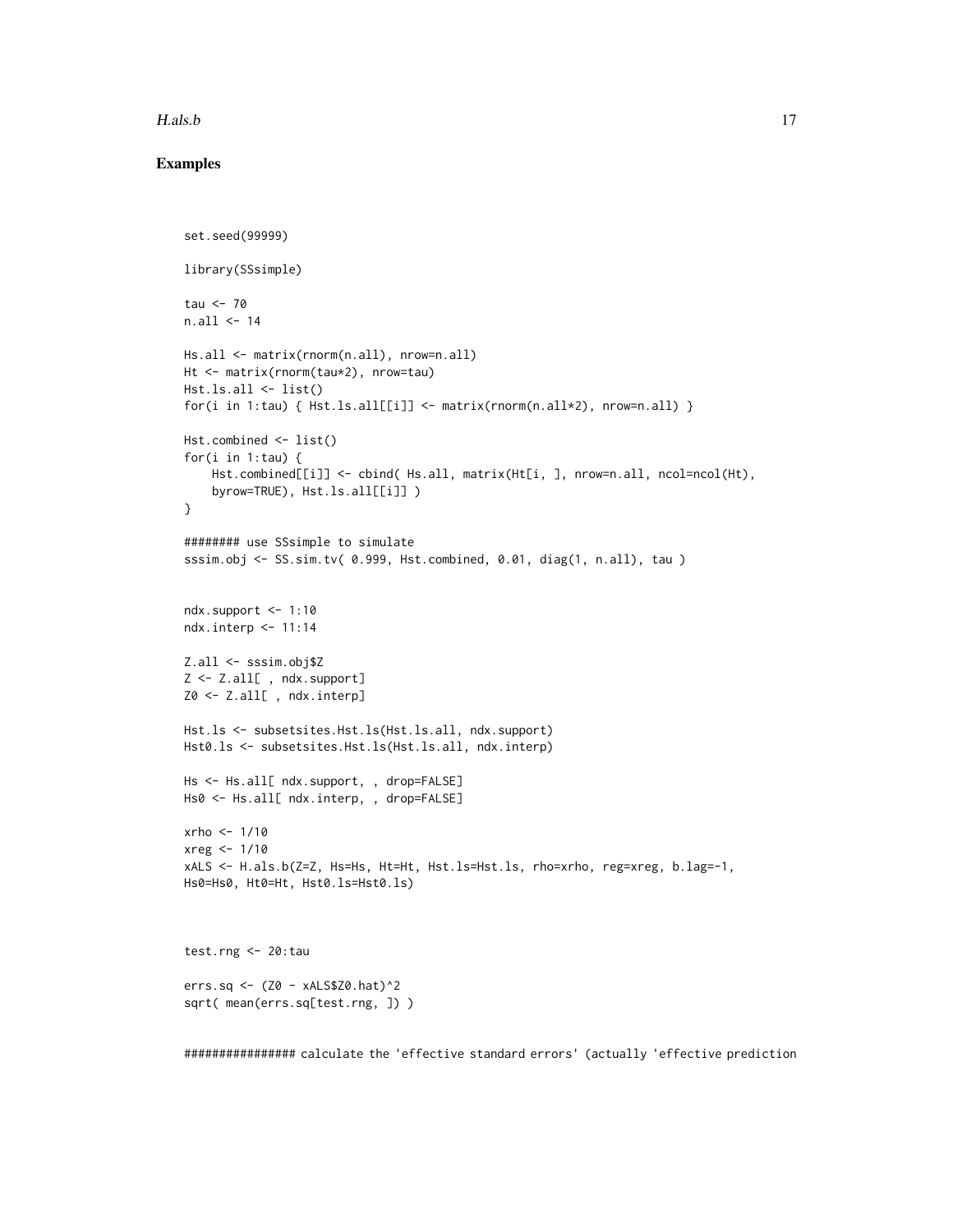```
################ errors') of the ALS partial slopes
rmse <- sqrt(mean((Z[test.rng, ] - xALS$Z.hat[test.rng, ])^2))
rmse
als.se <- rmse * sqrt(xALS$ALS.g) * sqrt(diag(xALS$inv.LHH))
cbind(xALS$B[tau, ], als.se, xALS$B[tau, ]/als.se)
```
H.Earth.solar *Solar Radiation*

#### Description

Calculate Incident Solar Area (ISA)

#### Usage

H.Earth.solar(x, y, dateDate)

#### Arguments

| X        | Longitude. Numeric vector of length $n$ .     |
|----------|-----------------------------------------------|
| <b>V</b> | Latitude. Numeric vector of length $n$ .      |
| dateDate | Posix date. Numeric vector of length $\tau$ . |

# Details

This function returns a spacio-temporal covariate list (Earth's ISA is space-time *non-seperable*). A negative value indicates that at that time (list index), and at that location (matrix row), the sun is below the horizon all day.

#### Value

An unnamed list of length  $\tau$ , each element of which is an  $n \times 1$  matrix.

```
lat < -c(0, -88)lon \leftarrow c(0, 0)
dateDate <- strptime( c('20120621', '20120320'), '%Y%m%d')
H.Earth.solar(lon, lat, dateDate)
## The function is currently defined as
function (x, y, dateDate)
{
    Hst.ls <- list()
```
<span id="page-17-0"></span>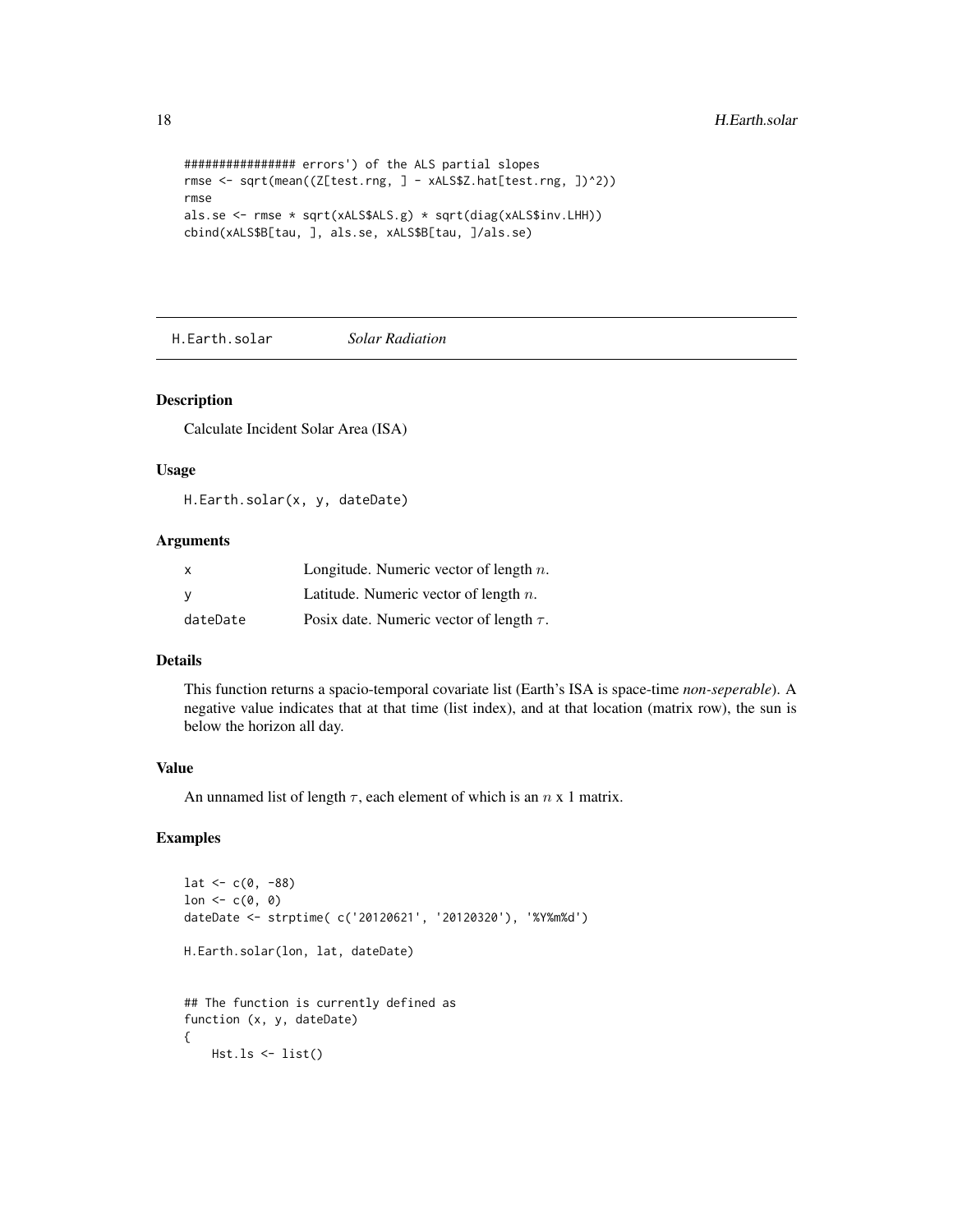# <span id="page-18-0"></span>Hals.fastcv.snow 19

```
n \leftarrow length(y)
  tau <- length(dateDate)
  equinox <- strptime("20110320", "%Y%m%d")
  for (i in 1:tau) {
      this.date <- dateDate[i]
      dfe <- as.integer(difftime(this.date, equinox, units = "day"))
      dfe
      psi <- 23.5 * sin(2 * pi * dfe/365.25)
      psi
      eta <- 90 - (360/(2 * pi)) * acos(cos(2 * pi * y/360) *
          cos(2 * pi * psi/360) + sin(2 * pi * y/360) * sin(2 *pi * psi/360))
      surface.area <- sin(2 * pi * eta/360)
      surface.area
      Hst.ls[[i]] <- cbind(surface.area)
  }
 return(Hst.ls)
}
```
<span id="page-18-1"></span>Hals.fastcv.snow *ALS Spacial Cross-Validation*

#### Description

Fit Adaptive Least Squares with  $k$ -fold cross-validation

#### Usage

```
Hals.fastcv.snow(j, rm.ndx, Z, Hs, Ht, Hst.ls, GP.mx)
```
#### Arguments

| j         | Index used by snowfall. A scalar integer. Which row of GP mx to use for the<br>ALS hyperparameters, GP.        |
|-----------|----------------------------------------------------------------------------------------------------------------|
| rm.ndx    | A list of vectors of indices to remove for k-fold cross-validation.                                            |
| Z         | Data. A $\tau$ x n numeric matrix.                                                                             |
| <b>Hs</b> | Spacial covariates. An $n \times p_s$ numeric matrix.                                                          |
| Ht        | Temporal covariates. An $\tau$ x $p_t$ numeric matrix.                                                         |
| Hst.ls    | Space-time covariates. A list of length $\tau$ , each element containing a $n \times p_s t$<br>numeric matrix. |
| GP.mx     | Hyperparameters. A $k$ .glob x 2 non-negative matrix. See MSS. snow.                                           |

#### Value

A  $\tau$  x n numeric matrix. The ALS cross-validated predictions of Z.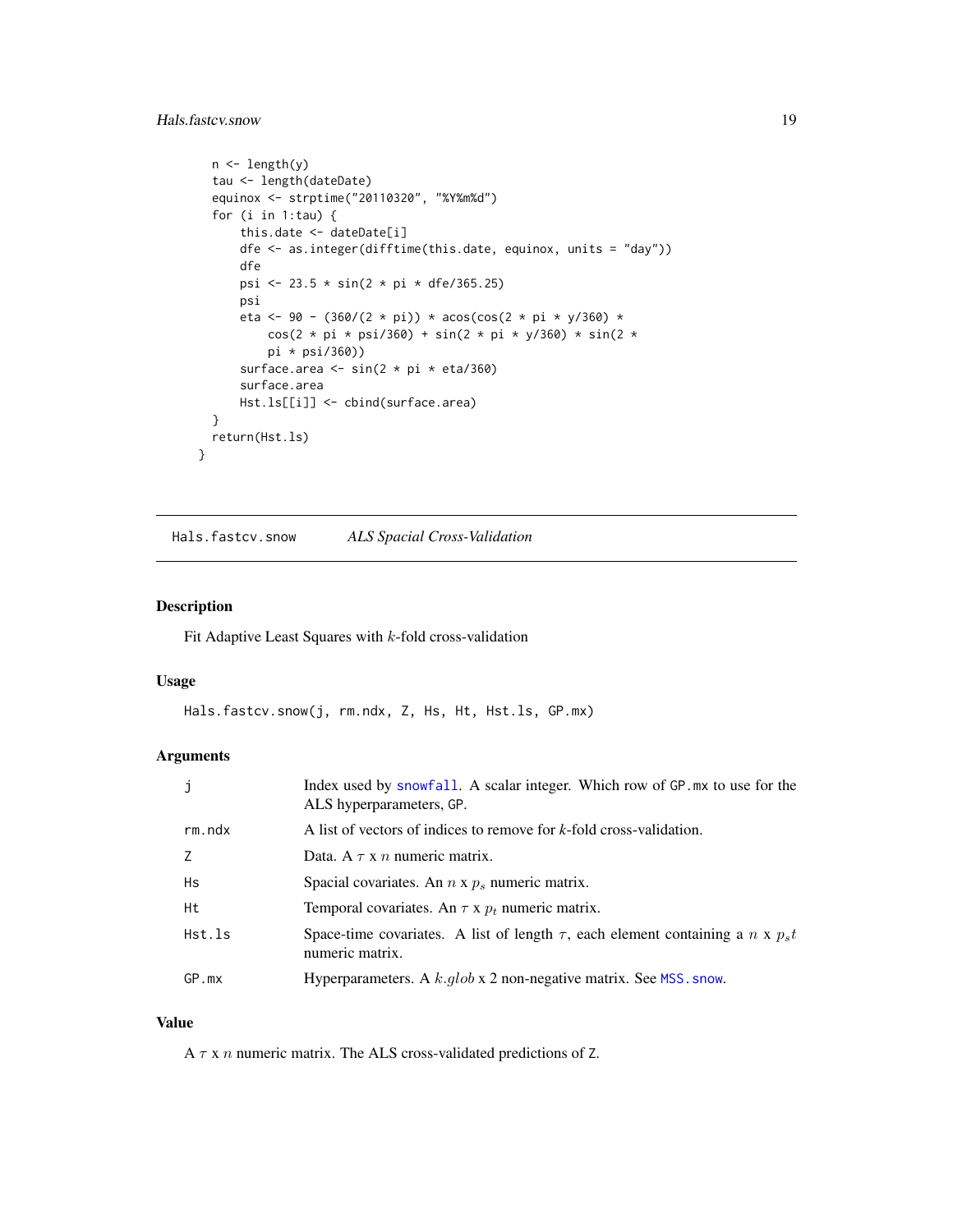# See Also

[Hals.snow](#page-21-1), [MSS.snow](#page-27-1).

# Examples

```
set.seed(99999)
library(SSsimple)
tau <- 70
n.all <- 14
Hs.all <- matrix(rnorm(n.all), nrow=n.all)
Ht <- matrix(rnorm(tau*2), nrow=tau)
Hst.ls.all <- list()
for(i in 1:tau) { Hst.ls.all[[i]] \leftarrow matrix(rnorm(n.all*2), nrow=n.all) }
Hst.combined <- list()
for(i in 1:tau) {
    Hst.combined[[i]] <- cbind( Hs.all, matrix(Ht[i, ], nrow=n.all,
    ncol=ncol(Ht), byrow=TRUE), Hst.ls.all[[i]] )
}
######## use SSsimple to simulate
sssim.obj <- SS.sim.tv( 0.999, Hst.combined, 0.01, diag(1, n.all), tau )
Z.all <- sssim.obj$Z
Z <- Z.all
n \leftarrow n.all
Hst.ls <- Hst.ls.all
Hs <- Hs.all
xrho <- 1/10
xreg <- 1/10
GP.mx <- matrix(c(xrho, xreg), nrow=1)
rm.ndx <- create.rm.ndx.ls(n, 10)
Zcv <- Hals.fastcv.snow(j=1, rm.ndx, Z, Hs, Ht, Hst.ls, GP.mx)
```
test.rng <- 20:tau

<span id="page-19-0"></span>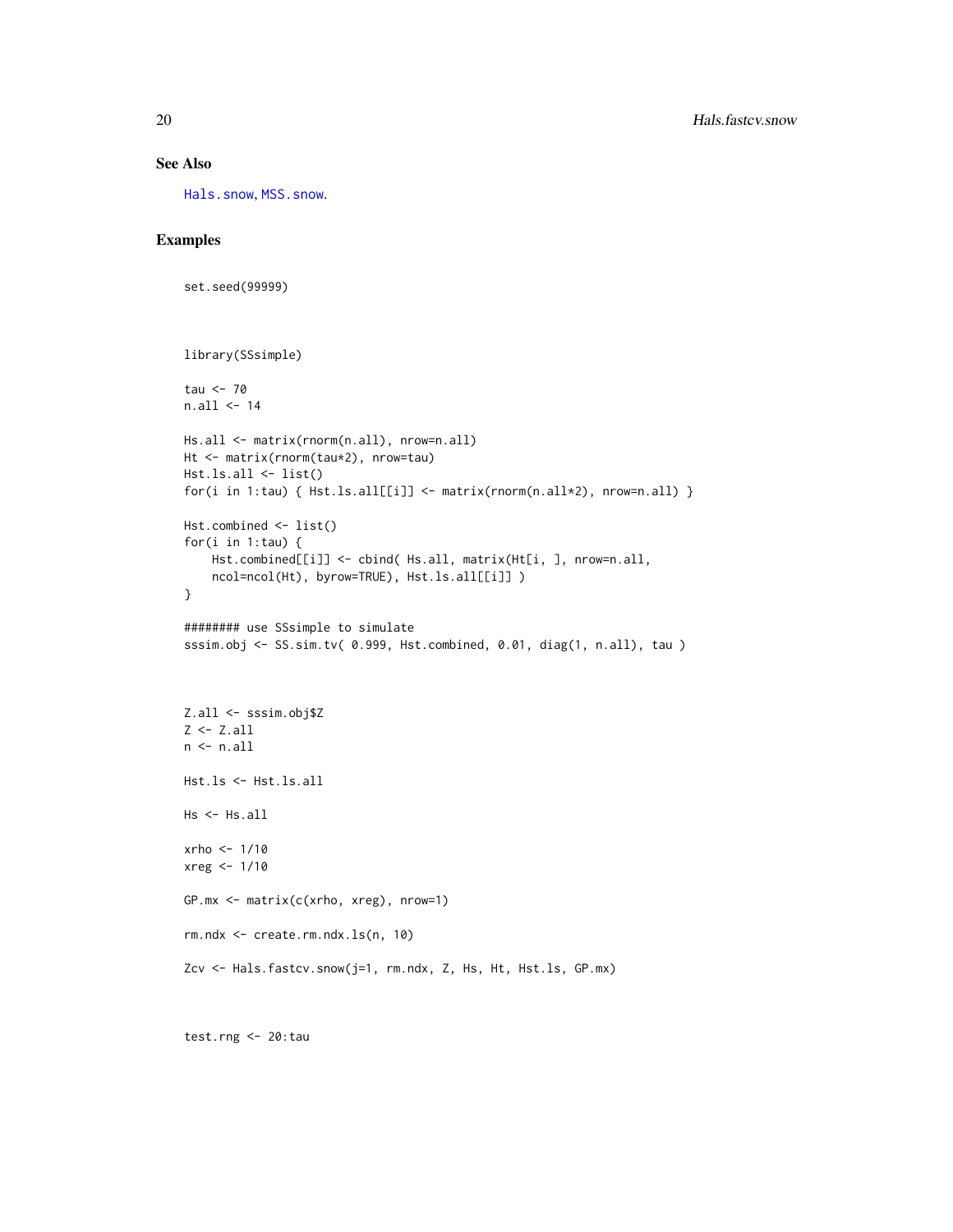#### <span id="page-20-0"></span>Hals.ses 21

```
errs.sq \leq (Z - Zcv)^2
sqrt( mean(errs.sq[test.rng, ]) )
```
# Hals.ses *Effective Standard Errors*

# Description

Calculate the ALS so-called 'effective standard errors'

# Usage

Hals.ses(Z, Hs, Ht, Hst.ls, rho, reg, b.lag, test.rng)

# Arguments

| Z        | Space-time data. A $\tau$ x n numeric matrix.                                                                                       |
|----------|-------------------------------------------------------------------------------------------------------------------------------------|
| Hs       | Spacial covariates (of supporting sites). An $n \times p_s$ numeric matrix.                                                         |
| Ht       | Temporal covariates (of supporting sites). A $\tau$ x $p_t$ numeric matrix.                                                         |
| Hst.ls   | Space-time covariates (of supporting sites). A list of length $\tau$ , each element<br>should be a numeric $n \times p_s t$ matrix. |
| rho      | ALS signal-to-noise ratio (SNR). A non-negative scalar.                                                                             |
| reg      | ALS regularizer. A non-negative scalar.                                                                                             |
| b.lag    | ALS lag. A scalar integer, typically -1 ( <i>a-prior</i> ), or $0$ ( <i>a-posteriori</i> ).                                         |
| test.rng | Temporal test range. A vector of temporal indices of the model test range.                                                          |

# Value

A named list.

| estimates | A $p_s+p_t+p_st \times 2$ matrix, each row giving the ALS partial slope estimate/prediction<br>at time $\tau$ , and the 'effective standard error (prediction error)' for the partial<br>slope. |
|-----------|-------------------------------------------------------------------------------------------------------------------------------------------------------------------------------------------------|
| inv.LHH   | A $(p_s + p_t + p_s t)$ x $(p_s + p_t + p_s t)$ matrix. This is the (ALS predicted) covariate<br>precision matrix at time $\tau$ .                                                              |
| ALS.g     | The ALS gain at time $\tau$ .                                                                                                                                                                   |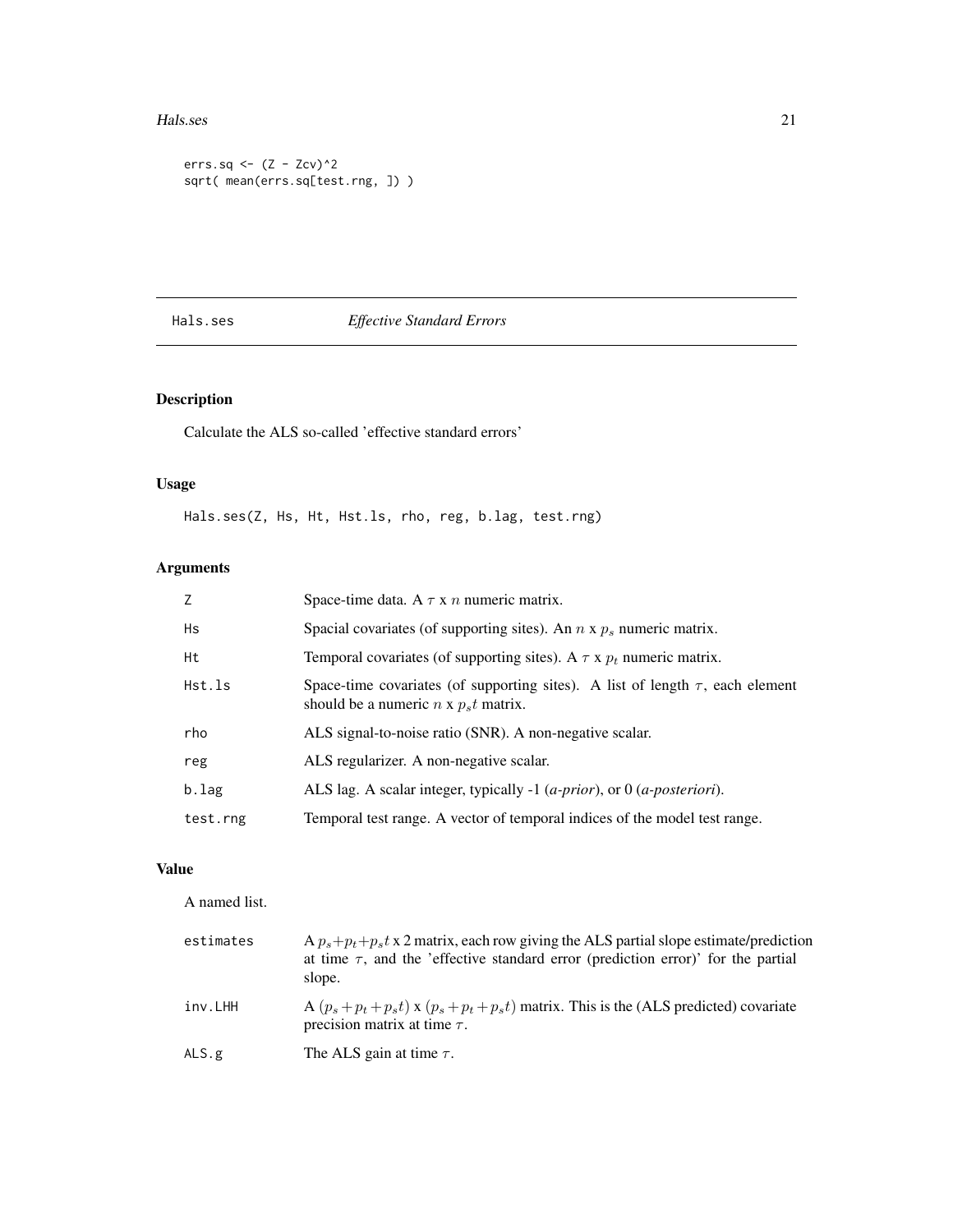# Examples

```
## Please see the example in H.als.b
## The function is currently defined as
function (Z, Hs, Ht, Hst.ls, rho, reg, b.lag, test.rng)
{
    tau \leq nrow(Z)
   xALS \leq H.als.b(Z = Z, Hs = Hs, Ht = Ht, Hst.ls = Hst.ls,
       rho = rho, reg = reg, b.lag = b.lag, Hs0 = NULL, Ht0 = NULL,
       Hst0.ls = NULL)rmse <- sqrt(mean((Z[test.rng, ] - xALS$Z.hat[test.rng, ])^2))
   rmse
   als.se <- rmse * sqrt(xALS$ALS.g) * sqrt(diag(xALS$inv.LHH))
   return(list(estimates = cbind(xALS$B[tau, ], als.se), inv.LHH = xALS$inv.LHH,
       ALS.g = xALS$ALS.g)}
```
<span id="page-21-1"></span>Hals.snow *Fit ALS*

# Description

Fit Adaptive Least Squares

# Usage

Hals.snow(j, Z, Hs, Ht, Hst.ls, b.lag, GP.mx)

#### Arguments

| j           | Index used by snowfall. A scalar integer. Which row of GP mx to use for the<br>ALS hyperparameters, GP.   |
|-------------|-----------------------------------------------------------------------------------------------------------|
| 7           | Data. A $\tau$ x n numeric matrix.                                                                        |
| Hs          | Spacial covariates. An $n \times p_s$ numeric matrix.                                                     |
| Ht          | Temporal covariates. An $\tau$ x $p_t$ numeric matrix.                                                    |
| Hst.ls      | Space-time covariates. A list of length $\tau$ , each element containing a n x $p_s t$<br>numeric matrix. |
| b.lag       | ALS lag. A scalar integer, typically -1 ( <i>a-prior</i> ), or 0 ( <i>a-posteriori</i> ).                 |
| $GP$ . $mx$ | Hyperparameters. A $k$ . $glob \times 2$ non-negative matrix. See MSS. snow.                              |

# Value

A  $\tau$  x n numeric matrix. The ALS predictions of Z.

# See Also

[Hals.fastcv.snow](#page-18-1), [MSS.snow](#page-27-1).

<span id="page-21-0"></span>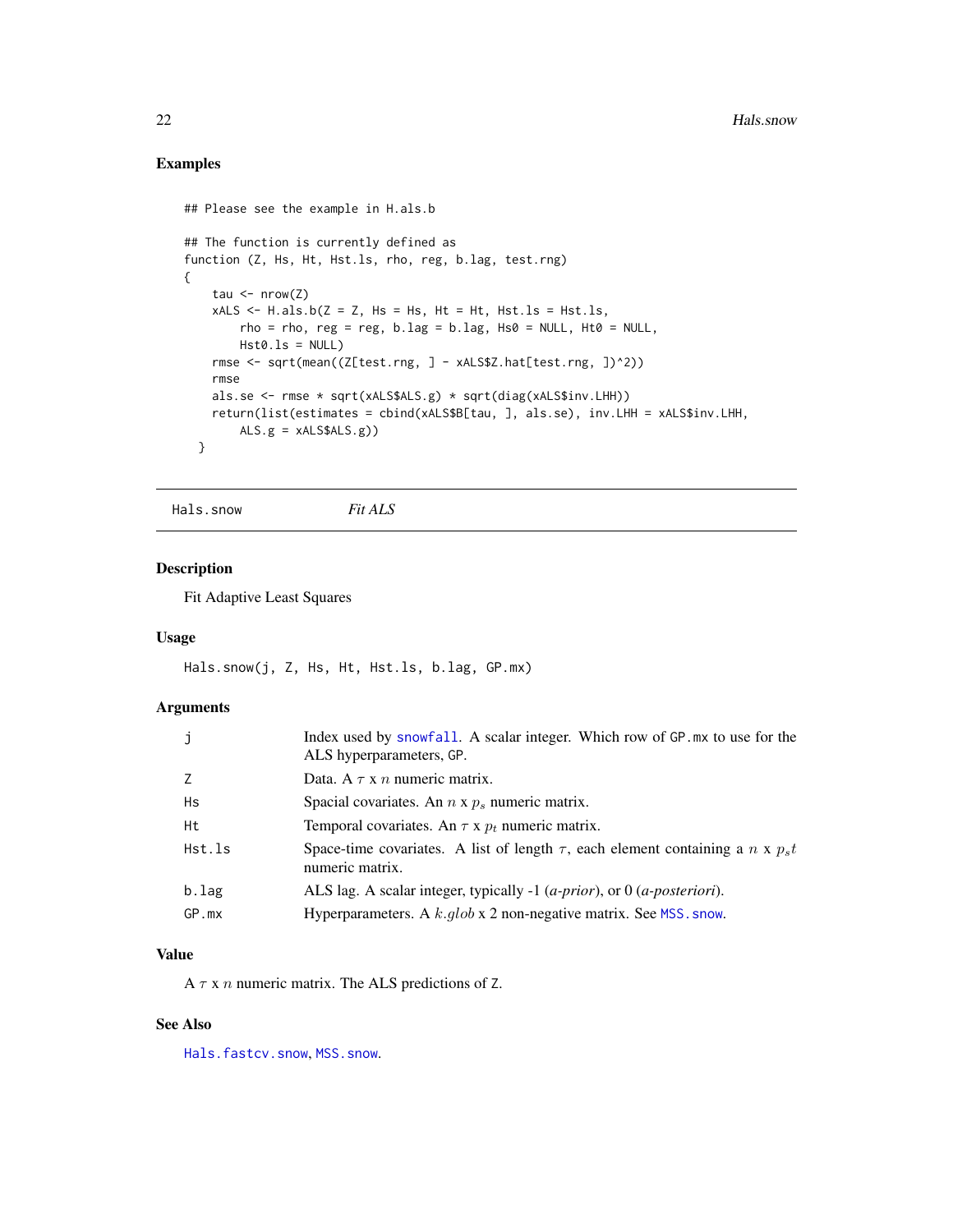# <span id="page-22-0"></span>Hst.sumup 23

```
set.seed(9999)
library(SSsimple)
tau <- 280
n.all <- 35
Hs.all <- matrix(rnorm(n.all), nrow=n.all)
Ht <- matrix(rnorm(tau*2), nrow=tau)
Hst.ls.all <- list()
for(i in 1:tau) { Hst.ls.all[[i]] \leftarrow matrix(rnorm(n.all*3), nrow=n.all) }
Hst.combined <- list()
for(i in 1:tau) {
    Hst.combined[[i]] <- cbind( Hs.all, matrix(Ht[i, ], nrow=n.all,
    ncol=ncol(Ht), byrow=TRUE), Hst.ls.all[[i]] )
}
######## use SSsimple to simulate
sssim.obj <- SS.sim.tv( 0.999, Hst.combined, 0.1, diag(1, n.all), tau )
Z.all <- sssim.obj$Z
Z <- Z.all
n \leftarrow n.all
Hst.ls <- Hst.ls.all
Hs <- Hs.all
xrho <- 1/10
xreg <- 1/10
b.lag <-1GP.mx <- matrix(c(xrho, xreg), nrow=1)
Zcv <- Hals.snow(j=1, Z, Hs, Ht, Hst.ls, b.lag, GP.mx)
test.rng <- 20:tau
errs.sq <- (Z - Zcv)^2sqrt( mean(errs.sq[test.rng, ]) )
```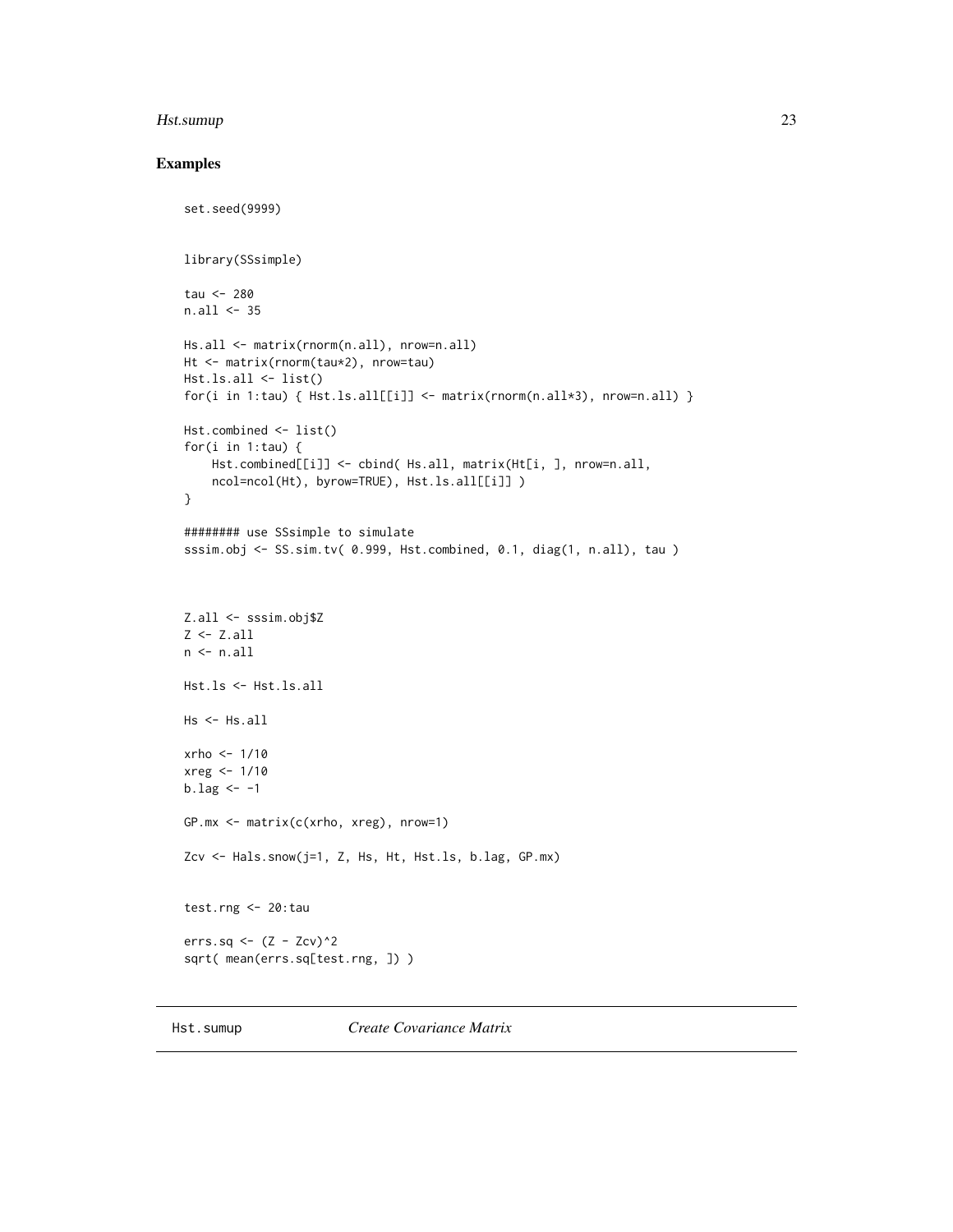# Description

Calculate the covariance matrix of all model covariates

# Usage

Hst.sumup(Hst.ls, Hs = NULL, Ht = NULL)

# Arguments

| Hst.ls | Space-time covariates. A list of length $\tau$ , each element containing a n x $p_s t$<br>numeric matrix. |
|--------|-----------------------------------------------------------------------------------------------------------|
| Нs     | Spacial covariates. An $n \times p_s$ numeric matrix.                                                     |
| Ht.    | Temporal covariates. An $\tau$ x $p_t$ numeric matrix.                                                    |

#### Details

Important: The order of the arguments in this function is NOT the same as in the returned covariance matrix. The order in the covariance matrix is the same as in other functions in this package: Hs, Ht, Hst.ls.

# Value

A  $(p_s + p_t + p_s t)$  x  $(p_s + p_t + p_s t)$  numeric, symmetrix, non-negative definite matrix.

```
tau <-20n < -10Ht <- cbind(sin(1:tau), cos(1:tau))
Hs <- cbind(rnorm(10), rnorm(n, 5, 49))
Hst.ls \leftarrow list()for(tt in 1:tau) {
Hst.ls[[tt]] <- cbind(rnorm(n, 1, 0.1), rnorm(n, -200, 21))
}
Hst.sumup(Hst.ls, Hs, Ht)
########### standardize all covariates
x1 <- stnd.Hst.ls(Hst.ls, NULL)$sHst.ls
x2 <- stnd.Hs(Hs, NULL, FALSE)$sHs
x3 \le- stnd.Ht(Ht, n)
```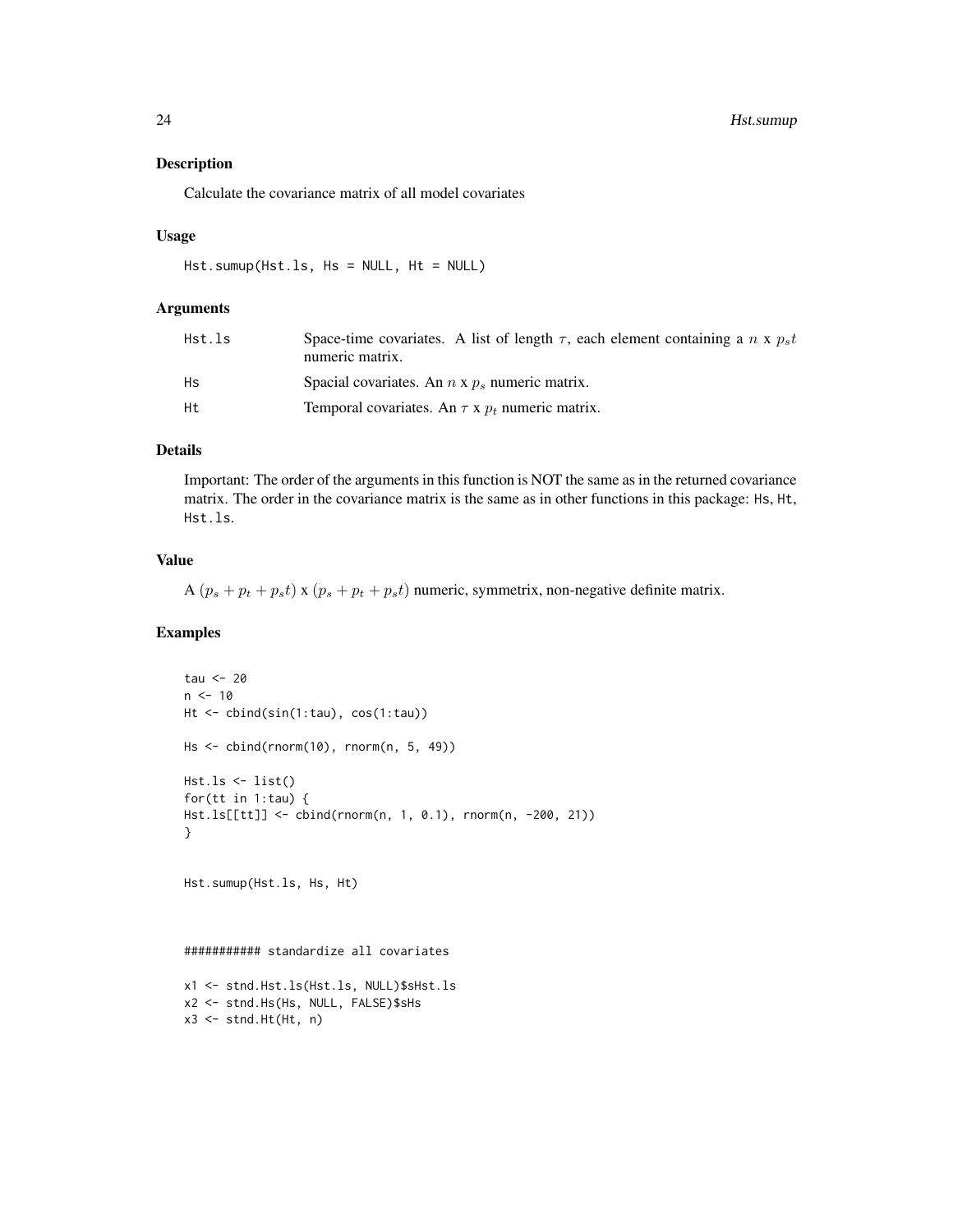#### <span id="page-24-0"></span>load.Hst.ls.2Zs 25

```
Hst.sumup(x1, x2, x3)
## The function is currently defined as
function (Hst.ls, Hs = NULL, Ht = NULL)
{
   tau <- length(Hst.ls)
   if(tau < 1) { tau <- nrow(Ht) }
   if(is.null(tau)) { tau <- 10 ; cat("tau assumed to be 10.", "\n") }
   n <- nrow(Hst.ls[[1]])
   if(is.null(n)) { n < - nrow(Hs) }big.sum <- 0
    for (i in 1:tau) {
        if (!is.null(Ht)) {
            Ht.mx <- matrix(Ht[i, ], n, ncol(Ht), byrow = TRUE)
        }
       else {
           Ht.mx <- NULL
        }
       big.sum <- big.sum + crossprod(cbind(Hs, Ht.mx, Hst.ls[[i]]))
   }
   return(big.sum)
  }
```
<span id="page-24-1"></span>load.Hst.ls.2Zs *Load Observations into Space-Time Covariates*

# Description

Insert an observation matrix into space-time covariates, but segregate based on missing values

#### Usage

```
load.Hst.ls.2Zs(Z, Z.na, Hst.ls.Z, xwhich, rgr.lags = <math>c(0)</math>)
```
# Arguments

| 7        | Observation data. A $\tau$ x n numeric matrix.                                                                                                                                                                                                                                     |
|----------|------------------------------------------------------------------------------------------------------------------------------------------------------------------------------------------------------------------------------------------------------------------------------------|
| Z.na     | Missing data indicator. A $\tau$ x n boolean matrix.                                                                                                                                                                                                                               |
| Hst.ls.Z | Space-time covariates. A list of length $\tau$ , each element should be a numeric n x<br>$ps t$ matrix.                                                                                                                                                                            |
| xwhich   | Which column-pair of $Hst.1s.2[[1]]$ to insert into the <i>i</i> th row of Z. A scalar<br>positive integer. By 'column-pair', we mean, e.g., a value of 1 will fill columns<br>1 and 2, a value of 2 will fill columns 3 and 4, a value of 3 will fill columns 5<br>and $6$ , etc. |
| rgr.lags | Temporal lagging of Z. A scalar integer.                                                                                                                                                                                                                                           |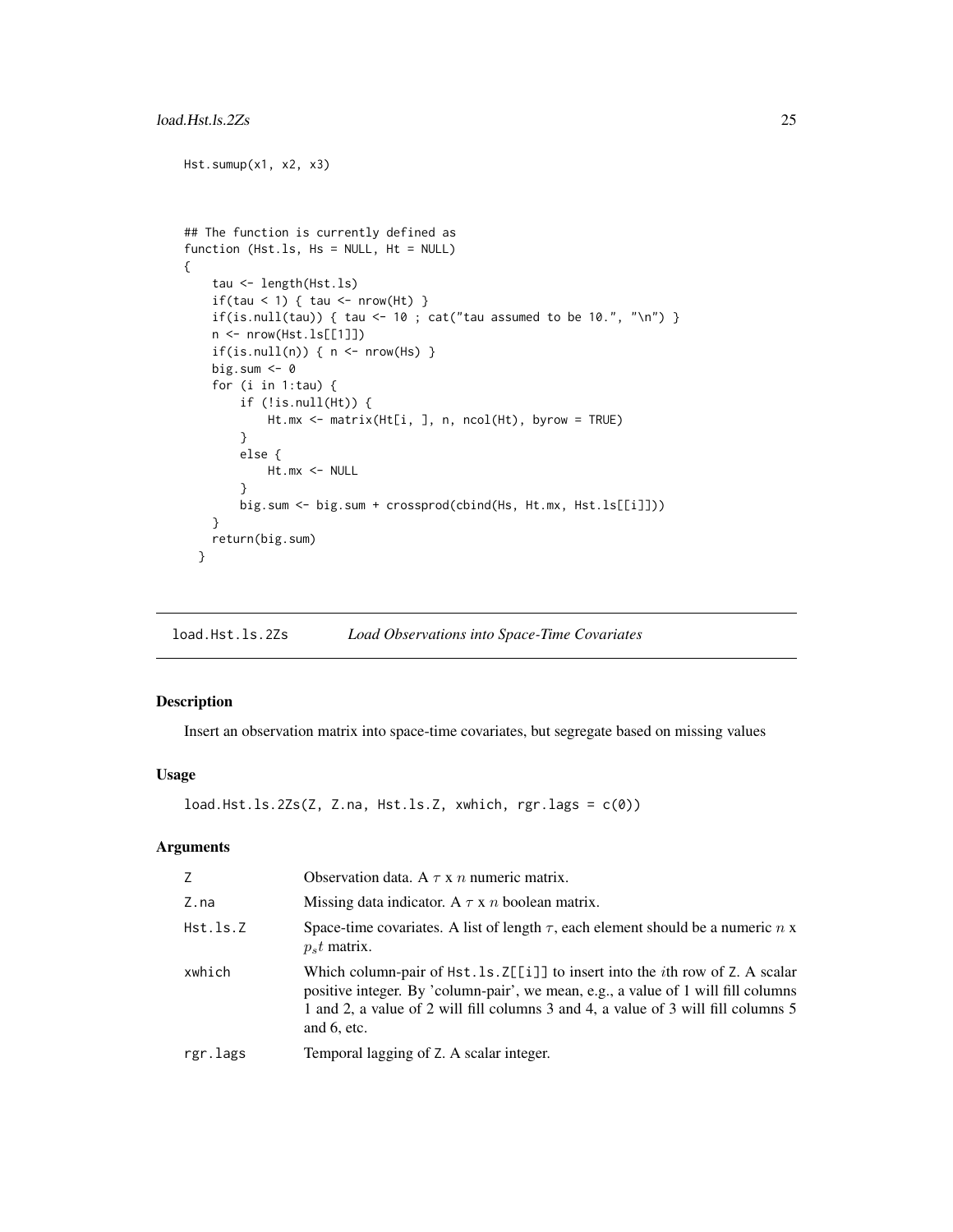# Details

This function, along with [load.Hst.ls.Z](#page-26-1), allows the user to convert a set of observations into covariates for another set of observations. Unlike [load.Hst.ls.Z](#page-26-1), this function *splits* Z based on the argument Z.na. Values associated with FALSE elements of Z.na are placed into the first column of the specified column-pair of Hst.ls.Z, Values associated with TRUE elements of Z.na are placed into the second column of the specified column-pair of Hst.ls.Z (all other values in in the specified column-pair of Hst.ls.Z are zeroed).

#### Value

An unnamed list of length  $\tau$ , each element will be a numeric  $n \times p_s t$  matrix.

#### See Also

[load.Hst.ls.Z](#page-26-1).

#### Examples

```
###### here's an itty-bitty example
tau <-7n \leq -5Z \leq - matrix(1, tau, n)
Z.na <- matrix(FALSE, tau, n)
Z.na[2:3, 4] <- TRUE
Z[Z.na] <- 2
Hst.ls <- list()
for(i in 1:tau) { Hst.ls[[i]] \leftarrow matrix(rnorm(n*4), nrow=n) }
load.Hst.ls.2Zs(Z, Z.na, Hst.ls.Z=Hst.ls, 1, 0)
########## insert into cols 3 and 4
```
load.Hst.ls.2Zs(Z, Z.na, Hst.ls.Z=Hst.ls, 2, 0)

<span id="page-25-0"></span>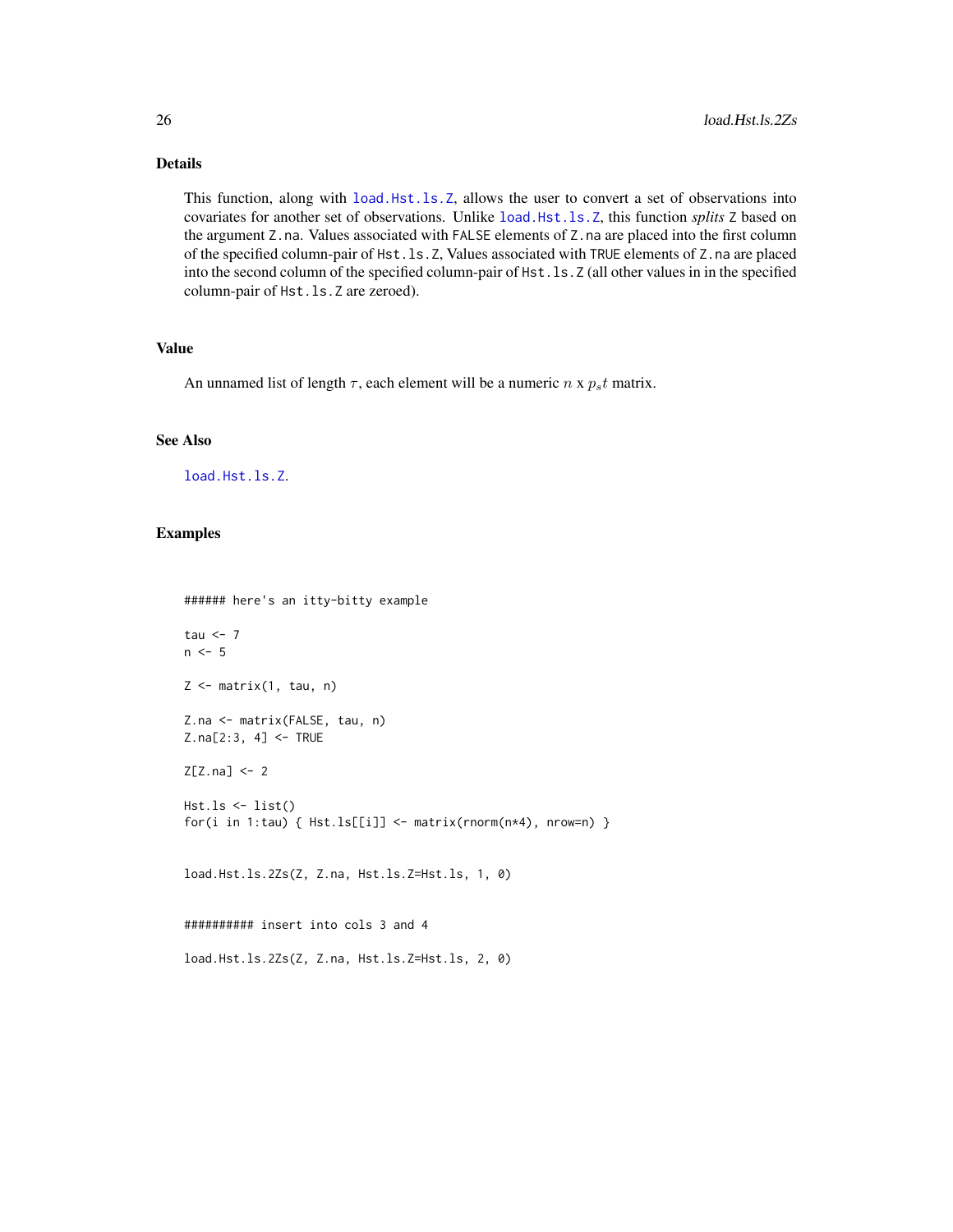<span id="page-26-1"></span><span id="page-26-0"></span>

# Description

Insert an observation matrix into space-time covariates

# Usage

load.Hst.ls.Z(Z, Hst.ls.Z, xwhich, rgr.lags = c(0))

# Arguments

| 7        | Observation data. A $\tau$ x n numeric matrix.                                                           |
|----------|----------------------------------------------------------------------------------------------------------|
| Hst.ls.Z | Space-time covariates. A list of length $\tau$ , each element should be a numeric n x<br>$p_s t$ matrix. |
| xwhich   | Which column of $Hst.ls.Z[[1]]$ to insert into the <i>i</i> th row of Z. A scalar posi-<br>tive integer. |
| rgr.lags | Temporal lagging of Z. A scalar integer.                                                                 |

#### Details

This function, along with [load.Hst.ls.2Zs](#page-24-1), allows the user to convert a set of observations into covariates for another set of observations.

#### Value

An unnamed list of length  $\tau$ , each element will be a numeric  $n \times p_s t$  matrix.

#### See Also

[load.Hst.ls.2Zs](#page-24-1).

```
###### here's an itty-bitty example
tau \leftarrow 7
n \leq -5Z \leftarrow matrix(1, tau, n)Hst.ls <- list()
for(i in 1:tau) { Hst.ls[[i]] \leftarrow matrix(rnorm(n*4), nrow=n) }
```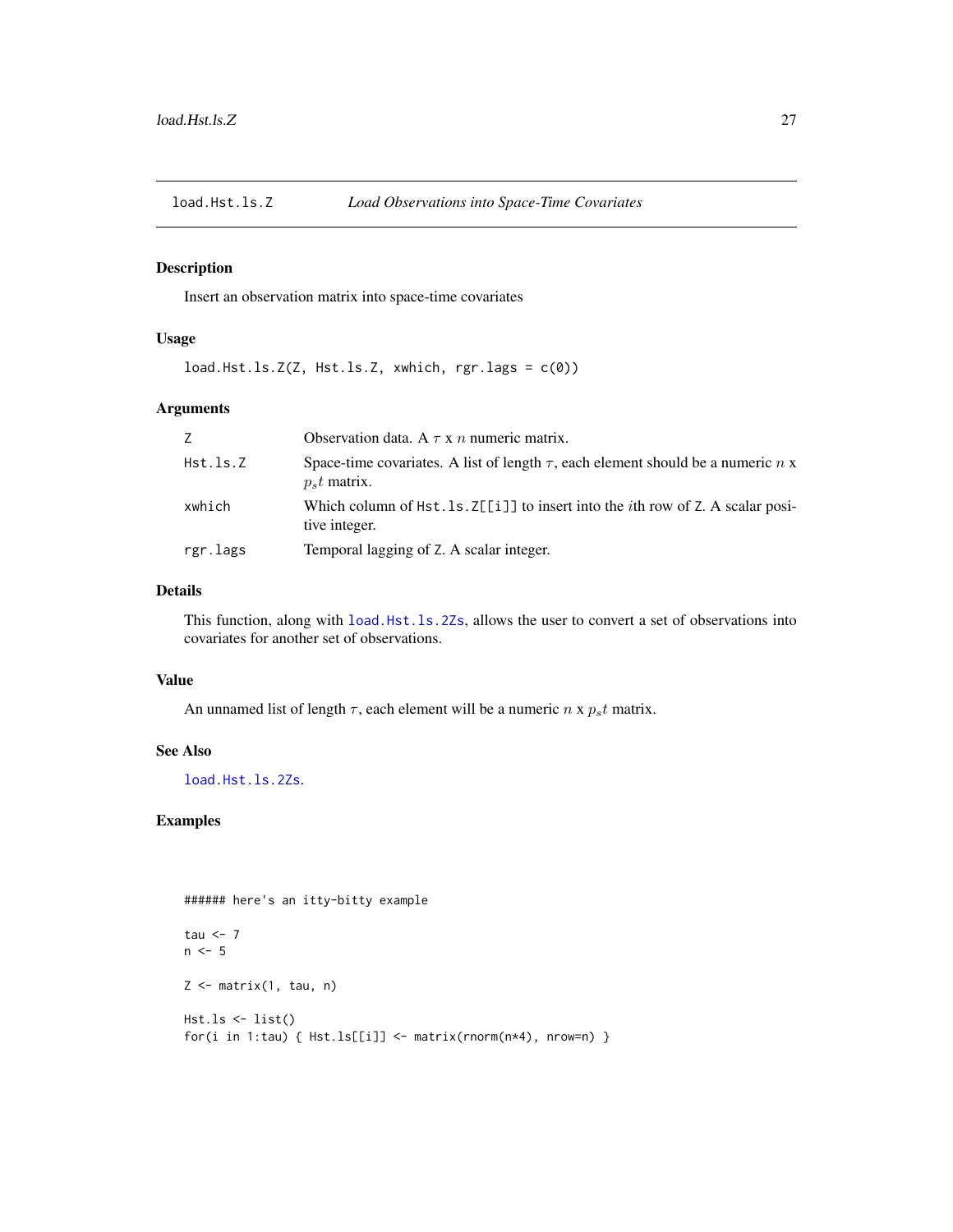```
load.Hst.ls.Z(Z, Hst.ls.Z=Hst.ls, 1, 0)
########## insert into col 3
load.Hst.ls.Z(Z, Hst.ls.Z=Hst.ls, 3, 0)
```

```
############ lag Z examples
Z <- matrix(1:tau, tau, n)
######### lag -1 Z
load.Hst.ls.Z(Z, Hst.ls.Z=Hst.ls, 1, -1)
######### lag 0 Z -- default
load.Hst.ls.Z(Z, Hst.ls.Z=Hst.ls, 1, 0)
######### lag +1 Z
load.Hst.ls.Z(Z, Hst.ls.Z=Hst.ls, 1, +1)
```
<span id="page-27-1"></span>MSS.snow *Metaheuristic Stochastic Search*

# Description

Locate WIDALS hyperparameters

#### Usage

```
MSS.snow(FUN.source, current.best, p.ndx.ls, f.d, sds.mx, k.glob, k.loc.coef, X = NULL)
```
# Arguments

| FUN.source   | Search function definitions (see Details). A path to source code, or function,<br>e.g., fun.load.widals.a.                                                                                                                                                        |
|--------------|-------------------------------------------------------------------------------------------------------------------------------------------------------------------------------------------------------------------------------------------------------------------|
| current.best | An initial cost. A scalar. Setting to NA will cause MSS, snow to make an initial<br>pass over the data to create an initial cost to beat.                                                                                                                         |
| p.ndx.ls     | Hyperparameter indices (of GP) to search. A list of vectors. For example, list (<br>$c(1, 2), c(3, 4, 5)$ will instruct MSS. snow, for each local search, to search<br>over the first two hyperparameters as a pair, then to search the last three as a<br>group. |

<span id="page-27-0"></span>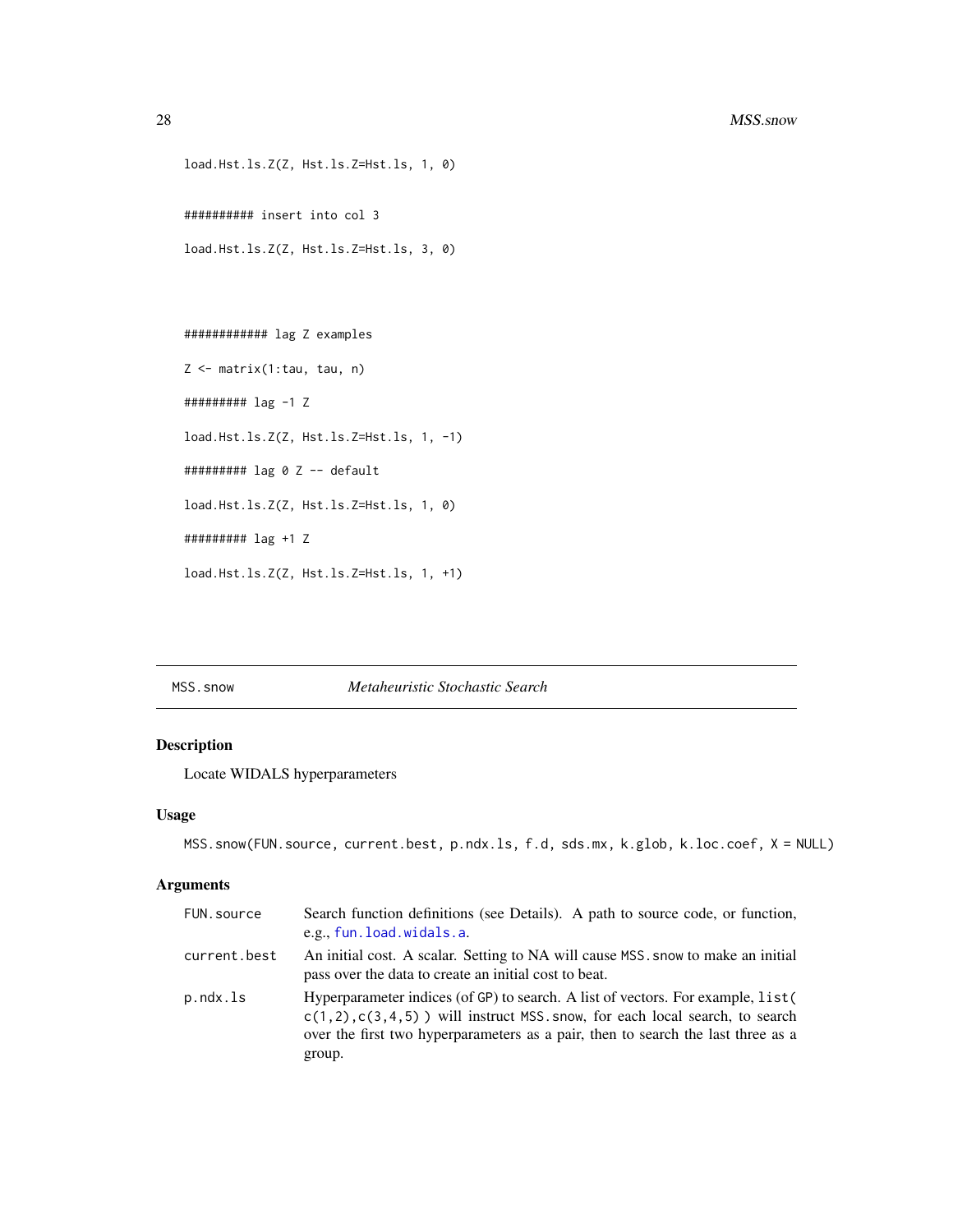#### <span id="page-28-0"></span>MSS.snow 29

| f.d        | Local search functions. A list of functions (one for each element of GP). Typi-<br>cally, for WIDALS, all five will be dlog.norm.   |
|------------|-------------------------------------------------------------------------------------------------------------------------------------|
| sds.mx     | The standard deviations for f.d. An k.glob x q matrix, where q is the number of<br>hyperparameters, <i>i.e.</i> , the length of GP. |
| k.glob     | The number of global searches. A scalar integer.                                                                                    |
| k.loc.coef | The coeficient for the number of local searches to make. A scalar integer.                                                          |
| $\times$   | A placeholder for values to be passed between functions inside MSS, snow (see<br>Details).                                          |

#### Details

This function requires the presence of a number of values and functions out-of-scope. It is assumed that these are available in the Global Environment. They are: run.parallel (boolean), FUN.MH (a function that creates, for a given GP, a cost), FUN.GP (a function that applies constraints to GP), FUN.I (a function that does something when local searches have reduced the cost), FUN.EXIT (a function that does something when MSS. snow is done).

Examine the code for [fun.load.widals.a](#page-11-2) for an example of the four functions described above. Note that these four functions may themselves require objects out-of-scope.

In general, for a given R session, special care should be taken concerning the naming and assigning of the following objects: Z (the space-time data), Z.na (a boolean matrix indicating missing values in Z), locs (site locations), Hs (spacial covariates), Ht (temporal covariates), Hst.ls (spacetime covariates), lags (temporal lag vector), b.lag (the ALS lag), cv (cross-validation switch), xgeodesic (boolean), ltco (weight cut-off), GP (hyperparameter vector), run.parralel (boolean), stnd.d (boolean), train.rng (time index vector), test.rng (time index vector).

#### Value

Nothing. After completion, the best hyperparameters, GP, are assigned to the Global Environment.

#### See Also

[Hals.fastcv.snow](#page-18-1), [Hals.snow](#page-21-1), [widals.snow](#page-43-1).

#### Examples

##### simulate a state-space system (using pkg SSsimple)

## Not run:

### using dontrun because of excessive run time for CRAN submission

set.seed(9999)

library(SSsimple)

tau <- 77 #### number of time points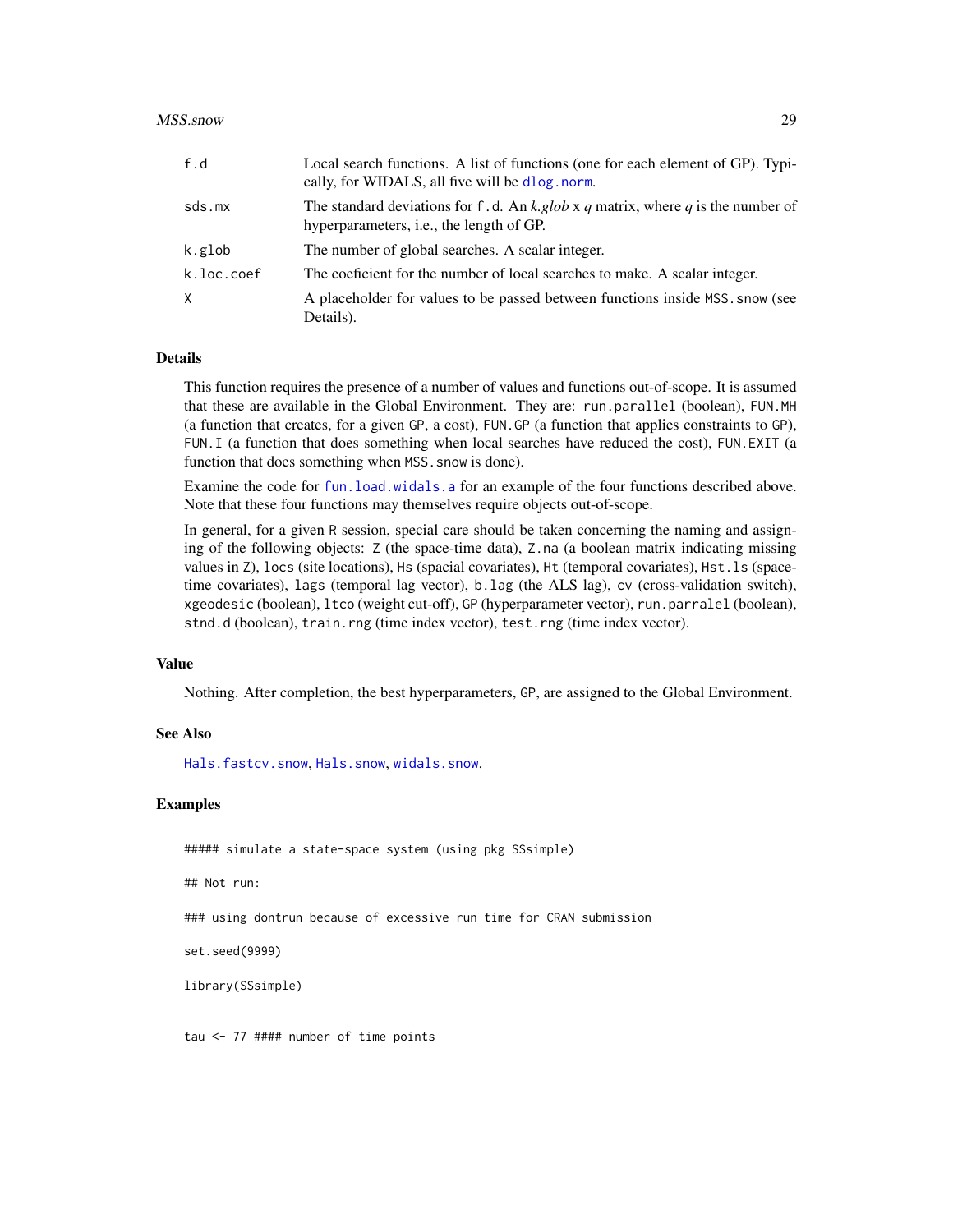```
d.alpha <- 2
R.scale <- 1
sigma2 <- 0.01
F < -0.999Q \le -0.1udom <- (0:300)/100
plot( udom, R.scale * exp(-d.alpha*udom), type="l", col="red") #### see the covariogram
n.all <- 70 ##### number of spacial locations
set.seed(9999)
locs.all <- cbind(runif(n.all, -1, 1), runif(n.all, -1, 1)) #### random location of sensors
D.mx <- distance(locs.all, locs.all, FALSE) #### distance matrix
#### create measurement variance using distance and covariogram
R.all <- exp(-d.alpha*D.mx) + diag(sigma2, n.all)
Hs.all <- matrix(1, n.all, 1) #### constant mean function
##### use SSsimple to simulate system
xsssim <- SS.sim(F=F, H=Hs.all, Q=Q, R=R.all, length.out=tau, beta0=0)
Z.all <- xsssim$Z ###### system observation matrix
########### now make assignments required by MSS.snow
##### randomly remove five sites to serve as interpolation points
ndx.interp <- sample(1:n.all, size=5)
ndx.support <- I(1:n.all)[ -ndx.interp ] ##### support sites
########### what follows are important assignments,
########### since MSS.snow and the four helper functions
########### will look for these in the Global Environment
########### to commence fitting the model (as noted in Details above)
train.rng <- 30:(tau) ; test.rng <- train.rng
Z <- Z.all[ , ndx.support ]
Hs <- Hs.all[ ndx.support, , drop=FALSE]
locs <- locs.all[ndx.support, , drop=FALSE]
Ht <- NULL
Hst.ls <- NULL
lags \leftarrow c(\emptyset)b.lag <-c(-1)
```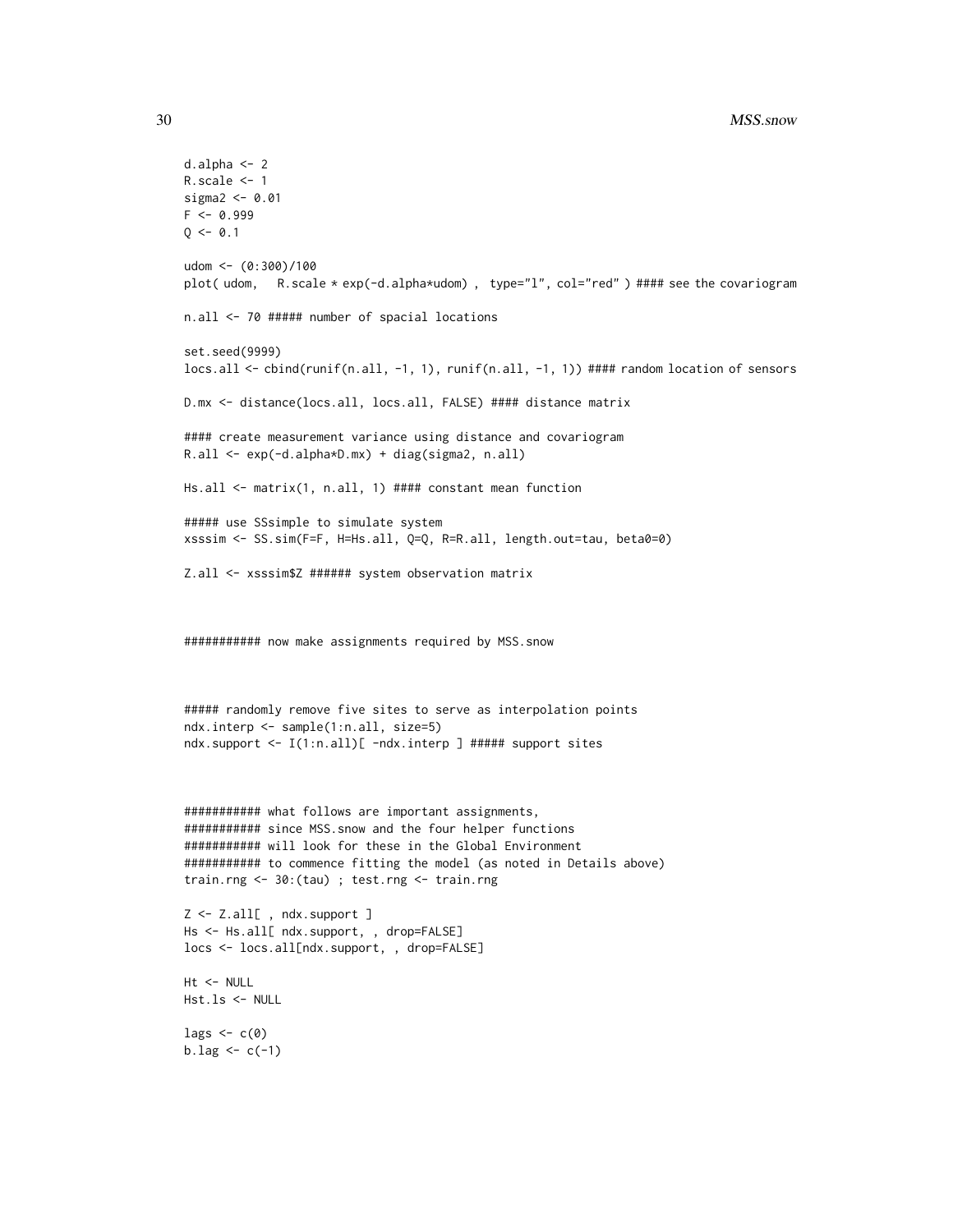#### MSS.snow 31

```
cv < -2xgeodesic <- FALSE
stnd.d <- FALSE
1tco <- -10GP <- c(1/10, 1, 20, 20, 1) ### -- initial hyperparameter values
run.parallel <- TRUE
if( cv==2 ) { rm.ndx < - create.rm.ndx.ls( nrow(Hs), 14 ) } else { rm.ndx < -1: nrow(Hs) }
rgr.lower.limit <- 10^(-7) ; d.alpha.lower.limit <- 10^(-3) ; rho.upper.limit <- 10^(4)
############## tell snowfall to use two threads for local searches
sfInit(TRUE, cpus=2)
fun.load.widals.a()
######## now, finally, search for best fit over support
######## Note that p.ndx.ls and f.d are produced inside fun.load.widals.a()
MSS.snow(fun.load.widals.a, NA, p.ndx.ls, f.d, matrix(1/10, 10, length(GP)), 10, 7)
sfStop()
######## we can use these hyperparameters to interpolate to the
######## deliberately removed sites, and measure MSE, RMSE
Z0.hat <- widals.predict(Z, Hs, Ht, Hst.ls, locs, lags, b.lag,
Hs0=Hs.all[ ndx.interp, , drop=FALSE ],
Hst0.ls=NULL, locs0=locs.all[ ndx.interp, , drop=FALSE],
geodesic = xgeodesic, wrap.around = NULL, GP, stnd.d = stnd.d, ltco = ltco)
resids.wid <- ( Z.all[ , ndx.interp ] - Z0.hat )
mse.wid <- mean( resids.wid[ test.rng, ]^2 )
mse.wid
sqrt(mse.wid)
########################################### Simulated Imputation with WIDALS
Z.all <- xsssim$Z
Z.missing <- Z.all
Z.na.all <- matrix( sample(c(TRUE, FALSE), size=n.all*tau, prob=c(0.01, 0.99), replace=TRUE),
tau, n.all)
Z.missing[ Z.na.all ] <- NA
Z <- Z.missing
Z[ is.na(Z) ] <- mean(Z, na.rm=TRUE)
X <- list("Z.fill"=Z)
Z.na <- Z.na.all
Hs <- Hs.all
```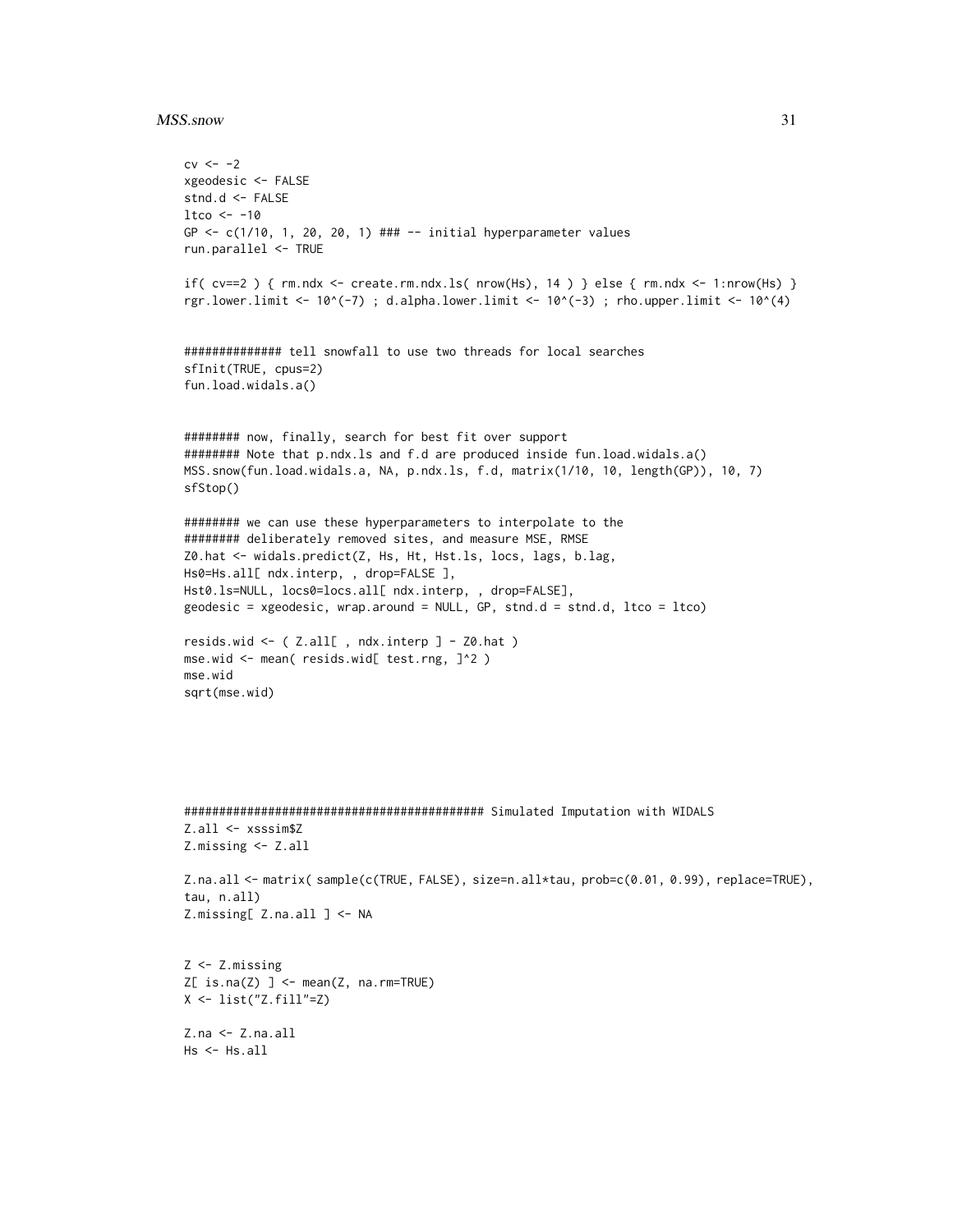```
locs <- locs.all
Ht <- NULL
Hst.ls <- NULL
lags \leftarrow c(\emptyset)b.lag <-c(-1)cv \leftarrow -2xgeodesic <- FALSE
1tco <- -10if( cv==2 ) { rm.ndx < - create.rm.ndx.ls( nrow(Hs), 14 ) } else { rm.ndx < -1: nrow(Hs) }
GP <- c(1/10, 1, 20, 20, 1)
rgr.lower.limit <- 10^(-7) ; d.alpha.lower.limit <- 10^(-3) ; rho.upper.limit <- 10^(4)
run.parallel <- TRUE
sfInit(TRUE, cpus=2)
fun.load.widals.fill()
MSS.snow(fun.load.widals.fill, NA, p.ndx.ls, f.d,
seq(2, 0.01, length=10)*matrix(1/10, 10, length(GP)), 10, 7, X=X)
sfStop()
sqrt(mean(( (Z.all[train.rng, ] - Z.fill[train.rng, ])^2 )[ Z.na[ train.rng, ] ]))
```
############################################ Now Try with ALS alone

Z.all <- xsssim\$Z

GP <- c(1/10, 1) ### -- initial hyperparameter values

```
############## tell snowfall to use two threads for local searches
sfInit(TRUE, cpus=2)
fun.load.hals.a()
```

```
######## now, finally, search for best fit over support
######## Note that p.ndx.ls and f.d are produced inside fun.load.widals.a()
MSS.snow(fun.load.hals.a, NA, p.ndx.ls, f.d, matrix(1/10, 10, length(GP)), 10, 7)
sfStop()
```

```
######## we can use these hyperparameters to interpolate to the deliberately removed sites,
######## and measure MSE, RMSE
hals.obj <- H.als.b(Z, Hs, Ht, Hst.ls, rho=GP[1], reg=GP[2], b.lag = b.lag,
Hs0 = Hs.all[ ndx.interp, , drop=FALSE ], Ht0 = NULL, Hst0.ls = NULL)
Z0.hat <- hals.obj$Z0.hat
```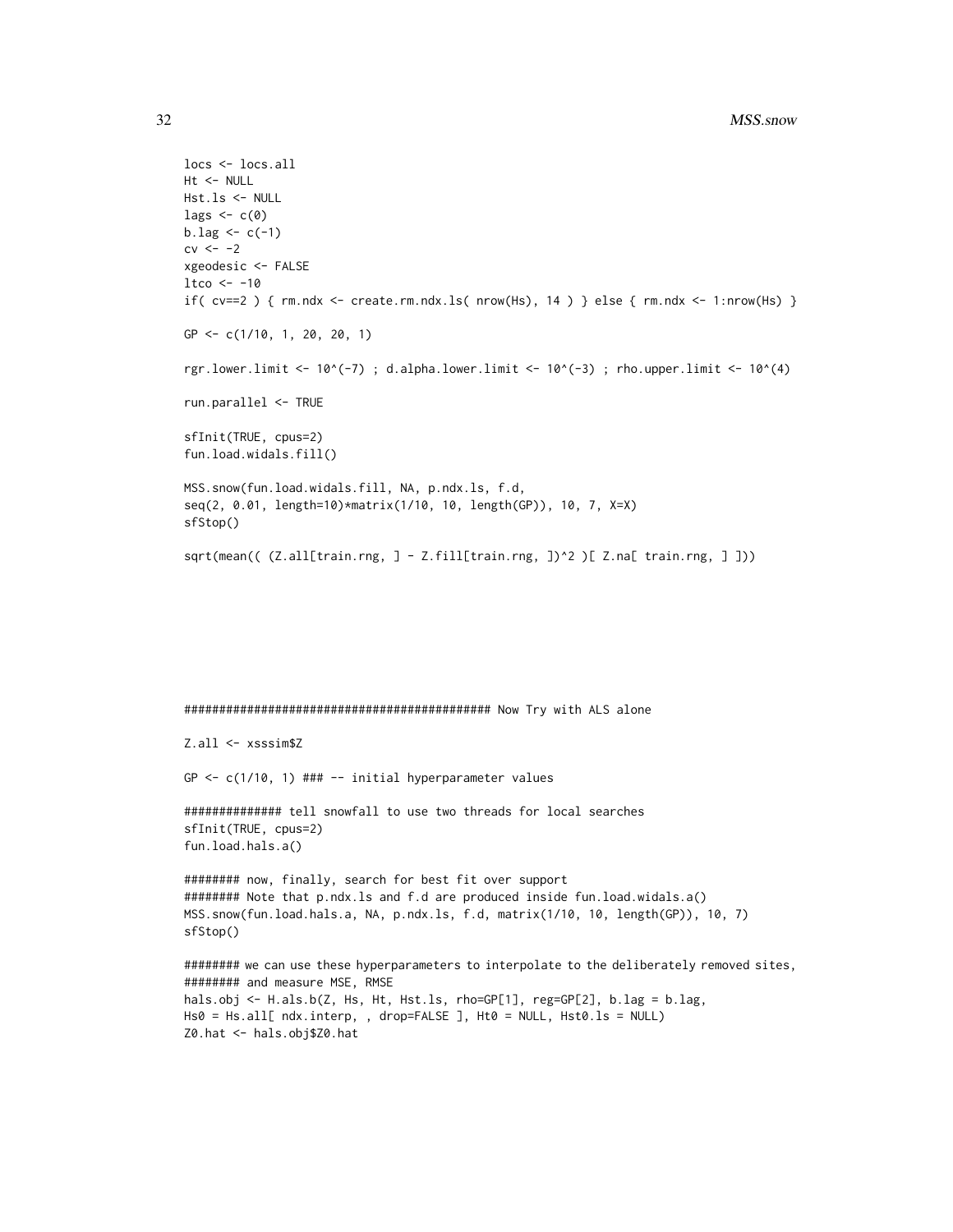```
resids.als <- ( Z.all[ , ndx.interp ] - Z0.hat )
mse.als <- mean( resids.als[ test.rng, ]^2 )
mse.als
sqrt(mse.als)
########################################### Simulated Imputation with ALS
Z.all <- xsssim$Z
Z.missing <- Z.all
set.seed(99)
Z.na.all <- matrix( sample(c(TRUE, FALSE), size=n.all*tau, prob=c(0.03, 0.97), replace=TRUE),
tau, n.all)
Z.missing[ Z.na.all ] <- NA
Z <- Z.missing
Z[ is.na(Z) ] <- 0 #mean(Z, na.rm=TRUE)
X \leftarrow list("Z.find"=Z)Z.na <- Z.na.all
Hs <- Hs.all
GP <- c(1/10, 1) ### -- initial hyperparameter values
sfInit(TRUE, cpus=2)
fun.load.hals.fill()
MSS.snow(fun.load.hals.fill, NA, p.ndx.ls, f.d,
seq(3, 0.01, length=10)*matrix(1, 10, length(GP)), 10, 7, X=X)
sfStop()
sqrt(mean(( (Z.all[train.rng, ] - Z.fill[train.rng, ])^2 )[ Z.na[ train.rng, ] ]))
## End(Not run)
```
O3 *California Ozone*

#### Description

Daily airborne Ozone concentrations (ppb) over California, 68 fixed sensors, 2005-2006

# Usage

data(O3)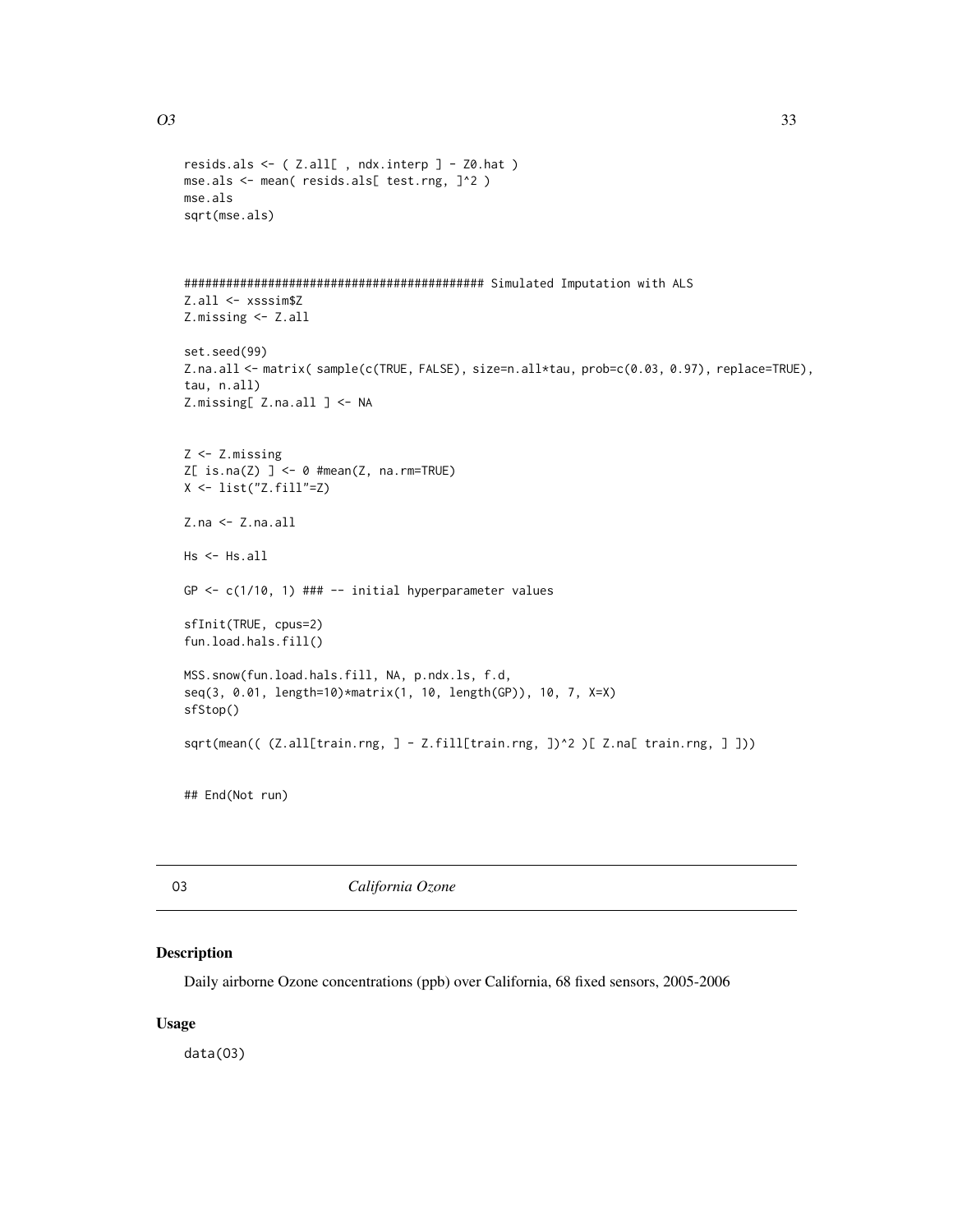# <span id="page-33-0"></span>Format

The format is:

List of 5

\$Z :'data.frame': 730 obs. of 68 variables: Ozone ppb for 68 sensors.

\$locs :'data.frame': 68 obs. of 2 variables: longitude, latitude for 68 sites.

\$helevs : elevations (meters) for 68 sites.

\$locs0 : 2358 obs. of 2 variables: longitude, latitude for interpolation grid.

\$helevs0: elevations (meters) for 2358 interpolation grid sites.

# Source

The Ozone data originates from the California Air Resources Board (CARB). The interpolation grid elevations originate from the Google Elevation API.

#### References

The O3 data comes from the California Air Resources Board (CARB).

#### Examples

data(O3)

rm.cols.Hst.ls *Remove Space-Time Covariates from Model*

### Description

Remove spacial covariates from space-time covariate list

#### Usage

```
rm.cols.Hst.ls(Hst.ls, rm.col.ndx)
```
#### Arguments

| Hst.ls     | Space-time covariates (of supporting sites). A list of length $\tau$ , each element |
|------------|-------------------------------------------------------------------------------------|
|            | should be a numeric $n \times p_s t$ matrix.                                        |
| rm.col.ndx | Which columns of $Hst.$ Is to remove. A positive scalar integer.                    |

#### Value

An unnamed list of length  $\tau$ , each element will be a numeric  $n \times p_s t - p_r m$  matrix, where  $p_r m$  is the length of rm.col.ndx.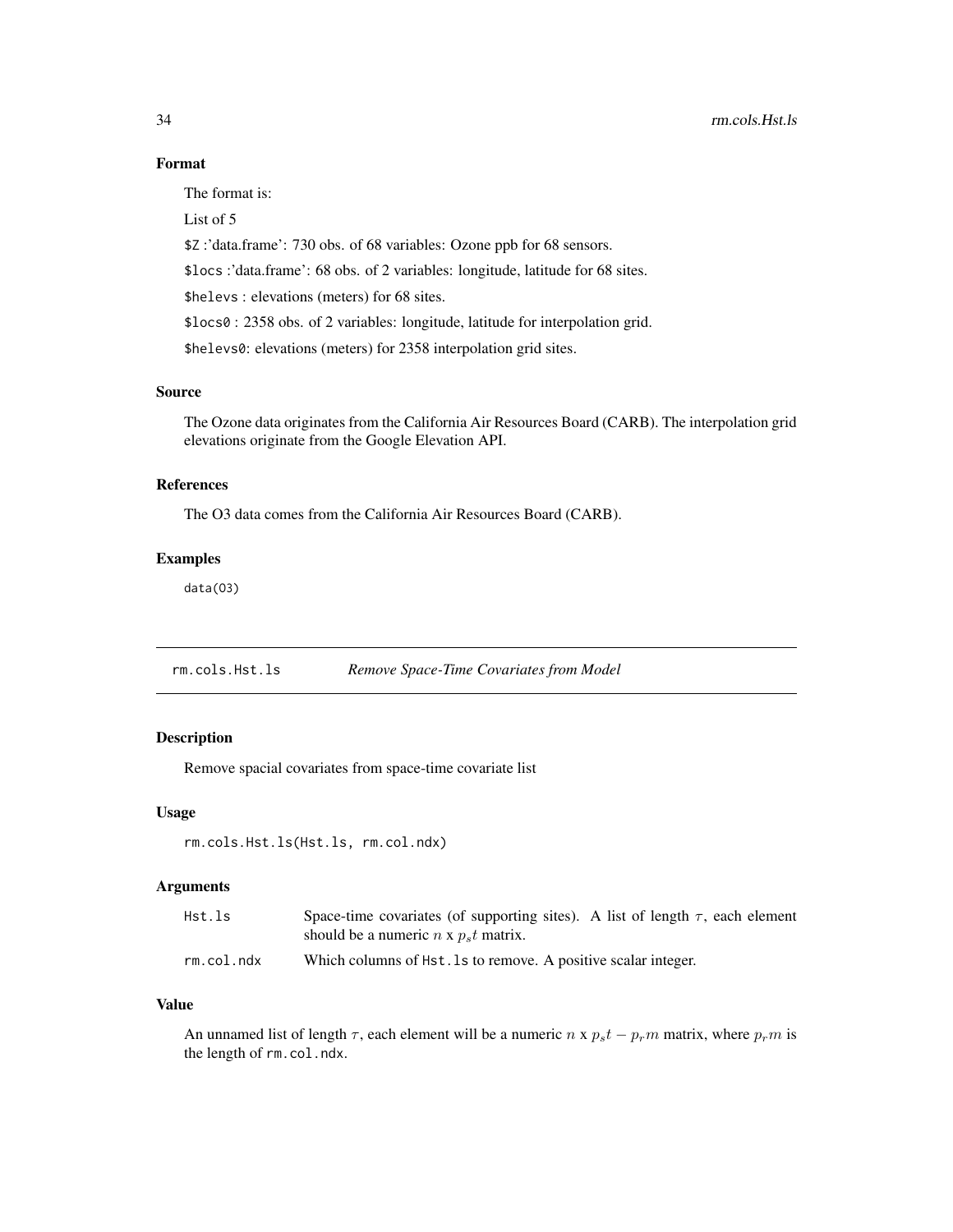#### <span id="page-34-0"></span>stnd.Hs 35

# Examples

```
tau <-21n < -7pst <-5Hst.ls <- list()
for(i in 1:tau) { Hst.ls[[i]] <- matrix(1:pst, n, pst, byrow=TRUE) }
rm.cols.Hst.ls(Hst.ls, c(1,3))
## The function is currently defined as
function (Hst.ls, rm.col.ndx)
{
   tau <- length(Hst.ls)
   for (i in 1:tau) {
       Hst.ls[[i]] <- Hst.ls[[i]][, -rm.col.ndx, drop = FALSE]
   }
   return(Hst.ls)
 }
```
<span id="page-34-1"></span>

stnd.Hs *Standardize Spacial Covariates*

# Description

Standardize spacial covariates with respect to both the space and time dimensions

# Usage

stnd.Hs(Hs, Hs0 = NULL, intercept = TRUE)

# Arguments

| Hs        | Spacial covariates (of supporting sites). An $n \times p_s$ numeric matrix.   |
|-----------|-------------------------------------------------------------------------------|
| Hs0       | Spacial covariates (of interpolation sites). An $n^*$ x $p_s$ numeric matrix. |
| intercept | Include intercept term? Boolean.                                              |

#### Value

A named list.

| sHs       | An $n \times p_s$ numeric matrix.              |
|-----------|------------------------------------------------|
| sHs0      | An $n^*$ x $p_s$ numeric matrix.               |
| h.mean    | The covariates' mean over space.               |
| h.sd      | The covariates' standard deviation over space. |
| n         | Number of support sites.                       |
| intercept | The supplied intercept argument.               |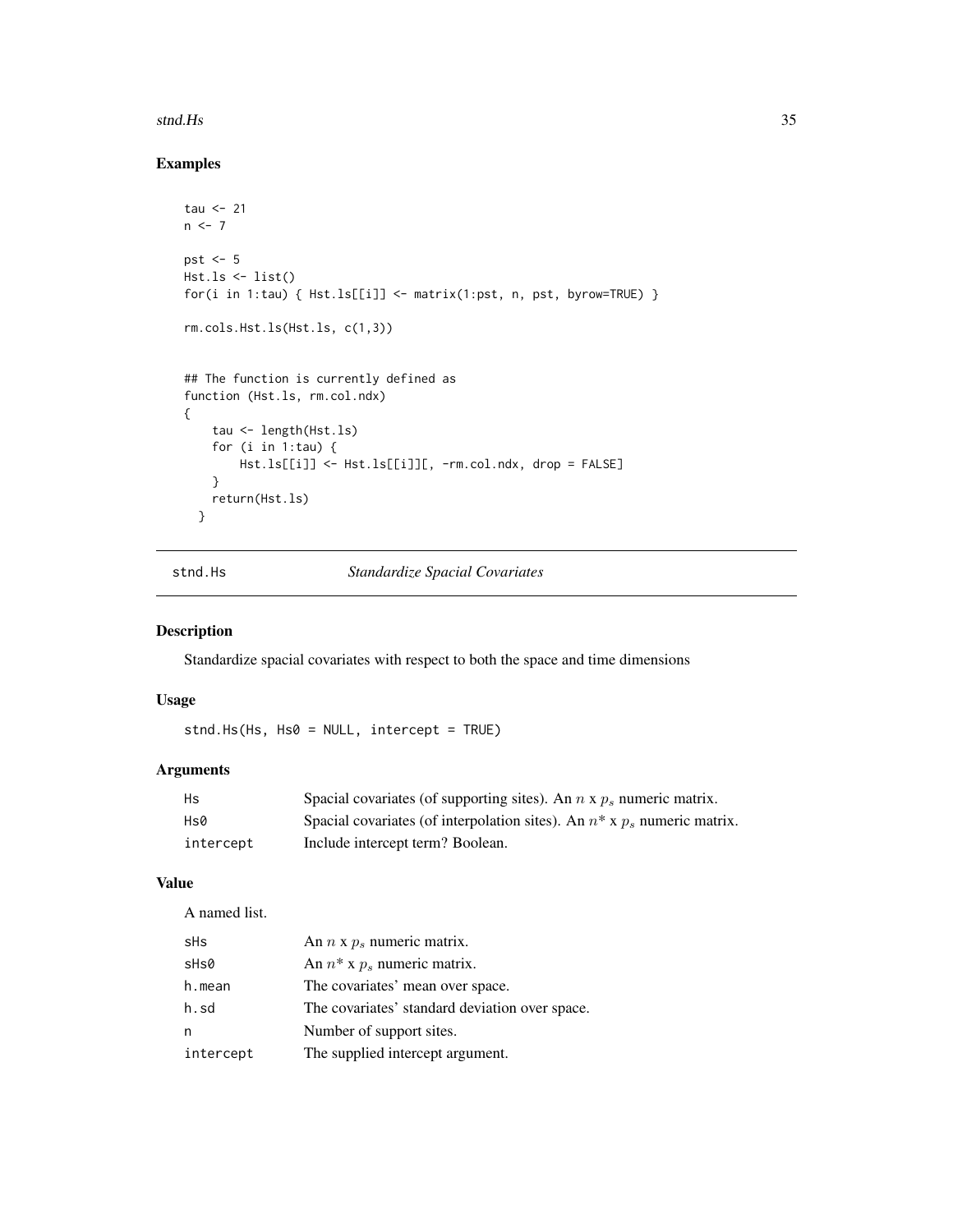# See Also

[stnd.Ht](#page-37-1), [stnd.Hst.ls](#page-35-1), [applystnd.Hs](#page-2-1).

# Examples

##### Please see the examples in Hst.sumup

```
## The function is currently defined as
function (Hs, Hs0 = NULL, intercept = TRUE)
{
   n \leq -nrow(Hs)h.mean <- apply(Hs, 2, mean)
   h.sd <- apply(t(t(Hs) - hmean), 2, function(x) {
        sqrt(sum(x^2))
    })
    h.sd[h.sd == 0] < -1sHs \leq t((t(Hs) - h.mean)/h.sd)if (intercept) {
        sHs[, 1] <- 1/sqrt(n)
    }
    sHs0 <- NULL
    if (!is.null(Hs0)) {
        sHs0 \leftarrow t((t(Hs0) - h.mean)/h.sd)if (intercept) {
            sHs0[, 1] <- 1/sqrt(n)
        }
    }
   ls.out < - list(sHs = sHs, sHs0 = sHs0, hmean = hmean, h.sd = h.sd,n = n, intercept = intercept)
   return(ls.out)
  }
```
<span id="page-35-1"></span>stnd.Hst.ls *Standardize Space-Time Covariates*

# Description

Standardize spacio-temporal covariates with respect to both the spacial and time dimensions

#### Usage

stnd.Hst.ls(Hst.ls, Hst0.ls = NULL)

<span id="page-35-0"></span>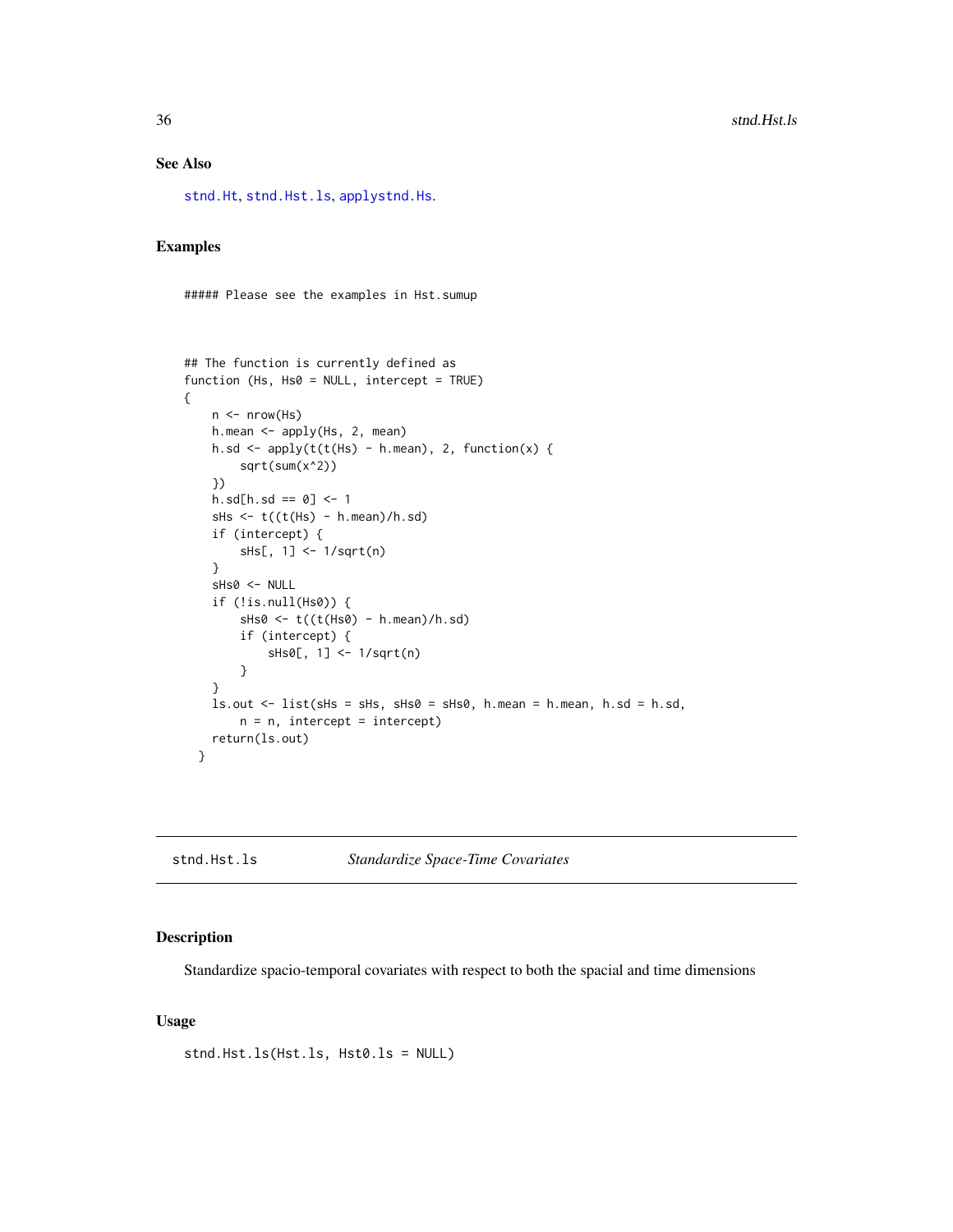#### <span id="page-36-0"></span>stnd.Hst.ls 37

#### Arguments

| Hst.ls  | Space-time covariates (of supporting sites). A list of length $\tau$ , each element<br>should be a numeric $n \times p_s t$ matrix.   |
|---------|---------------------------------------------------------------------------------------------------------------------------------------|
| Hst0.ls | Space-time covariates (of interpolation sites). A list of length $\tau$ , each element<br>should be a numeric $n^*$ x $p_s t$ matrix. |

# Value

A named list.

| A list of length $\tau$ , each element a numeric n x $p_s t$ matrix. |
|----------------------------------------------------------------------|
| A list of length $\tau$ , each element a $n^*$ x $p_s t$ matrix      |
| The covariates' mean over space-time.                                |
| The covariates' standard deviation over space-time.                  |
|                                                                      |

#### See Also

[stnd.Ht](#page-37-1), [stnd.Hs](#page-34-1), [applystnd.Hst.ls](#page-3-1).

# Examples

{

##### Please see the examples in Hst.sumup

```
## The function is currently defined as
function (Hst.ls, Hst0.ls = NULL)
   tau <- length(Hst.ls)
   big.sum <- 0
   for (i in 1:tau) {
       big.sum <- big.sum + apply(Hst.ls[[i]], 2, mean)
    }
   h.mean <- big.sum/tau
   sHst.ls <- list()
   big.sum.mx <- 0
    for (i in 1:tau) {
        sHst.ls[[i]] <- t(t(Hst.ls[[i]]) - h.mean)
       big.sum.mx <- big.sum.mx + crossprod(sHst.ls[[i]])
    }
   cov.mx <- big.sum.mx/tau
    sqrtXX <- 1/sqrt(diag(cov.mx))
    for (i in 1:tau) {
       sHst.ls[[i]] <- t(t(sHst.ls[[i]]) * sqrtXX)
    }
    sHst0.ls <- NULL
    if (!is.null(Hst0.ls)) {
       sHst0.ls <- list()
       for (i in 1:tau) {
            sHst0.ls[[i]] <- t((t(Hst0.ls[[i]]) - h.mean) * sqrtXX)
       }
```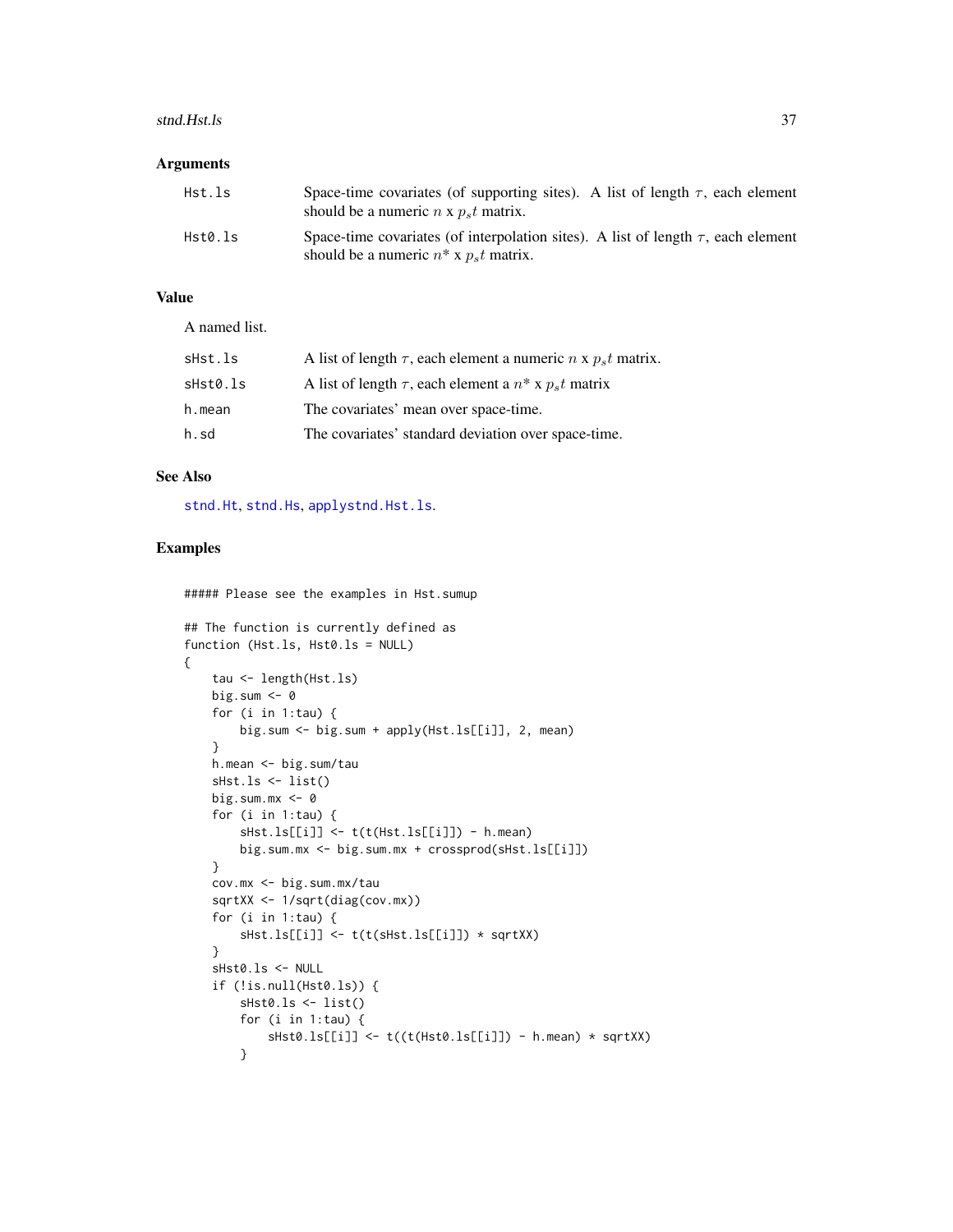```
}
 ls.out <- list(sHst.ls = sHst.ls, sHst0.ls = sHst0.ls, h.mean = h.mean,
     h.sd = 1/sqrtXX)
 return(ls.out)
}
```
<span id="page-37-1"></span>stnd.Ht *Standardize Temporal Covariates*

# Description

Standardize temporal covariates with respect to both the spacial and time dimensions

# Usage

stnd.Ht(Ht, n)

# Arguments

| Ht | Temporal covariates (of supporting sites). A $\tau$ x $p_t$ numeric matrix. |
|----|-----------------------------------------------------------------------------|
| n, | Number of sites. A positive scalar integer.                                 |

# Value

A  $\tau$  x  $p_t$  numeric matrix.

# See Also

[stnd.Hs](#page-34-1), [stnd.Hst.ls](#page-35-1).

#### Examples

##### Please see the examples in Hst.sumup

```
## The function is currently defined as
function (Ht, n)
{
    h.mean <- apply(Ht, 2, mean)
    sHt \leftarrow t(t(Ht) - h.macan)sHt <- t(t(sHt)/apply(sHt, 2, function(x) {
        sqrt(sum(x^2))
    }))
    sHt <- sHt * sqrt(nrow(Ht)/n)
    return(sHt)
  }
```
<span id="page-37-0"></span>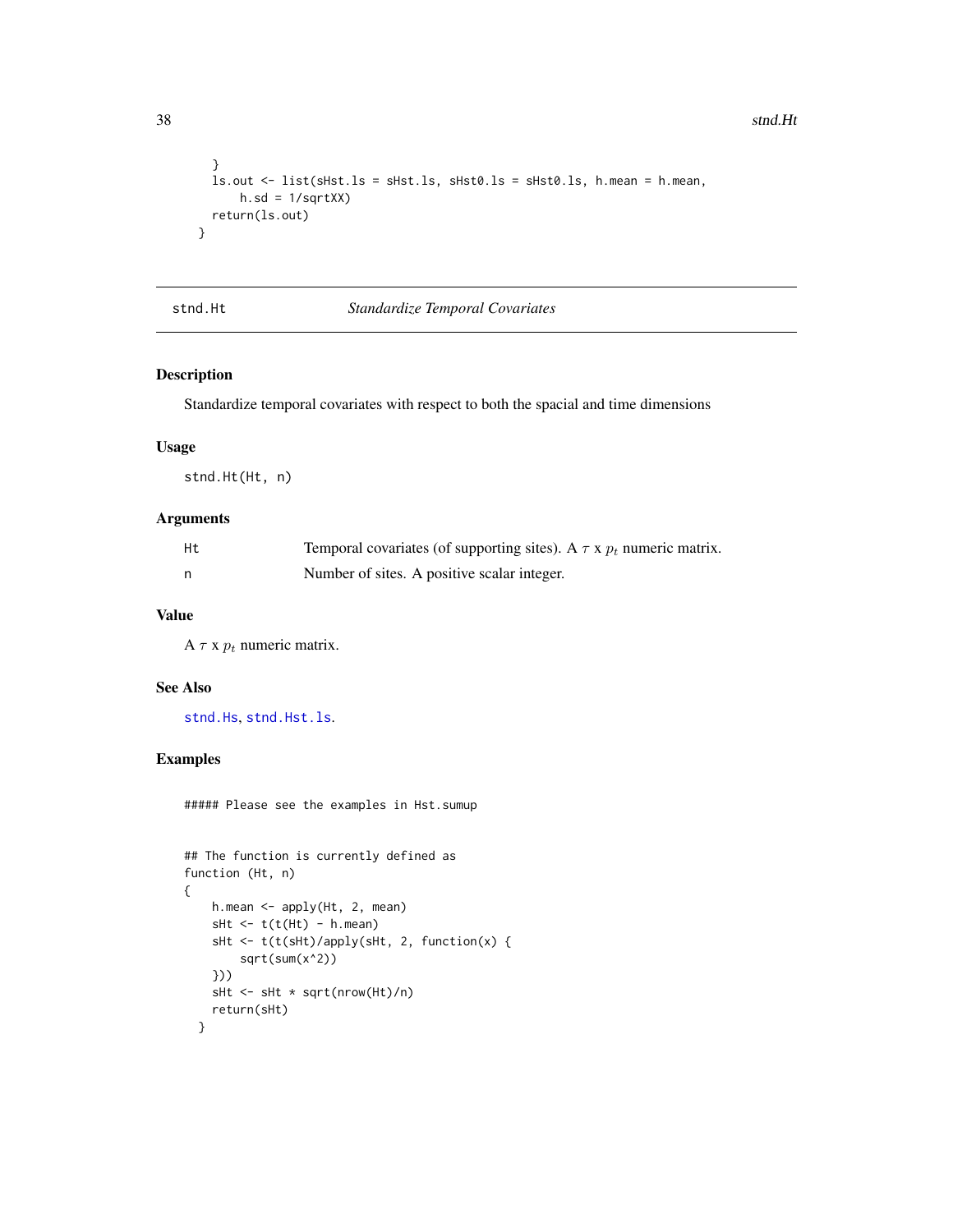<span id="page-38-0"></span>subsetsites.Hst.ls *Site-Wise Extract Space-Time Covariates*

#### Description

Extract space-time covariates by site

#### Usage

subsetsites.Hst.ls(Hst.ls, xmask)

#### Arguments

| Hst.ls | Space-time covariates. A list of length $\tau$ , each element should be a n x $ps t$<br>numeric matrix. |
|--------|---------------------------------------------------------------------------------------------------------|
| xmask  | Which sites to remove from $Hst.$ Is. A boolean vector of length n, or a vector<br>of spacial indices.  |

# Value

Space-time covariates. A list of length  $\tau$ , each element a c x  $p_s t$  numeric matrix, where c is the number of TRUE's in boolean xmask, or length of index xmask.

```
tau <-70n < -28Hst.ls < - list()for(i in 1:tau) { Hst.ls[[i]] < - matrix(rnorm(n*4), nrow=n) }subsetsites.Hst.ls(Hst.ls, c(1,3,10))
subsetsites.Hst.ls(Hst.ls, c(TRUE, TRUE, rep(FALSE, n-2)))
## The function is currently defined as
function (Hst.ls, xmask)
{
    tau <- length(Hst.ls)
   Hst.ls.out <- list()
    for (i in 1:tau) {
       Hst.ls.out[[i]] <- Hst.ls[[i]][xmask, , drop = FALSE]
    }
    return(Hst.ls.out)
  }
```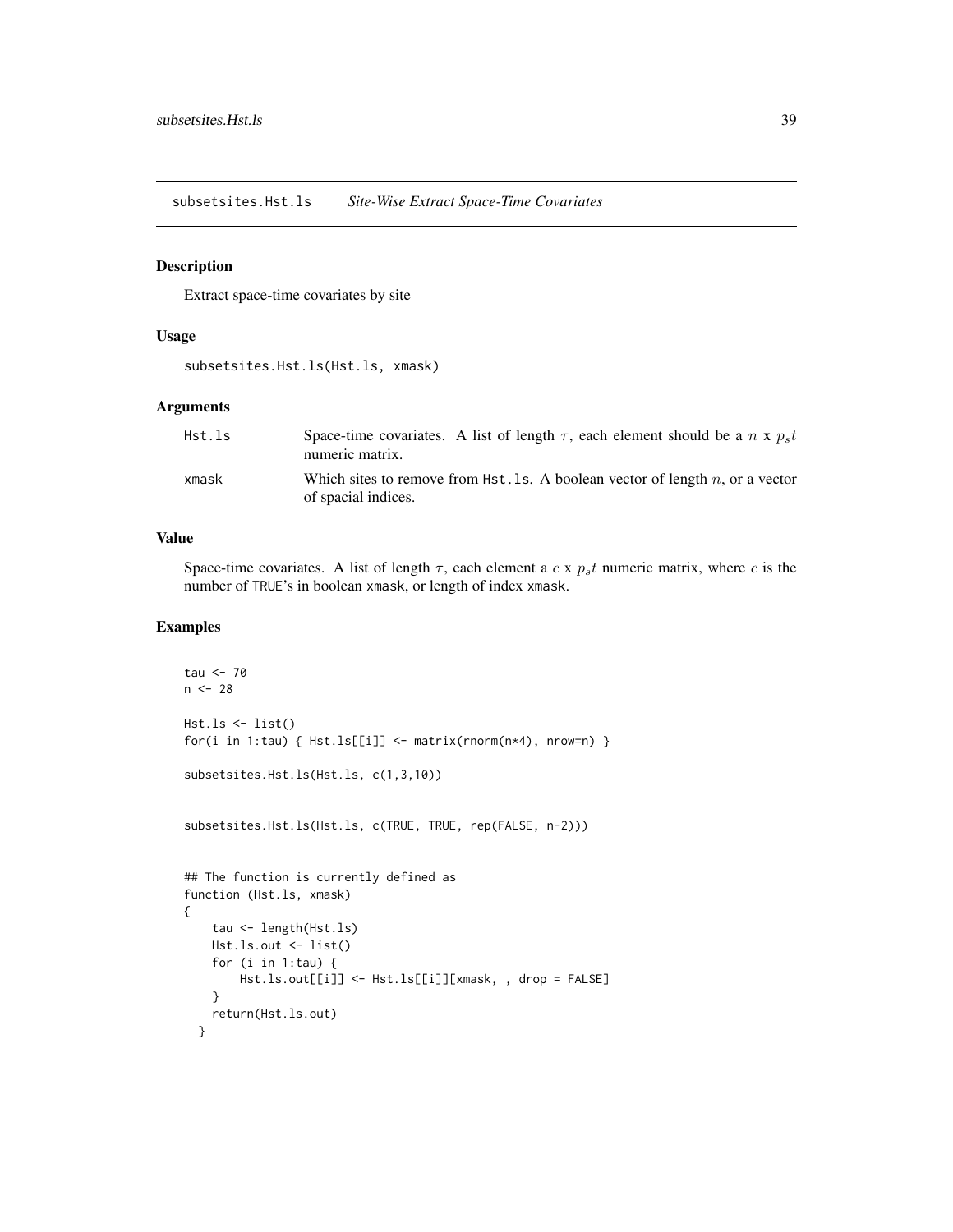<span id="page-39-1"></span><span id="page-39-0"></span>

# Description

Search function

# Usage

unif.mh(n, center, sd)

# Arguments

| n      | Sample size. A positive scalar integer.           |
|--------|---------------------------------------------------|
| center | Mean. A numeric scalar (or vector).               |
| sd     | Standard deviation. A numeric scalar (or vector). |

# Value

A numeric vector of length n.

# See Also

[dlog.norm](#page-10-1), [MSS.snow](#page-27-1).

```
x <- unif.mh(100, 1, 1)
hist(x)
## The function is currently defined as
function (n, center, sd)
{
    w \leftarrow sd * sqrt(3)a \leftarrow center - w
    b \leq center + w
    x \leftarrow runif(n, a, b)return(x)
  }
```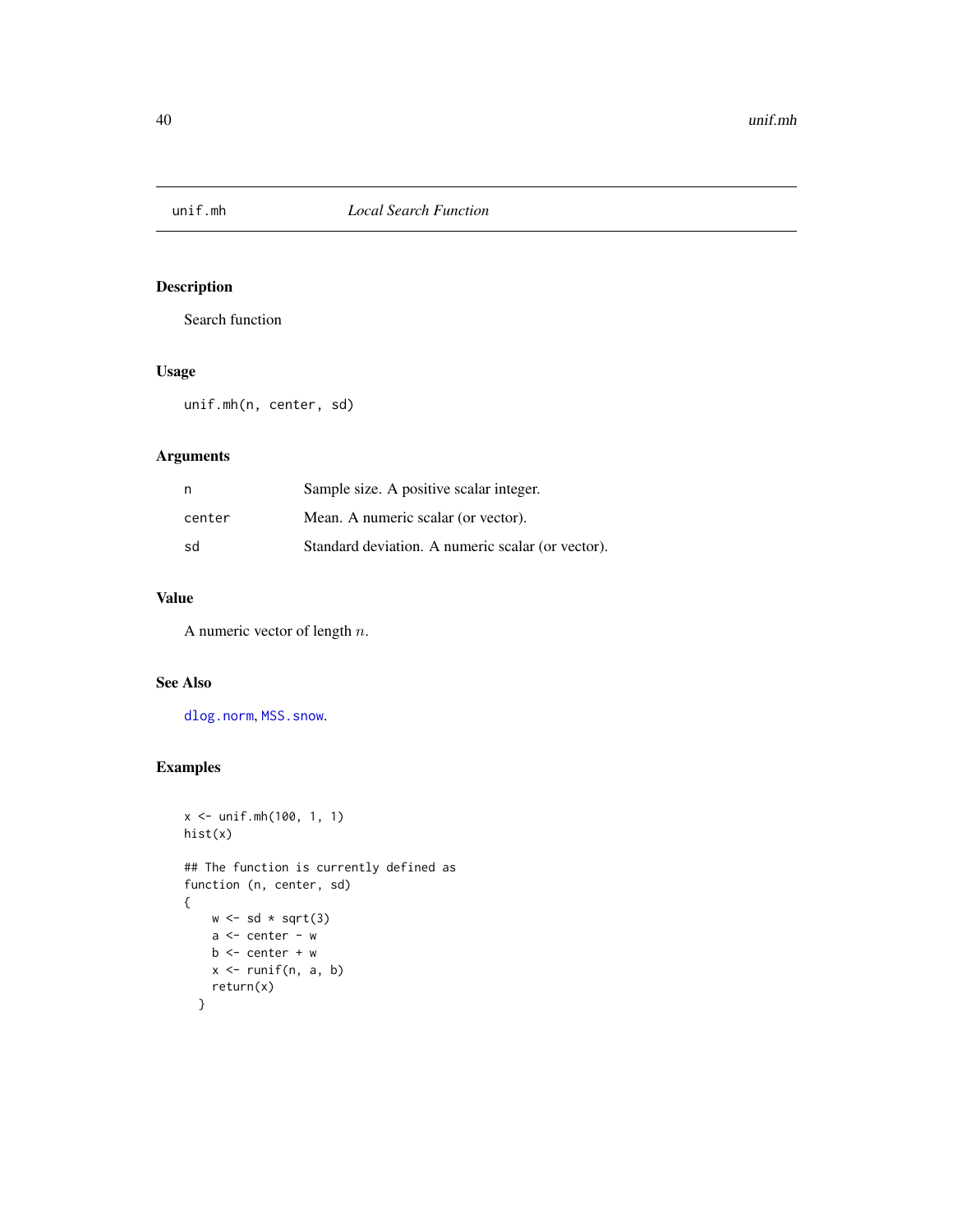<span id="page-40-0"></span>

# Description

Convert a spacio-temporal covariate into contemporaneous data

#### Usage

unload.Hst.ls(Hst.ls, which.col, rgr.lags)

# Arguments

| Hst.ls    | Space-time covariates. A list of length $\tau$ , each element should be a n x $ps t$<br>numeric matrix. |
|-----------|---------------------------------------------------------------------------------------------------------|
| which.col | Which column of $Hst. 1s[[i]]$ to insert into the <i>i</i> th row of Z. A scalar positive<br>integer.   |
| rgr.lags  | Temporal lagging of Z. A scalar integer.                                                                |

#### Value

A numeric  $\tau$  x  $n$  matrix.

# See Also

[load.Hst.ls.Z](#page-26-1), [load.Hst.ls.2Zs](#page-24-1).

```
###### here's an itty-bitty example
tau <-7n < -5Hst.ls < - list()for(i in 1:tau) { Hst.ls[[i]] \leftarrow matrix(rnorm(n*4), nrow=n) }
Zh <- unload.Hst.ls(Hst.ls, 1, 0)
## The function is currently defined as
function (Hst.ls, which.col, rgr.lags)
{
   n <- nrow(Hst.ls[[1]])
   tau <- length(Hst.ls)
   Z.out <- matrix(NA, tau, n)
   min.ndx \leq max(1, -min(rgr.lags) + 1)max.ndx <- min(tau, tau - max(rgr.lags))
```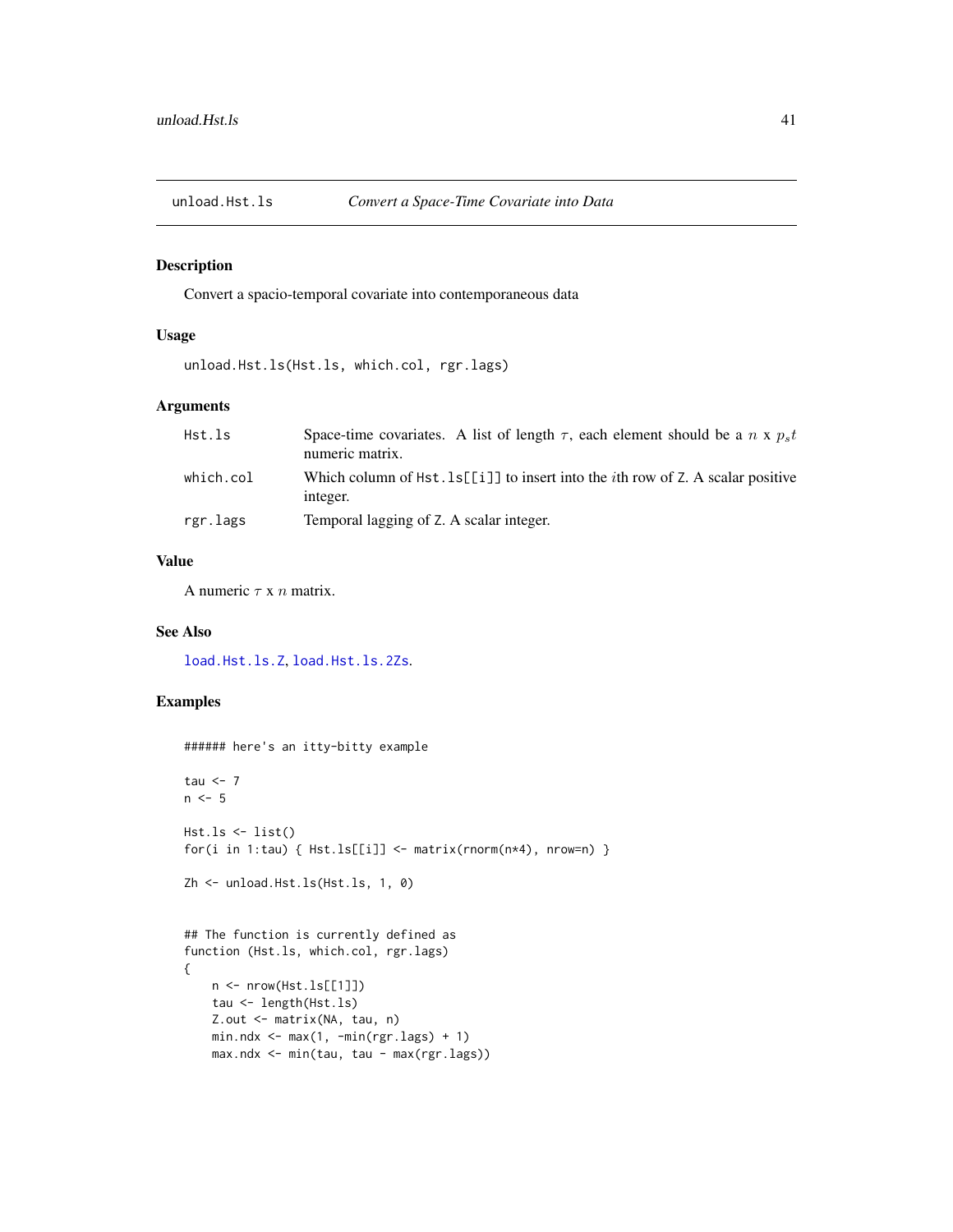```
for (i in min.ndx:max.ndx) {
     Z.out[i - rgr.lags, ] <- Hst.ls[[i]][, which.col]
 }
 return(Z.out)
}
```
<span id="page-41-1"></span>widals.predict *WIDALS Interpolation*

# Description

Interpolate to unmonitored sites using WIDALS

# Usage

```
widals.predict(Z, Hs, Ht, Hst.ls, locs, lags, b.lag, Hs0, Hst0.ls, locs0,
geodesic = FALSE, wrap.around = NULL, GP, stnd.d = FALSE, ltco = -16)
```
# Arguments

| Z           | Space-time data. A $\tau$ x n numeric matrix.                                                                                                                                                                                                                                           |
|-------------|-----------------------------------------------------------------------------------------------------------------------------------------------------------------------------------------------------------------------------------------------------------------------------------------|
| Hs          | Spacial covariates (of supporting sites). An $n \times p_s$ numeric matrix.                                                                                                                                                                                                             |
| Ht          | Temporal covariates (of supporting sites). A $\tau$ x $p_t$ numeric matrix.                                                                                                                                                                                                             |
| Hst.ls      | Space-time covariates (of supporting sites). A list of length $\tau$ , each element<br>should be a $n \times p_s t$ numeric matrix.                                                                                                                                                     |
| locs        | Locations of supporting sites. An $n \times 2$ numeric matrix, first column is spacial<br>x, second column is spacial y. If the geodesic is TRUE, make sure latitude is in<br>the first column.                                                                                         |
| lags        | Temporal lags for stochastic smoothing. An integer vector or scalar. E.g., if the<br>data's time increment is daily, then lags = $c(-1, 0, 1)$ would tell the enclosed<br>function crispify smooth today's predictions using yesterdays, today's, and<br>tomorrow's observed residuals. |
| b.lag       | ALS lag. A scalar integer, typically -1 ( <i>a-prior</i> ), or 0 ( <i>a-posteriori</i> ).                                                                                                                                                                                               |
| Hs0         | Spacial covariates (of interpolation sites). An $n^*$ x $p_s$ matrix, or NULL.                                                                                                                                                                                                          |
| Hst0.ls     | Space-time covariates (of interpolation sites). A list of length $\tau$ , each element<br>should be a numeric $n \times p_s t$ matrix.                                                                                                                                                  |
| locs0       | Locations of interpolation sites. An $n^*$ x 2 numeric matrix. See locs argument<br>above.                                                                                                                                                                                              |
| geodesic    | Use geodesic distance? Boolean. If true, distance (used internally) is in units<br>kilometers.                                                                                                                                                                                          |
| wrap.around | **Unused.                                                                                                                                                                                                                                                                               |
| GP          | Widals hyperparameters. A non-negative vector.                                                                                                                                                                                                                                          |
| stnd.d      | Spacial compression. Boolean.                                                                                                                                                                                                                                                           |
| ltco        | Weight threshold. A scalar number. A value of, e.g., -10, will instruct crispify<br>to ignore weights less than $10$ $(-10)$ when smoothing.                                                                                                                                            |

<span id="page-41-0"></span>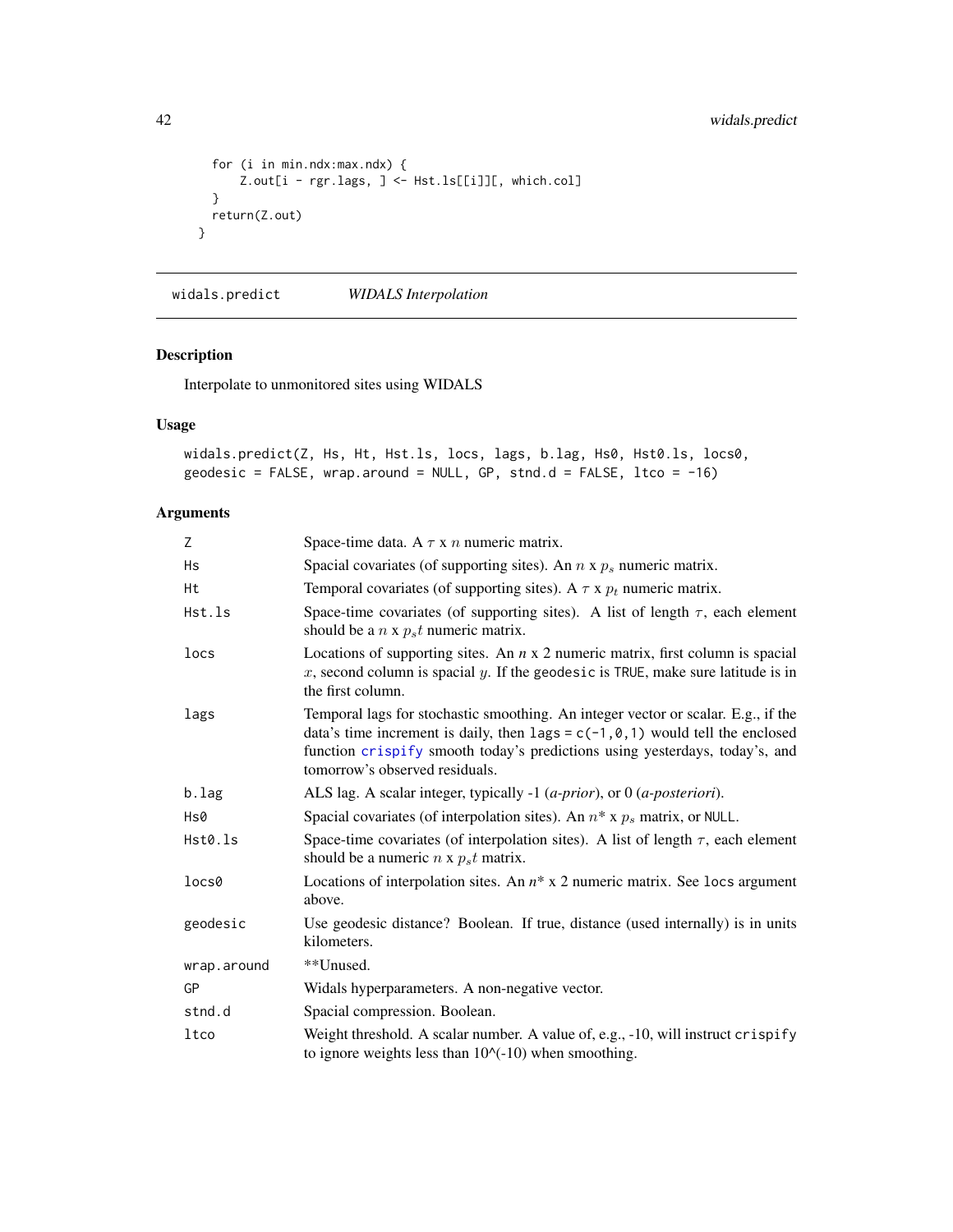#### <span id="page-42-0"></span>widals.predict 43

# Value

A  $\tau$  x  $n^*$  matrix. The WIDALS predictions at locs0.

#### See Also

[crispify](#page-5-1), [H.als.b](#page-15-1), [widals.snow](#page-43-1).

```
#### similar to example provided in H.als.b.
set.seed(99999)
library(SSsimple)
tau <-70n.all <- 14
Hs.all <- matrix(rnorm(n.all), nrow=n.all)
Ht <- matrix(rnorm(tau*2), nrow=tau)
Hst.ls.all <- list()
for(i in 1:tau) { Hst.ls.all[[i]] \leftarrow matrix(rnorm(n.all*2), nrow=n.all) }
Hst.combined <- list()
for(i in 1:tau) \{Hst.combined[[i]] <- cbind( Hs.all, matrix(Ht[i, ], nrow=n.all, ncol=ncol(Ht),
    byrow=TRUE), Hst.ls.all[[i]] )
}
loss. all < - child(runif(n. all, -1, 1), runif(n. all, -1, 1))D.mx.all <- distance(locs.all, locs.all, FALSE)
R.all <- exp(-2*D.mx.all) + diag(0.01, n.all)
######## use SSsimple to simulate
sssim.obj <- SS.sim.tv( 0.999, Hst.combined, 0.01, R.all, tau )
ndx.support < -1:10ndx.interp <- 11:14
locs <- locs.all[ndx.support, ]
locs0 <- locs.all[ndx.interp, ]
Z.all <- sssim.obj$Z
Z <- Z.all[ , ndx.support]
Z0 <- Z.all[ , ndx.interp]
Hst.ls <- subsetsites.Hst.ls(Hst.ls.all, ndx.support)
Hst0.ls <- subsetsites.Hst.ls(Hst.ls.all, ndx.interp)
```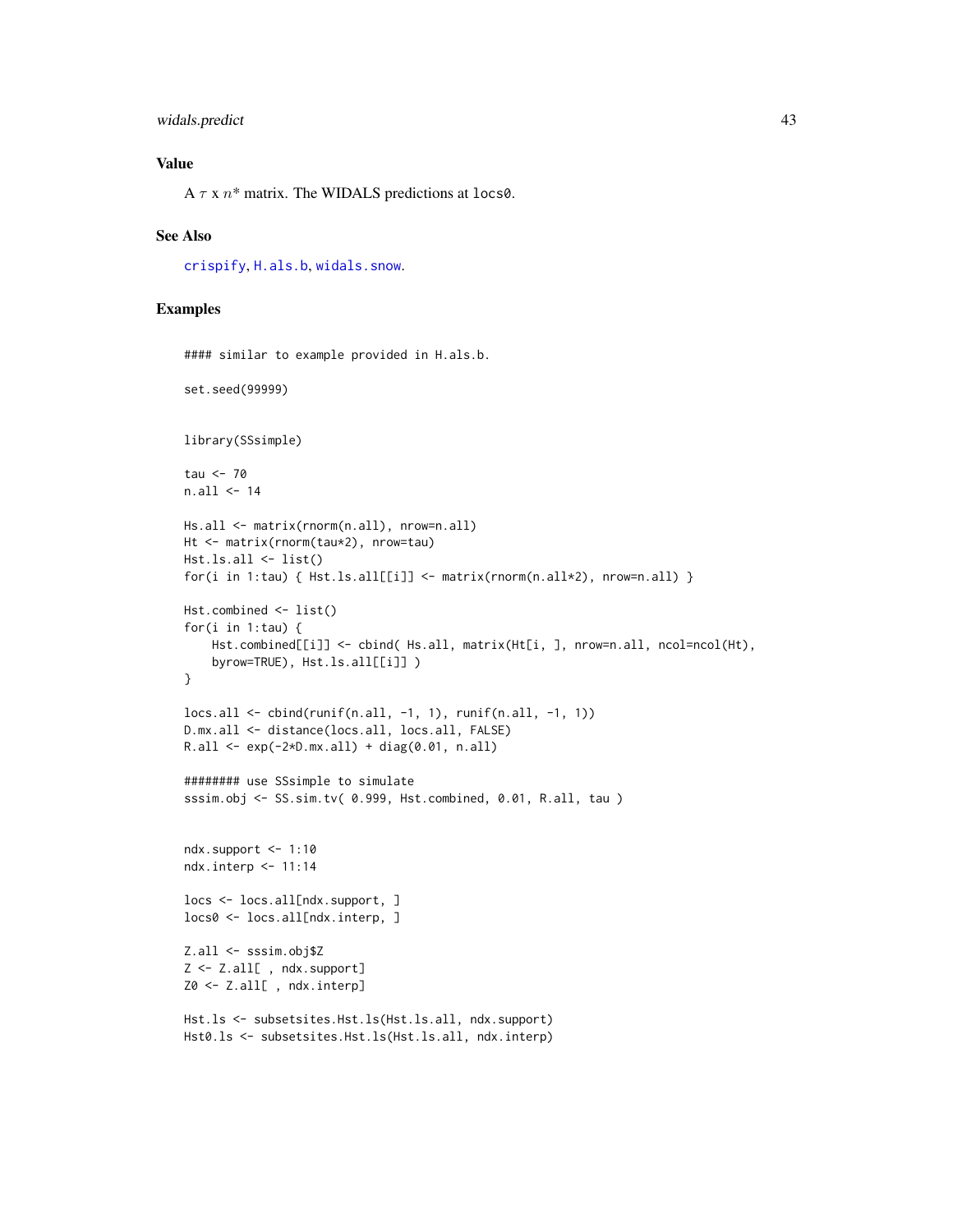```
Hs <- Hs.all[ ndx.support, , drop=FALSE]
Hs0 <- Hs.all[ ndx.interp, , drop=FALSE]
test.rng <- 20:tau
################# use ALS
xrho <- 1/10
xreg <- 1/10
xALS <- H.als.b(Z=Z, Hs=Hs, Ht=Ht, Hst.ls=Hst.ls, rho=xrho, reg=xreg,
b.lag=-1, Hs0=Hs0, Ht0=Ht, Hst0.ls=Hst0.ls)
errs.sq <- (Z0 - xALS$Z0.hat)^2
sqrt( mean(errs.sq[test.rng, ]) )
################# now use WIDALS
GP <- c(1/10, 1/10, 2, 0, 1)
Zwid <- widals.predict(Z=Z, Hs=Hs, Ht=Ht, Hst.ls=Hst.ls, locs=locs, lags=c(0),
b.lag=-1, Hs0=Hs0, Hst0.ls=Hst0.ls, locs0=locs0, FALSE, NULL, GP)
errs.sq \leq (Z0 - Zwid)^2
sqrt( mean(errs.sq[test.rng, ]) )
```
<span id="page-43-1"></span>widals.snow *Fit WIDALS*

#### Description

Locate the WIDALS hyperparameters

#### Usage

```
widals.snow(j, rm.ndx, Z, Hs, Ht, Hst.ls, locs, lags, b.lag, cv = 0,
geodesic = FALSE, wrap. around = NULL, GP.mx, stnd.d = FALSE, lto = -16)
```
# Arguments

| j            | Index used by snowfall. A scalar integer. Which row of GP mx to use for the<br>ALS hyperparameters, GP.   |
|--------------|-----------------------------------------------------------------------------------------------------------|
| $rm.$ nd $x$ | A list of vectors of indices to remove for k-fold cross-validation.                                       |
| Z            | Data. A $\tau$ x n numeric matrix.                                                                        |
| Hs           | Spacial covariates. An $n \times p_s$ numeric matrix.                                                     |
| Ht           | Temporal covariates. A $\tau$ x $p_t$ numeric matrix.                                                     |
| Hst.ls       | Space-time covariates. A list of length $\tau$ , each element containing a n x $p_s t$<br>numeric matrix. |

<span id="page-43-0"></span>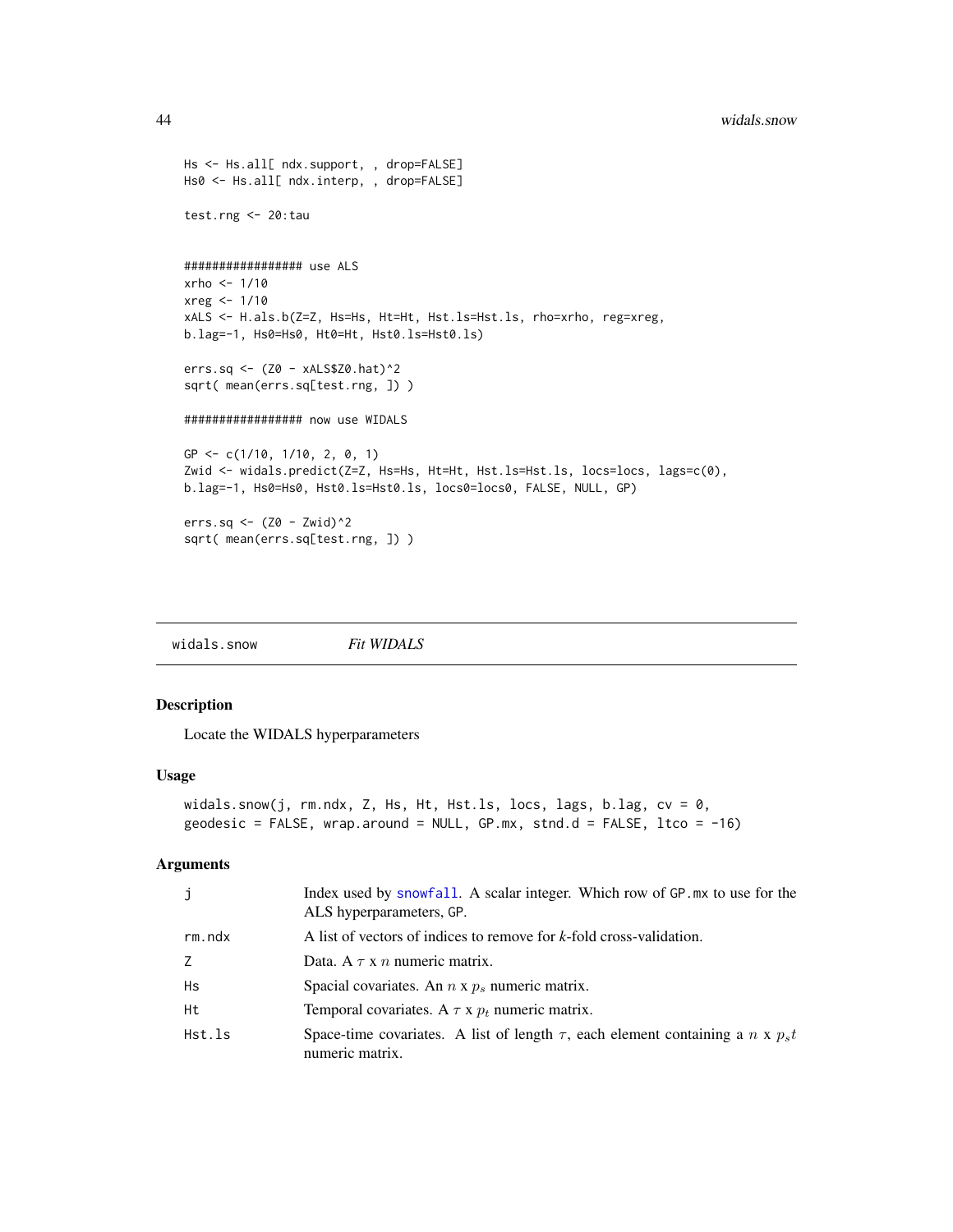<span id="page-44-0"></span>

| locs        | Locations of supporting sites. An $n \times 2$ numeric matrix, first column is spacial<br>x, second column is spacial y. If the geodesic is TRUE, make sure latitude is in<br>the first column.                                                                                                |
|-------------|------------------------------------------------------------------------------------------------------------------------------------------------------------------------------------------------------------------------------------------------------------------------------------------------|
| lags        | Temporal lags for stochastic smoothing. An integer vector or scalar. E.g., if the<br>data's time increment is daily, then $\text{lags} = c(-1, 0, 1)$ would tell the enclosed<br>function crispify smooth today's predictions using yesterdays, today's, and<br>tomorrow's observed residuals. |
| $b.$ lag    | ALS lag. A scalar integer, typically -1 ( <i>a-prior</i> ), or $0$ ( <i>a-posteriori</i> ).                                                                                                                                                                                                    |
| <b>CV</b>   | Cross-validation switch. Currently takes on a value of $-2$ or 2. See Details<br>below.                                                                                                                                                                                                        |
| geodesic    | Use geodesic distance? Boolean. If true, distance (used internally) is in units<br>kilometers.                                                                                                                                                                                                 |
| wrap.around | **Unused.                                                                                                                                                                                                                                                                                      |
| GP.mx       | Hyperparameters. A $k$ .glob x 2 non-negative matrix. See MSS. snow.                                                                                                                                                                                                                           |
| stnd.d      | Spacial compression. Boolean.                                                                                                                                                                                                                                                                  |
| ltco        | Weight threshold. A scalar number. A value of, e.g., -10, will instruct crispify<br>to ignore weights less than $10^{\circ}(-10)$ when smoothing.                                                                                                                                              |

#### Details

When the cv is set to 2, then this function uses spacial *k*-fold validation, according to the site indices present in rm.ndx. When cv is set to -2, self-referencing sites are given zero-weight, i.e., a site's value is not allowed to contribute to its predicted value.

### Value

A  $\tau$  x  $n$  matrix. The WIDALS predictions at locs.

# See Also

[crispify](#page-5-1), [H.als.b](#page-15-1), [widals.predict](#page-41-1).

# Examples

```
set.seed(99999)
```
library(SSsimple)

```
tau <- 100
```

```
n.all <- 35
```

```
Hs.all <- matrix(rnorm(n.all), nrow=n.all)
Ht <- matrix(rnorm(tau*2), nrow=tau)
Hst.ls.all <- list()
for(i in 1:tau) { Hst.ls.all[[i]] \leftarrow matrix(rnorm(n.all * 2), nrow=n.all) }
```

```
Hst.combined <- list()
```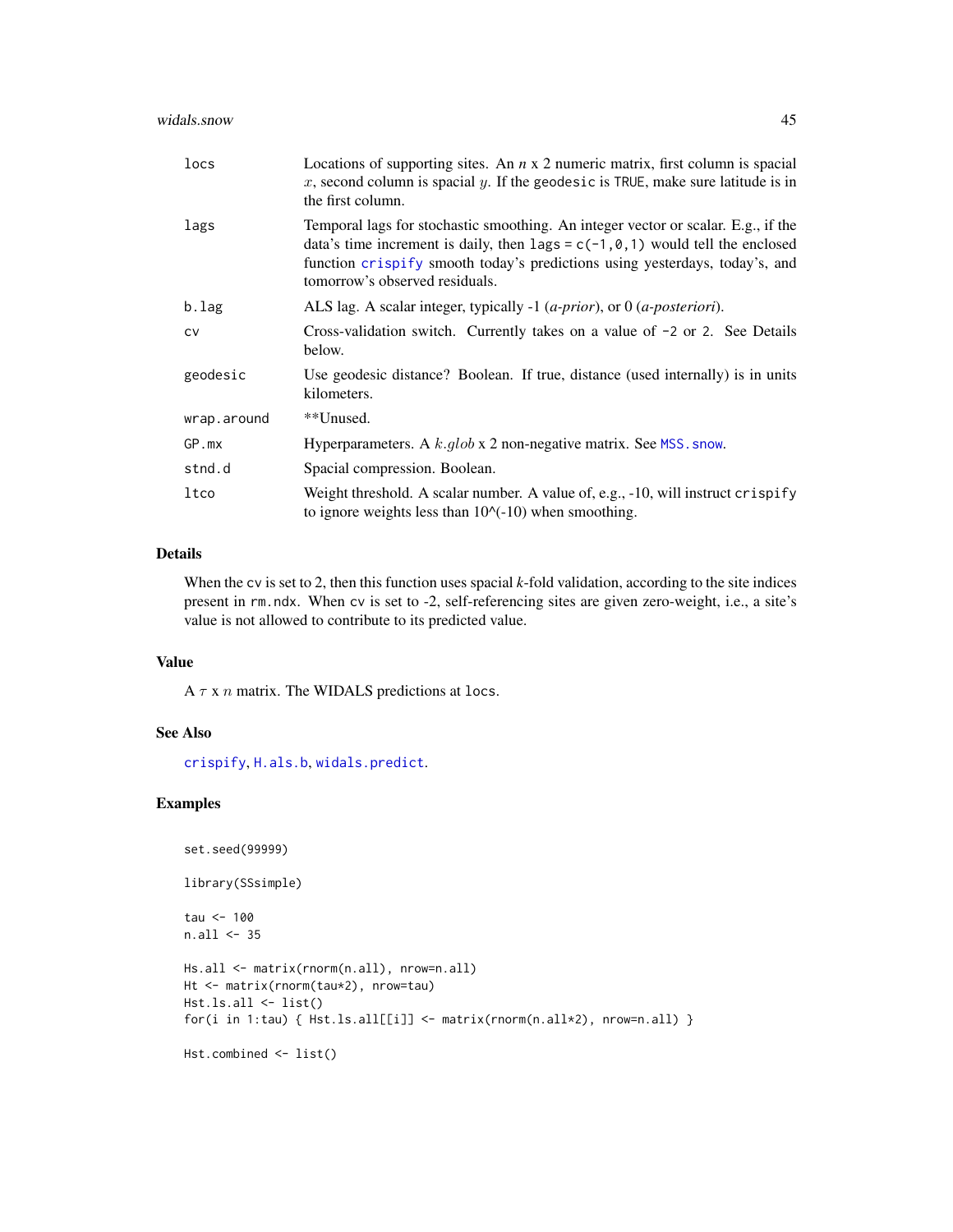```
for(i in 1:tau) {
    Hst.combined[[i]] <- cbind( Hs.all, matrix(Ht[i, ], nrow=n.all, ncol=ncol(Ht),
    byrow=TRUE), Hst.ls.all[[i]] )
}
locs.all <- cbind(runif(n.all, -1, 1), runif(n.all, -1, 1))
D.mx.all <- distance(locs.all, locs.all, FALSE)
R.all <- exp(-2*D.mx.all) + diag(0.01, n.all)
######## use SSsimple to simulate
sssim.obj <- SS.sim.tv( 0.999, Hst.combined, 0.01, R.all, tau )
n < -n.all
locs <- locs.all
Z.all <- sssim.obj$Z
Z \leftarrow Z.all
Hst.ls <- Hst.ls.all
Hs <- Hs.all
test.rng <- 20:tau
################ WIDALS, true cross-validation
rm.ndx <- create.rm.ndx.ls(n, 10)
cv \leftarrow 2lags \leftarrow c(\emptyset)b.lag <- 0
GP <- c(1/8, 1/12, 5, 0, 1)
GP.mx <- matrix(GP, ncol=length(GP))
Zwid <- widals.snow(j=1, rm.ndx, Z, Hs, Ht, Hst.ls, locs, lags, b.lag, cv = cv,
geodesic = FALSE, wrap.around = NULL, GP.mx, stnd.d = FALSE, ltco = -16)
errs.sq <- (Z - Zwid)^2sqrt( mean(errs.sq[test.rng, ]) )
################ WIDALS, pseudo cross-validation
rm.ndx < - I(1:n)cv \leftarrow -2lags \leftarrow c(0)
b.lag <-1GP <- c(1/8, 1/12, 5, 0, 1)
GP.mx <- matrix(GP, ncol=length(GP))
Zwid <- widals.snow(j=1, rm.ndx, Z, Hs, Ht, Hst.ls, locs, lags, b.lag, cv = cv,
```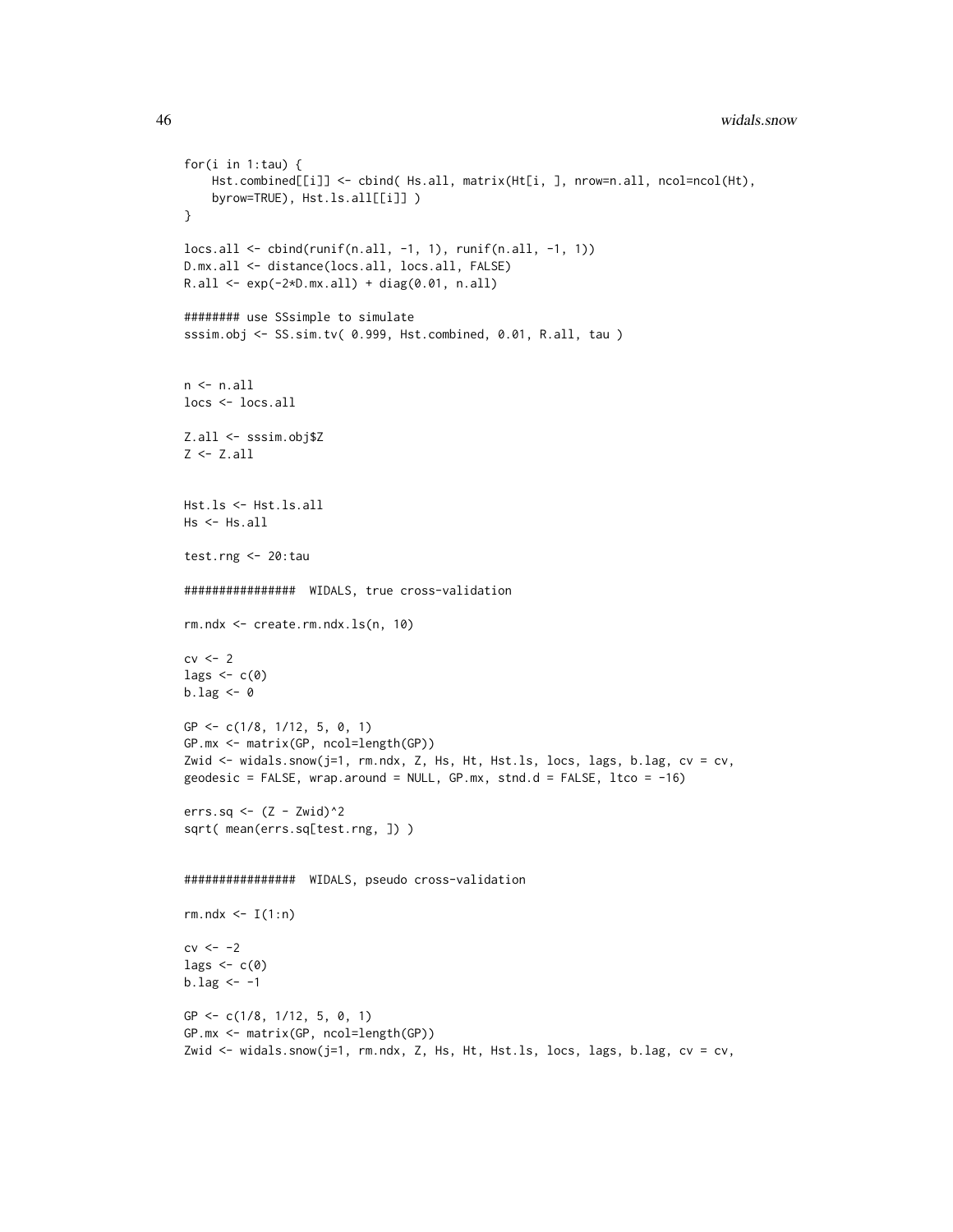# <span id="page-46-0"></span>Z.clean.up 47

```
geodesic = FALSE, wrap. around = NULL, GP.mx, stnd.d = FALSE, lto = -16)errs.sq <- (Z - Zwid)^2sqrt( mean(errs.sq[test.rng, ]) )
```
Z.clean.up *Clean Data*

# Description

A crude, brute-force way to destroy bad values in data.

# Usage

Z.clean.up(Z)

#### Arguments

Z Data.  $A \tau x n$  matrix.

# Details

This function replaces intractable values, e.g., NA, or -Inf, in data, with the global mean.

#### Value

 $A \tau x n$  numeric matrix.

# Examples

```
tau <-10n < -7Z \leq - matrix(1, tau, n)
Z[2, 4] <- -Inf
Z[3, 4] <- Inf
Z[4, 4] <- NA
Z[5,4] \leftarrow \log(-1)Z
Z.clean.up(Z)
```
## The function is currently defined as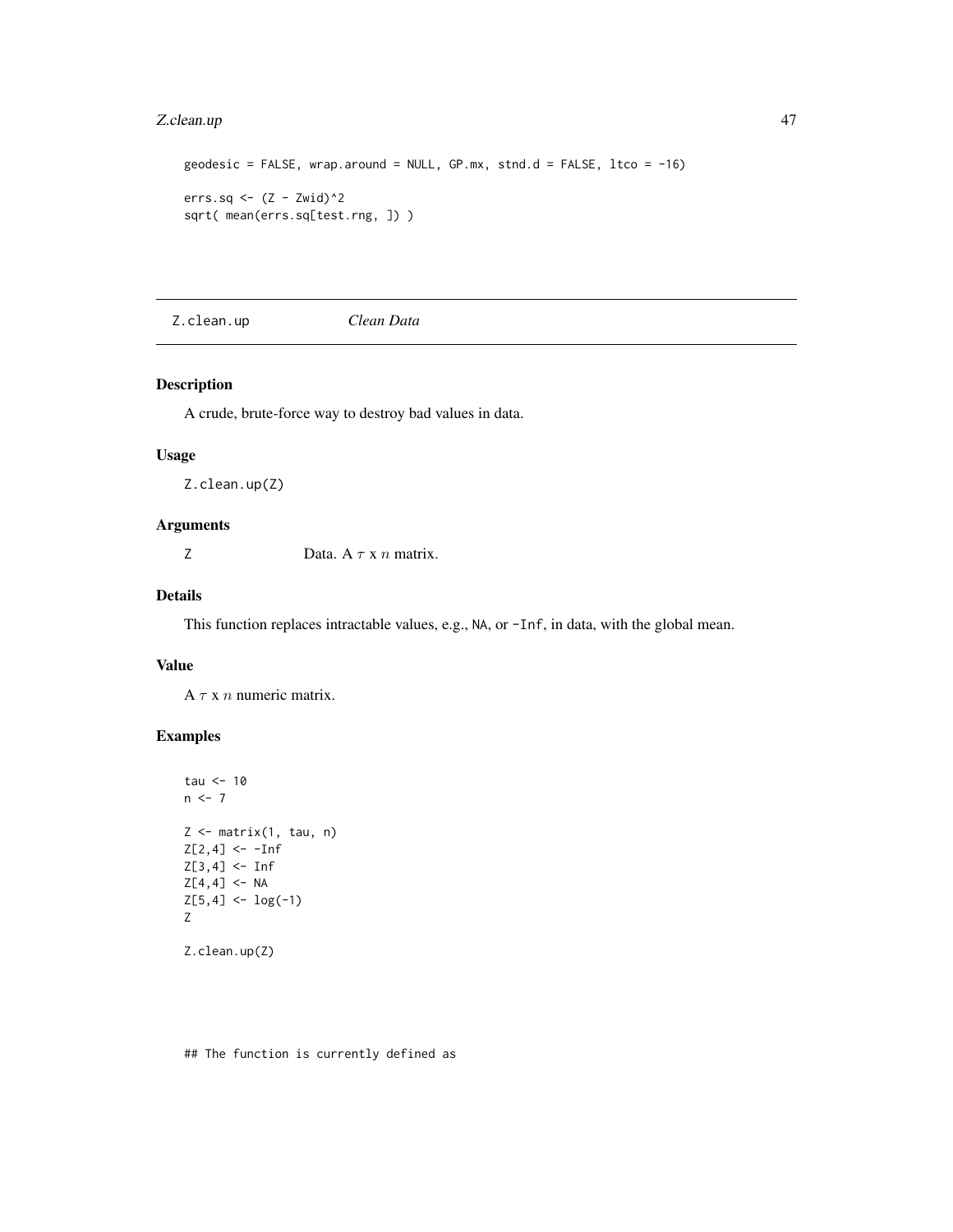48 Z.clean.up

```
function (Z)
{
    Z[Z == Inf | Z == -Inf] \leftarrow NAZ[is.na(Z) | is.nan(Z)] \leftarrow mean(Z, na.rm = TRUE)return(Z)
  }
```